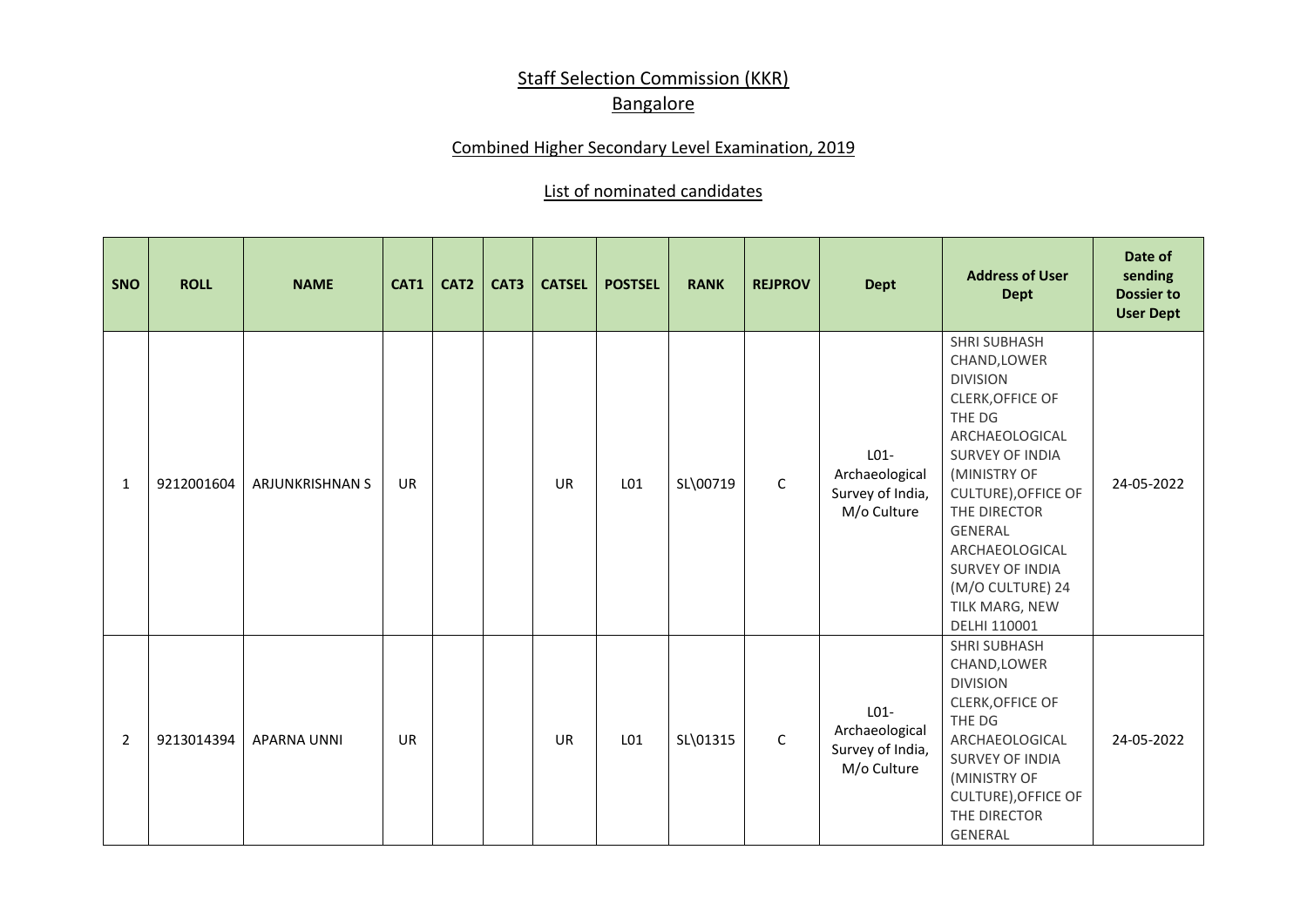| SNO            | <b>ROLL</b> | <b>NAME</b>                          | CAT1       | CAT <sub>2</sub> | CAT3 | <b>CATSEL</b> | <b>POSTSEL</b> | <b>RANK</b> | <b>REJPROV</b> | <b>Dept</b>                                          | <b>Address of User</b><br><b>Dept</b>                                                                                                                                                 | Date of<br>sending<br><b>Dossier to</b><br><b>User Dept</b> |
|----------------|-------------|--------------------------------------|------------|------------------|------|---------------|----------------|-------------|----------------|------------------------------------------------------|---------------------------------------------------------------------------------------------------------------------------------------------------------------------------------------|-------------------------------------------------------------|
|                |             |                                      |            |                  |      |               |                |             |                |                                                      | ARCHAEOLOGICAL<br>SURVEY OF INDIA<br>(M/O CULTURE) 24<br>TILK MARG, NEW<br>DELHI 110001                                                                                               |                                                             |
| 3              | 9001000685  | <b>GIRISH CHANDRA</b><br><b>NATH</b> | <b>UR</b>  | EXS              |      | EXS           | L04            | SL\04446    | $\mathsf{C}$   | (L04)Controller<br>General of<br>Defence<br>Accounts | RAJEEV RANJAN<br>KUMAR, LOWER<br><b>DIVISION</b><br>CLERK, CONTROLLER<br><b>GENERAL OF</b><br><b>DEFENCE</b><br>ACCOUNTS, ULLAN<br><b>BATTR ROAD,</b><br>PALAM DELHI<br>CANTT. 110010 | 24-05-2022                                                  |
| $\overline{4}$ | 9001025583  | <b>SHAMIL M</b>                      | <b>OBC</b> |                  |      | OBC           | L04            | SL\01900    | P              | (L04)Controller<br>General of<br>Defence<br>Accounts | RAJEEV RANJAN<br>KUMAR, LOWER<br><b>DIVISION</b><br>CLERK, CONTROLLER<br><b>GENERAL OF</b><br><b>DEFENCE</b><br>ACCOUNTS, ULLAN<br>BATTR ROAD,<br>PALAM DELHI<br>CANTT. 110010        | 24-05-2022                                                  |
| 5              | 9008002641  | <b>ARPIT</b>                         | OBC        |                  |      | OBC           | L04            | SL\01329    | P              | (L04)Controller<br>General of<br>Defence<br>Accounts | RAJEEV RANJAN<br>KUMAR, LOWER<br><b>DIVISION</b><br>CLERK, CONTROLLER<br><b>GENERAL OF</b><br><b>DEFENCE</b><br>ACCOUNTS, ULLAN<br><b>BATTR ROAD,</b><br>PALAM DELHI<br>CANTT. 110010 | 24-05-2022                                                  |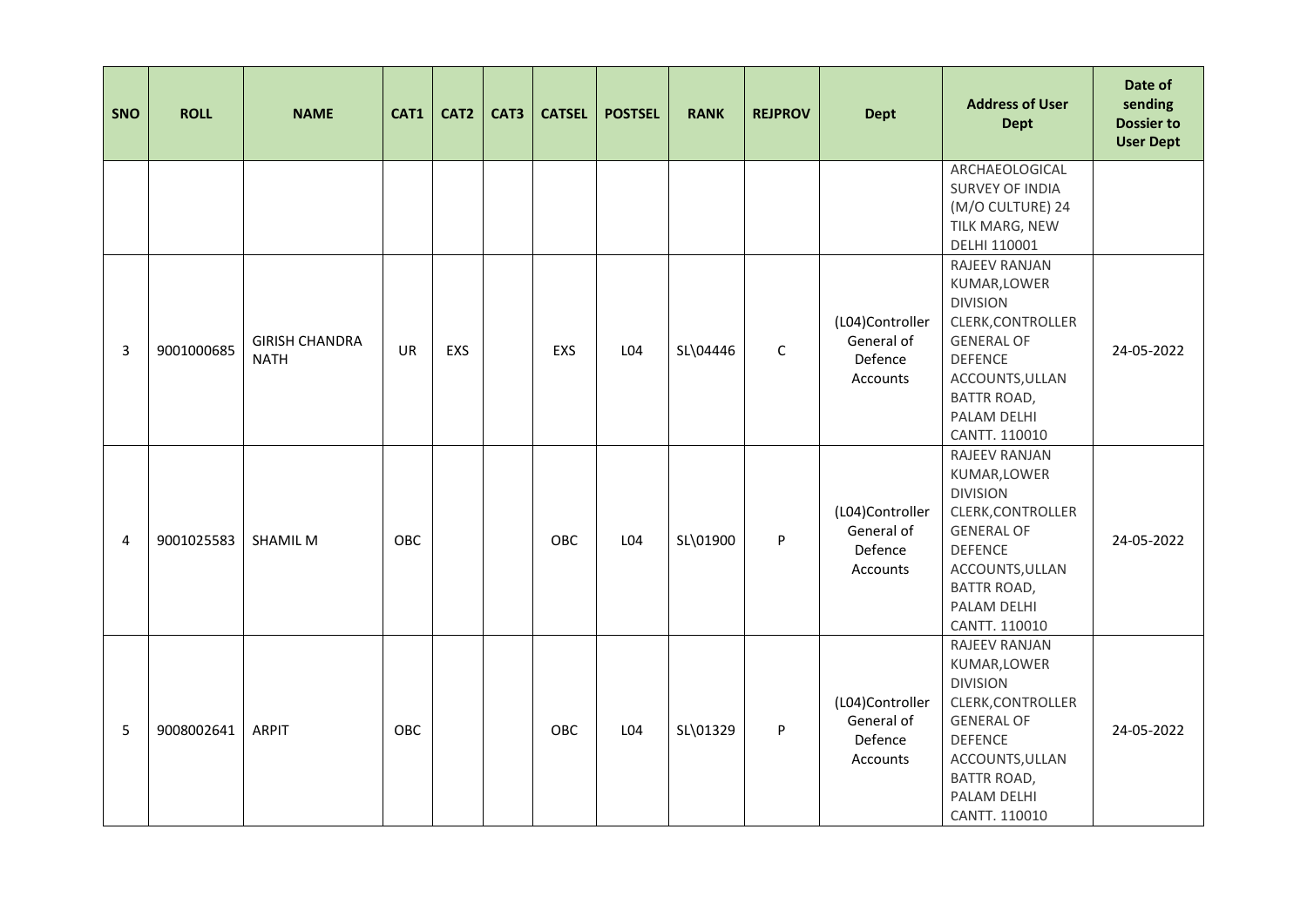| SNO            | <b>ROLL</b> | <b>NAME</b>          | CAT1       | CAT2 | CAT3 | <b>CATSEL</b> | <b>POSTSEL</b> | <b>RANK</b> | <b>REJPROV</b> | <b>Dept</b>                                          | <b>Address of User</b><br><b>Dept</b>                                                                                                                                                        | Date of<br>sending<br><b>Dossier to</b><br><b>User Dept</b> |
|----------------|-------------|----------------------|------------|------|------|---------------|----------------|-------------|----------------|------------------------------------------------------|----------------------------------------------------------------------------------------------------------------------------------------------------------------------------------------------|-------------------------------------------------------------|
| 6              | 9009002381  | SATHYANARAYANA<br>R  | <b>UR</b>  | EXS  |      | EXS           | L04            | SL\04419    | $\mathsf C$    | (L04)Controller<br>General of<br>Defence<br>Accounts | RAJEEV RANJAN<br>KUMAR, LOWER<br><b>DIVISION</b><br>CLERK, CONTROLLER<br><b>GENERAL OF</b><br><b>DEFENCE</b><br>ACCOUNTS, ULLAN<br><b>BATTR ROAD,</b><br>PALAM DELHI<br>CANTT. 110010        | 24-05-2022                                                  |
| $\overline{7}$ | 9202006918  | LIDIYA MARIA K J     | <b>OBC</b> |      |      | <b>OBC</b>    | L04            | SL\01280    | P              | (L04)Controller<br>General of<br>Defence<br>Accounts | RAJEEV RANJAN<br>KUMAR, LOWER<br><b>DIVISION</b><br>CLERK, CONTROLLER<br><b>GENERAL OF</b><br><b>DEFENCE</b><br>ACCOUNTS, ULLAN<br><b>BATTR ROAD,</b><br>PALAM DELHI<br>CANTT. 110010        | 24-05-2022                                                  |
| 8              | 9202007066  | <b>DON KALAPPURA</b> | UR         |      |      | <b>UR</b>     | L04            | SL\01207    | C              | (L04)Controller<br>General of<br>Defence<br>Accounts | <b>RAJEEV RANJAN</b><br>KUMAR, LOWER<br><b>DIVISION</b><br>CLERK, CONTROLLER<br><b>GENERAL OF</b><br><b>DEFENCE</b><br>ACCOUNTS, ULLAN<br><b>BATTR ROAD,</b><br>PALAM DELHI<br>CANTT. 110010 | 24-05-2022                                                  |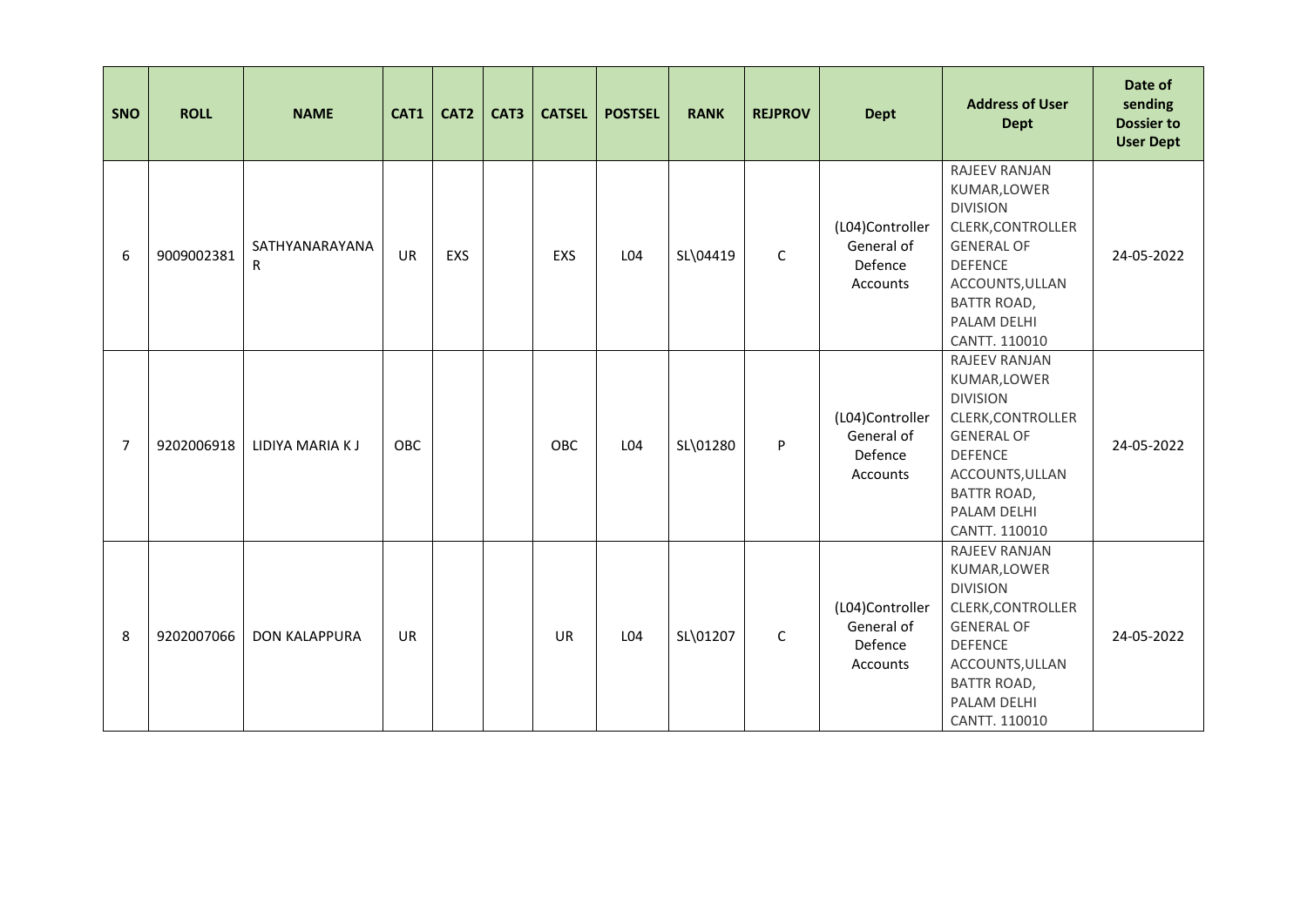| SNO | <b>ROLL</b> | <b>NAME</b>        | CAT1       | CAT2 | CAT3 | <b>CATSEL</b> | <b>POSTSEL</b> | <b>RANK</b> | <b>REJPROV</b> | <b>Dept</b>                                          | <b>Address of User</b><br><b>Dept</b>                                                                                                                                                 | Date of<br>sending<br><b>Dossier to</b><br><b>User Dept</b> |
|-----|-------------|--------------------|------------|------|------|---------------|----------------|-------------|----------------|------------------------------------------------------|---------------------------------------------------------------------------------------------------------------------------------------------------------------------------------------|-------------------------------------------------------------|
| 9   | 9202008708  | KAMAL KRISHNAN     | <b>OBC</b> |      |      | OBC           | L04            | SL\00727    | P              | (L04)Controller<br>General of<br>Defence<br>Accounts | RAJEEV RANJAN<br>KUMAR, LOWER<br><b>DIVISION</b><br>CLERK, CONTROLLER<br><b>GENERAL OF</b><br><b>DEFENCE</b><br>ACCOUNTS, ULLAN<br><b>BATTR ROAD,</b><br>PALAM DELHI<br>CANTT. 110010 | 24-05-2022                                                  |
| 10  | 9205000289  | AKHIL JITH K R     | OBC        |      |      | <b>OBC</b>    | L04            | SL\01801    | P              | (L04)Controller<br>General of<br>Defence<br>Accounts | RAJEEV RANJAN<br>KUMAR, LOWER<br><b>DIVISION</b><br>CLERK, CONTROLLER<br><b>GENERAL OF</b><br><b>DEFENCE</b><br>ACCOUNTS, ULLAN<br><b>BATTR ROAD,</b><br>PALAM DELHI<br>CANTT. 110010 | 24-05-2022                                                  |
| 11  | 9205003901  | <b>ARUN GEORGE</b> | <b>UR</b>  |      |      | <b>UR</b>     | L04            | SL\00784    | $\mathsf C$    | (L04)Controller<br>General of<br>Defence<br>Accounts | RAJEEV RANJAN<br>KUMAR, LOWER<br><b>DIVISION</b><br>CLERK, CONTROLLER<br><b>GENERAL OF</b><br><b>DEFENCE</b><br>ACCOUNTS, ULLAN<br><b>BATTR ROAD,</b><br>PALAM DELHI<br>CANTT. 110010 | 24-05-2022                                                  |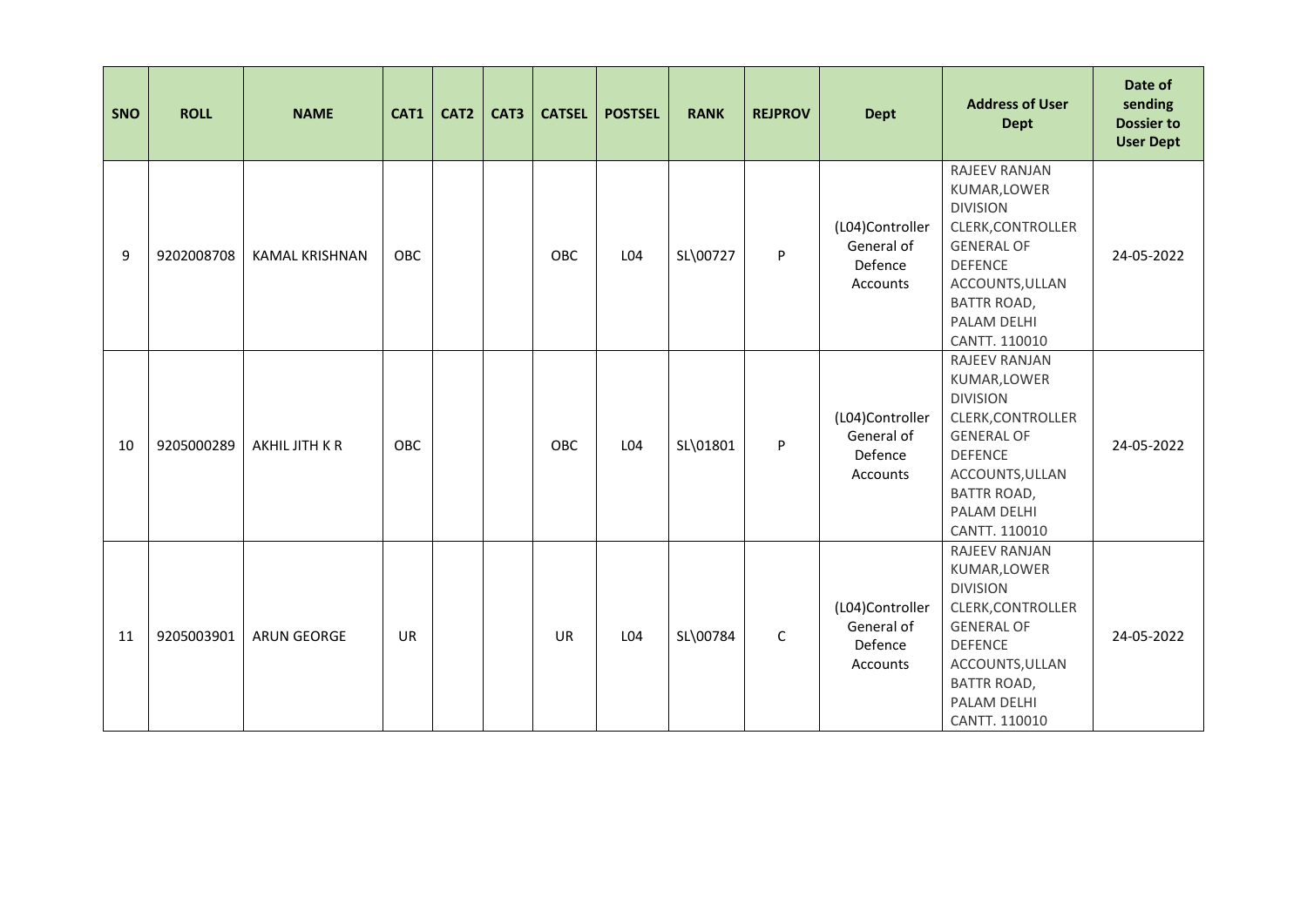| SNO | <b>ROLL</b> | <b>NAME</b>         | CAT1       | CAT2 | CAT3 | <b>CATSEL</b> | <b>POSTSEL</b> | <b>RANK</b> | <b>REJPROV</b> | <b>Dept</b>                                          | <b>Address of User</b><br><b>Dept</b>                                                                                                                                                 | Date of<br>sending<br><b>Dossier to</b><br><b>User Dept</b> |
|-----|-------------|---------------------|------------|------|------|---------------|----------------|-------------|----------------|------------------------------------------------------|---------------------------------------------------------------------------------------------------------------------------------------------------------------------------------------|-------------------------------------------------------------|
| 12  | 9205008253  | <b>DHANYA S</b>     | UR         |      |      | UR            | L04            | SL\00093    | $\mathsf C$    | (L04)Controller<br>General of<br>Defence<br>Accounts | RAJEEV RANJAN<br>KUMAR, LOWER<br><b>DIVISION</b><br>CLERK, CONTROLLER<br><b>GENERAL OF</b><br><b>DEFENCE</b><br>ACCOUNTS, ULLAN<br><b>BATTR ROAD,</b><br>PALAM DELHI<br>CANTT. 110010 | 24-05-2022                                                  |
| 13  | 9205009490  | <b>AMINA SHIJAD</b> | <b>OBC</b> |      |      | <b>OBC</b>    | L04            | SL\01906    | P              | (L04)Controller<br>General of<br>Defence<br>Accounts | RAJEEV RANJAN<br>KUMAR, LOWER<br><b>DIVISION</b><br>CLERK, CONTROLLER<br><b>GENERAL OF</b><br><b>DEFENCE</b><br>ACCOUNTS, ULLAN<br><b>BATTR ROAD,</b><br>PALAM DELHI<br>CANTT. 110010 | 24-05-2022                                                  |
| 14  | 9205009968  | ANU SONY JOSE       | UR         |      |      | <b>UR</b>     | L04            | SL\01203    | $\mathsf C$    | (L04)Controller<br>General of<br>Defence<br>Accounts | RAJEEV RANJAN<br>KUMAR, LOWER<br><b>DIVISION</b><br>CLERK, CONTROLLER<br><b>GENERAL OF</b><br><b>DEFENCE</b><br>ACCOUNTS, ULLAN<br><b>BATTR ROAD,</b><br>PALAM DELHI<br>CANTT. 110010 | 24-05-2022                                                  |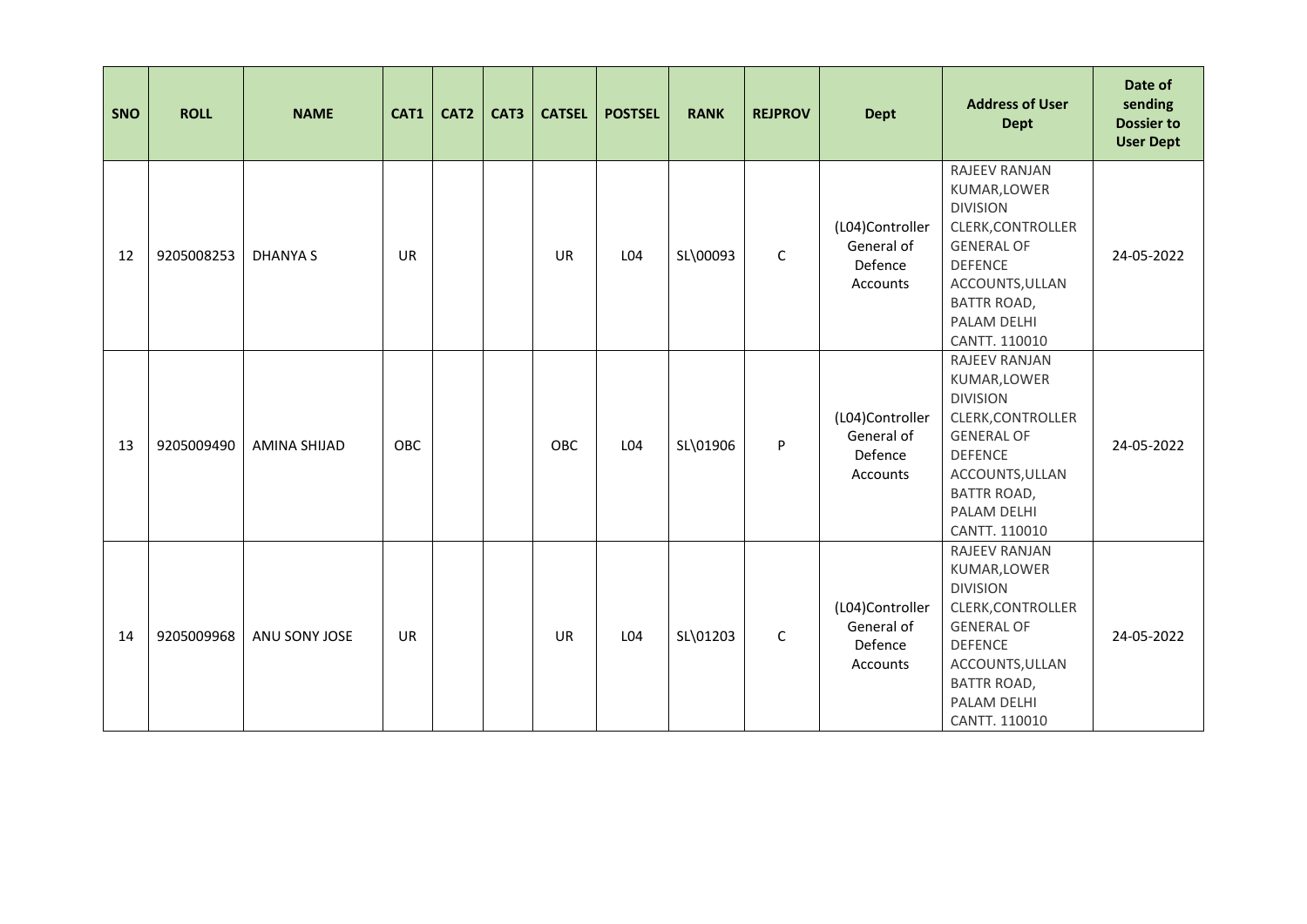| SNO | <b>ROLL</b> | <b>NAME</b>           | CAT1      | CAT2 | CAT3 | <b>CATSEL</b> | <b>POSTSEL</b> | <b>RANK</b> | <b>REJPROV</b> | <b>Dept</b>                                          | <b>Address of User</b><br><b>Dept</b>                                                                                                                                                 | Date of<br>sending<br><b>Dossier to</b><br><b>User Dept</b> |
|-----|-------------|-----------------------|-----------|------|------|---------------|----------------|-------------|----------------|------------------------------------------------------|---------------------------------------------------------------------------------------------------------------------------------------------------------------------------------------|-------------------------------------------------------------|
| 15  | 9205010051  | <b>MERIN VARGHESE</b> | <b>UR</b> |      |      | <b>UR</b>     | L04            | SL\00317    | P              | (L04)Controller<br>General of<br>Defence<br>Accounts | RAJEEV RANJAN<br>KUMAR, LOWER<br><b>DIVISION</b><br>CLERK, CONTROLLER<br><b>GENERAL OF</b><br><b>DEFENCE</b><br>ACCOUNTS, ULLAN<br><b>BATTR ROAD,</b><br>PALAM DELHI<br>CANTT. 110010 | 24-05-2022                                                  |
| 16  | 9206001009  | <b>ANUPAMAKS</b>      | <b>UR</b> |      |      | <b>UR</b>     | L04            | SL\01226    | $\mathsf C$    | (L04)Controller<br>General of<br>Defence<br>Accounts | RAJEEV RANJAN<br>KUMAR, LOWER<br><b>DIVISION</b><br>CLERK, CONTROLLER<br><b>GENERAL OF</b><br><b>DEFENCE</b><br>ACCOUNTS, ULLAN<br><b>BATTR ROAD,</b><br>PALAM DELHI<br>CANTT. 110010 | 24-05-2022                                                  |
| 17  | 9206010024  | ANOOP M               | <b>UR</b> | EXS  |      | EXS           | L04            | SL\04324    | P              | (L04)Controller<br>General of<br>Defence<br>Accounts | RAJEEV RANJAN<br>KUMAR, LOWER<br><b>DIVISION</b><br>CLERK, CONTROLLER<br><b>GENERAL OF</b><br><b>DEFENCE</b><br>ACCOUNTS, ULLAN<br><b>BATTR ROAD,</b><br>PALAM DELHI<br>CANTT. 110010 | 24-05-2022                                                  |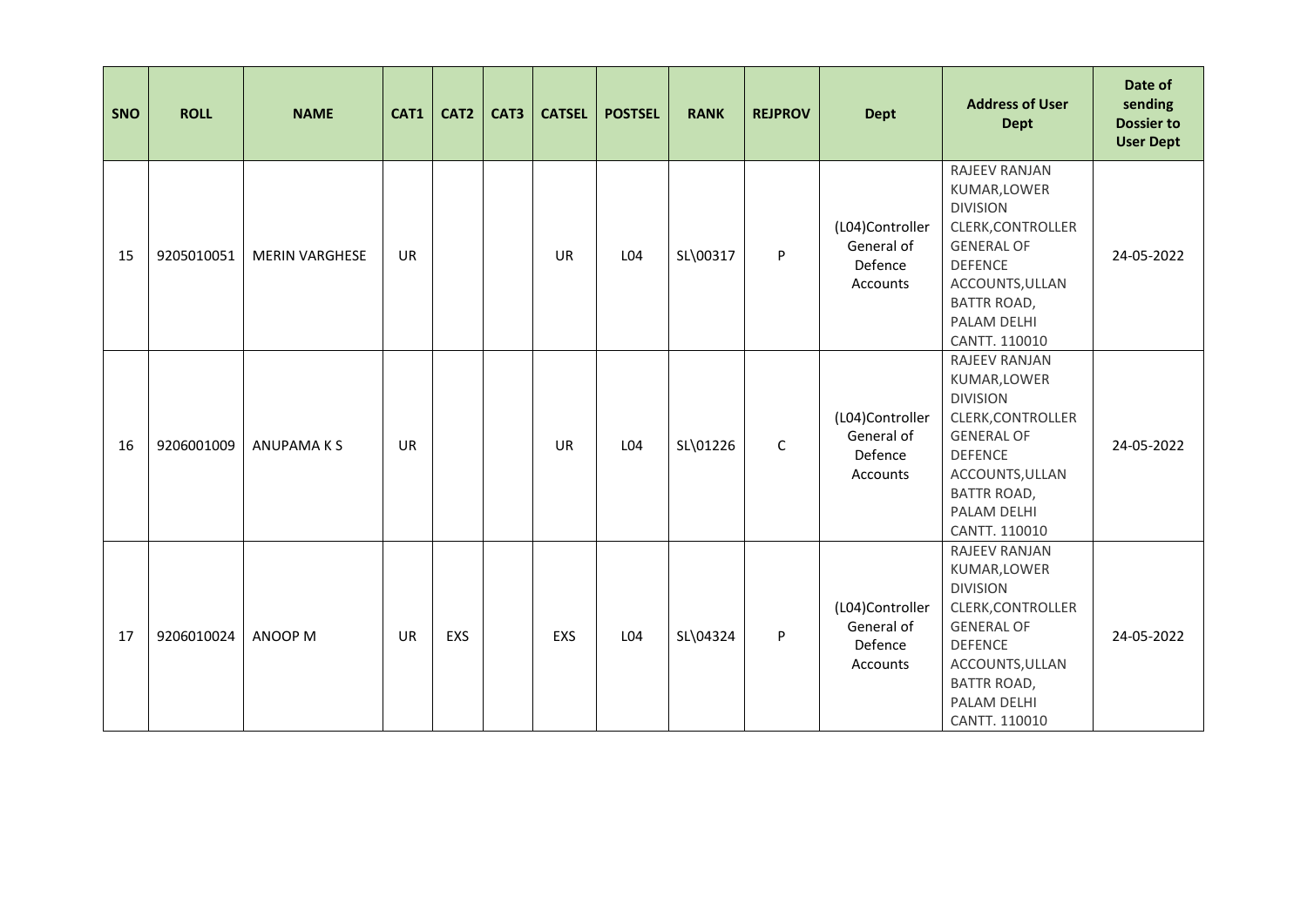| SNO | <b>ROLL</b> | <b>NAME</b>        | CAT1       | CAT2 | CAT3 | <b>CATSEL</b> | <b>POSTSEL</b> | <b>RANK</b> | <b>REJPROV</b> | <b>Dept</b>                                          | <b>Address of User</b><br><b>Dept</b>                                                                                                                                                 | Date of<br>sending<br><b>Dossier to</b><br><b>User Dept</b> |
|-----|-------------|--------------------|------------|------|------|---------------|----------------|-------------|----------------|------------------------------------------------------|---------------------------------------------------------------------------------------------------------------------------------------------------------------------------------------|-------------------------------------------------------------|
| 18  | 9211026036  | <b>SREENATH GS</b> | <b>UR</b>  |      |      | <b>UR</b>     | L04            | SL\00667    | $\mathsf C$    | (L04)Controller<br>General of<br>Defence<br>Accounts | RAJEEV RANJAN<br>KUMAR, LOWER<br><b>DIVISION</b><br>CLERK, CONTROLLER<br><b>GENERAL OF</b><br><b>DEFENCE</b><br>ACCOUNTS, ULLAN<br><b>BATTR ROAD,</b><br>PALAM DELHI<br>CANTT. 110010 | 24-05-2022                                                  |
| 19  | 9211027152  | <b>VYSAKH M</b>    | <b>UR</b>  |      |      | <b>UR</b>     | L04            | SL\00261    | $\mathsf{C}$   | (L04)Controller<br>General of<br>Defence<br>Accounts | RAJEEV RANJAN<br>KUMAR, LOWER<br><b>DIVISION</b><br>CLERK, CONTROLLER<br><b>GENERAL OF</b><br><b>DEFENCE</b><br>ACCOUNTS, ULLAN<br><b>BATTR ROAD,</b><br>PALAM DELHI<br>CANTT. 110010 | 24-05-2022                                                  |
| 20  | 9211028278  | AJITH KUMAR K      | <b>OBC</b> | EXS  |      | EXS           | L04            | SL\04386    | P              | (L04)Controller<br>General of<br>Defence<br>Accounts | RAJEEV RANJAN<br>KUMAR, LOWER<br><b>DIVISION</b><br>CLERK, CONTROLLER<br><b>GENERAL OF</b><br><b>DEFENCE</b><br>ACCOUNTS, ULLAN<br><b>BATTR ROAD,</b><br>PALAM DELHI<br>CANTT. 110010 | 24-05-2022                                                  |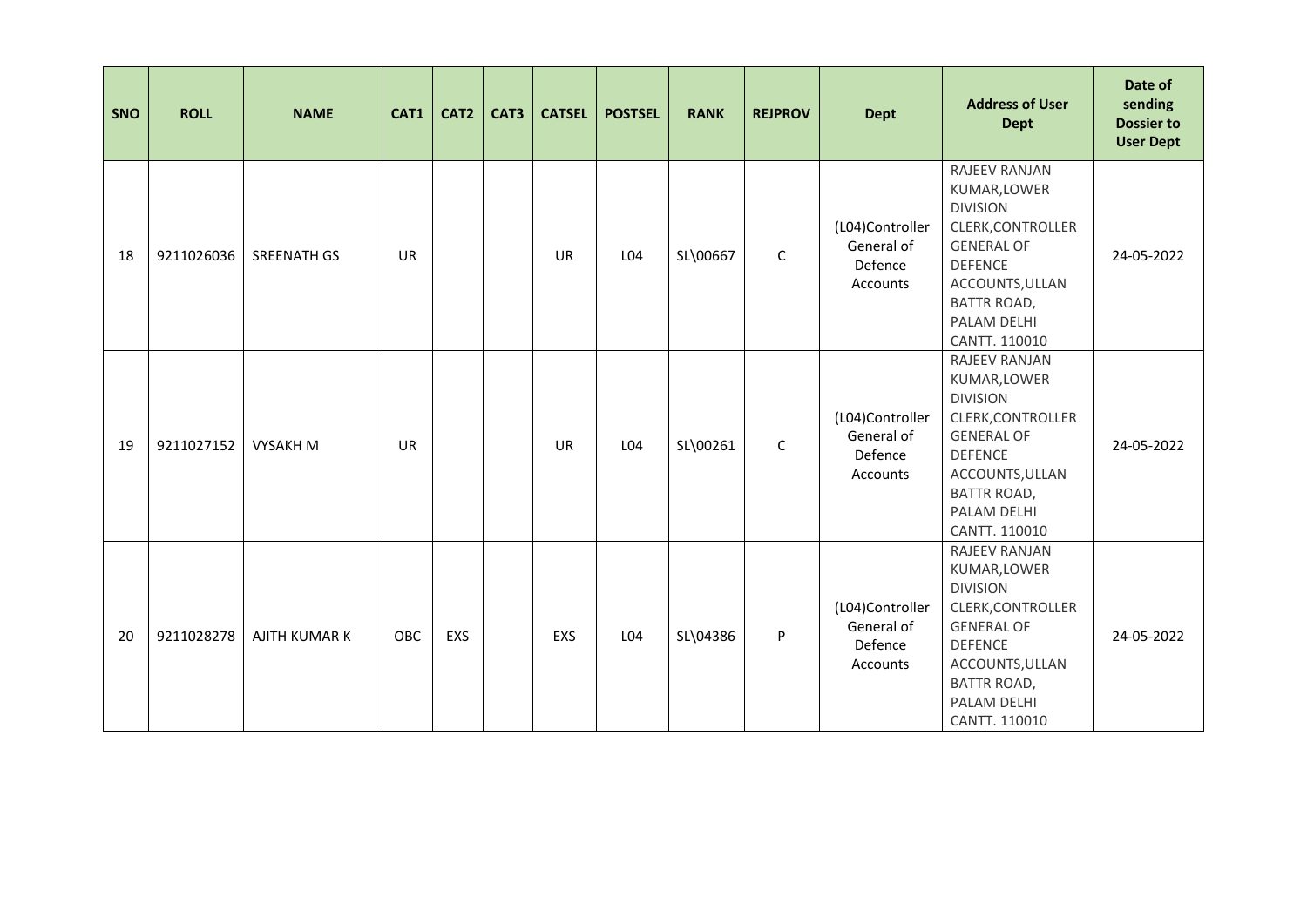| SNO | <b>ROLL</b> | <b>NAME</b>           | CAT1      | CAT2 | CAT3 | <b>CATSEL</b> | <b>POSTSEL</b> | <b>RANK</b> | <b>REJPROV</b> | <b>Dept</b>                                          | <b>Address of User</b><br><b>Dept</b>                                                                                                                                                 | Date of<br>sending<br><b>Dossier to</b><br><b>User Dept</b> |
|-----|-------------|-----------------------|-----------|------|------|---------------|----------------|-------------|----------------|------------------------------------------------------|---------------------------------------------------------------------------------------------------------------------------------------------------------------------------------------|-------------------------------------------------------------|
| 21  | 9212014095  | ARJUN M               | OBC       |      |      | OBC           | L04            | SL\01808    | P              | (L04)Controller<br>General of<br>Defence<br>Accounts | RAJEEV RANJAN<br>KUMAR, LOWER<br><b>DIVISION</b><br>CLERK, CONTROLLER<br><b>GENERAL OF</b><br><b>DEFENCE</b><br>ACCOUNTS, ULLAN<br><b>BATTR ROAD,</b><br>PALAM DELHI<br>CANTT. 110010 | 24-05-2022                                                  |
| 22  | 9213006641  | <b>KRISHNANUNNI S</b> | <b>UR</b> |      |      | <b>UR</b>     | L04            | SL\00563    | $\mathsf C$    | (L04)Controller<br>General of<br>Defence<br>Accounts | RAJEEV RANJAN<br>KUMAR, LOWER<br><b>DIVISION</b><br>CLERK, CONTROLLER<br><b>GENERAL OF</b><br><b>DEFENCE</b><br>ACCOUNTS, ULLAN<br><b>BATTR ROAD,</b><br>PALAM DELHI<br>CANTT. 110010 | 24-05-2022                                                  |
| 23  | 9213007506  | REJEESH M NAIR        | <b>UR</b> | EXS  |      | EXS           | L04            | SL\04305    | $\mathsf C$    | (L04)Controller<br>General of<br>Defence<br>Accounts | RAJEEV RANJAN<br>KUMAR, LOWER<br><b>DIVISION</b><br>CLERK, CONTROLLER<br><b>GENERAL OF</b><br><b>DEFENCE</b><br>ACCOUNTS, ULLAN<br><b>BATTR ROAD,</b><br>PALAM DELHI<br>CANTT. 110010 | 24-05-2022                                                  |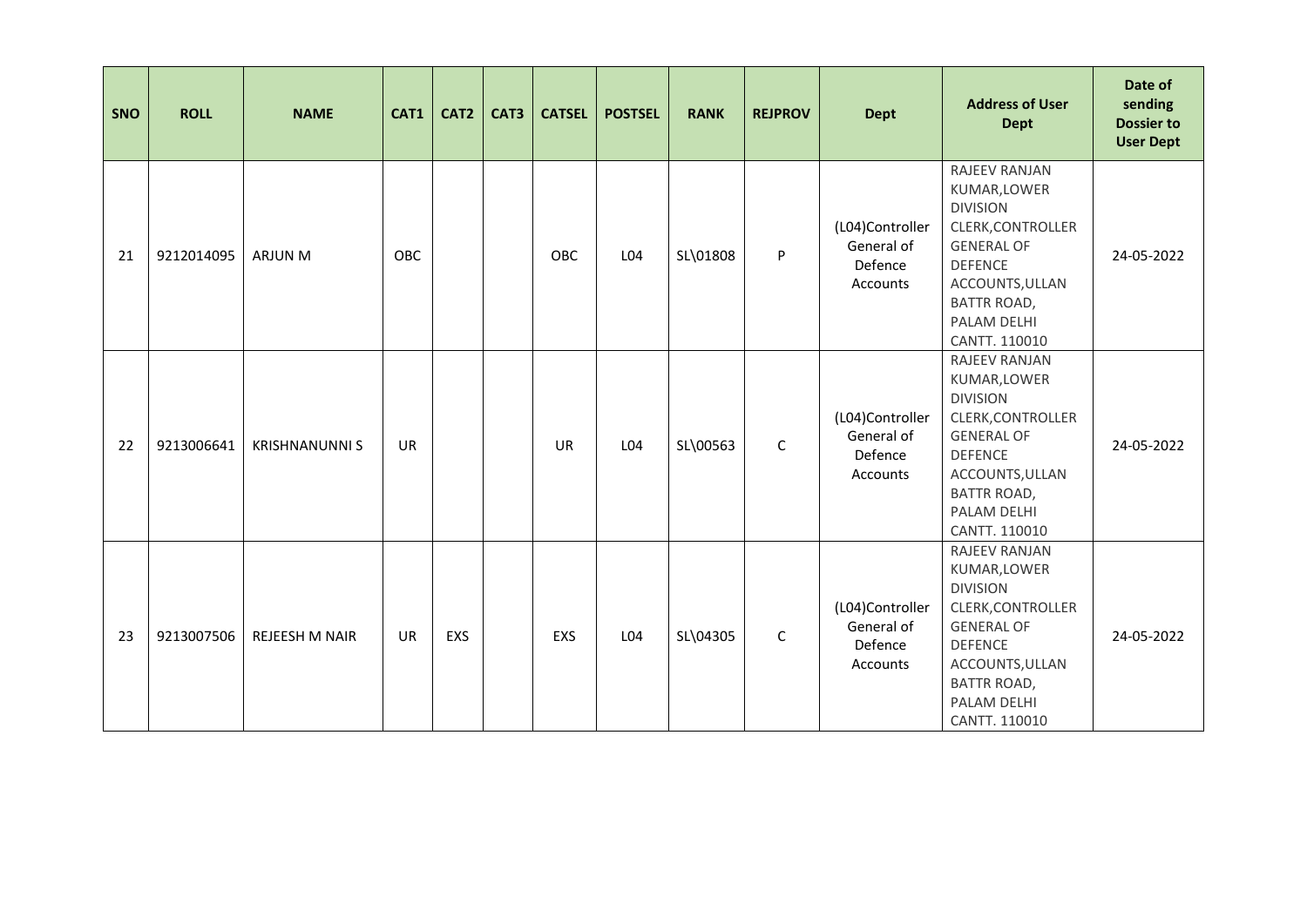| SNO | <b>ROLL</b> | <b>NAME</b>                       | CAT1       | CAT2 | CAT3 | <b>CATSEL</b> | <b>POSTSEL</b> | <b>RANK</b> | <b>REJPROV</b> | <b>Dept</b>                                          | <b>Address of User</b><br><b>Dept</b>                                                                                                                                                 | Date of<br>sending<br><b>Dossier to</b><br><b>User Dept</b> |
|-----|-------------|-----------------------------------|------------|------|------|---------------|----------------|-------------|----------------|------------------------------------------------------|---------------------------------------------------------------------------------------------------------------------------------------------------------------------------------------|-------------------------------------------------------------|
| 24  | 9213017077  | <b>MANU PRATHAP</b><br>SUNDARESAN | <b>OBC</b> | EXS  |      | EXS           | L04            | SL\04272    | P              | (L04)Controller<br>General of<br>Defence<br>Accounts | RAJEEV RANJAN<br>KUMAR, LOWER<br><b>DIVISION</b><br>CLERK, CONTROLLER<br><b>GENERAL OF</b><br><b>DEFENCE</b><br>ACCOUNTS, ULLAN<br><b>BATTR ROAD,</b><br>PALAM DELHI<br>CANTT. 110010 | 24-05-2022                                                  |
| 25  | 9213017274  | <b>PARVATHY SURESH</b>            | <b>OBC</b> |      |      | <b>UR</b>     | L04            | SL\00538    | P              | (L04)Controller<br>General of<br>Defence<br>Accounts | RAJEEV RANJAN<br>KUMAR, LOWER<br><b>DIVISION</b><br>CLERK, CONTROLLER<br><b>GENERAL OF</b><br><b>DEFENCE</b><br>ACCOUNTS, ULLAN<br><b>BATTR ROAD,</b><br>PALAM DELHI<br>CANTT. 110010 | 24-05-2022                                                  |
| 26  | 9213019769  | <b>ROSHAN A</b>                   | <b>OBC</b> |      |      | <b>UR</b>     | L04            | SL\00371    | P              | (L04)Controller<br>General of<br>Defence<br>Accounts | RAJEEV RANJAN<br>KUMAR, LOWER<br><b>DIVISION</b><br>CLERK, CONTROLLER<br><b>GENERAL OF</b><br><b>DEFENCE</b><br>ACCOUNTS, ULLAN<br><b>BATTR ROAD,</b><br>PALAM DELHI<br>CANTT. 110010 | 24-05-2022                                                  |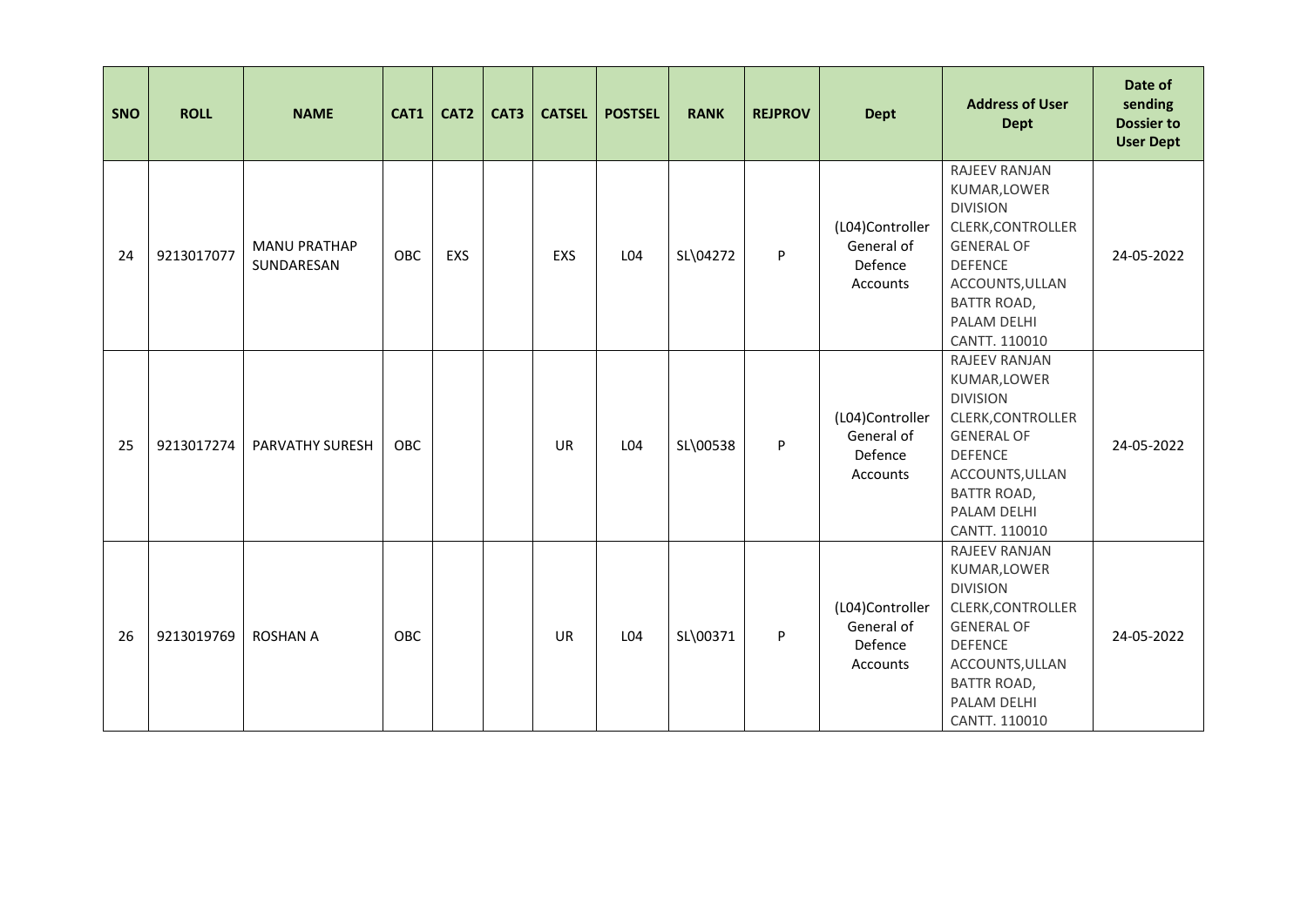| SNO | <b>ROLL</b> | <b>NAME</b>          | CAT1       | CAT2 | CAT3 | <b>CATSEL</b> | <b>POSTSEL</b> | <b>RANK</b> | <b>REJPROV</b> | <b>Dept</b>                                          | <b>Address of User</b><br><b>Dept</b>                                                                                                                                                 | Date of<br>sending<br><b>Dossier to</b><br><b>User Dept</b> |
|-----|-------------|----------------------|------------|------|------|---------------|----------------|-------------|----------------|------------------------------------------------------|---------------------------------------------------------------------------------------------------------------------------------------------------------------------------------------|-------------------------------------------------------------|
| 27  | 9213019896  | <b>BABIN.K</b>       | <b>UR</b>  |      |      | <b>UR</b>     | L04            | SL\00219    | $\mathsf C$    | (L04)Controller<br>General of<br>Defence<br>Accounts | RAJEEV RANJAN<br>KUMAR, LOWER<br><b>DIVISION</b><br>CLERK, CONTROLLER<br><b>GENERAL OF</b><br><b>DEFENCE</b><br>ACCOUNTS, ULLAN<br><b>BATTR ROAD,</b><br>PALAM DELHI<br>CANTT. 110010 | 24-05-2022                                                  |
| 28  | 9213020180  | <b>RAM KISHORE K</b> | <b>OBC</b> |      |      | <b>OBC</b>    | L04            | SL\01330    | P              | (L04)Controller<br>General of<br>Defence<br>Accounts | RAJEEV RANJAN<br>KUMAR, LOWER<br><b>DIVISION</b><br>CLERK, CONTROLLER<br><b>GENERAL OF</b><br><b>DEFENCE</b><br>ACCOUNTS, ULLAN<br><b>BATTR ROAD,</b><br>PALAM DELHI<br>CANTT. 110010 | 24-05-2022                                                  |
| 29  | 9213022856  | NIJEESH A K          | OBC        | EXS  |      | EXS           | L04            | SL\04280    | P              | (L04)Controller<br>General of<br>Defence<br>Accounts | RAJEEV RANJAN<br>KUMAR, LOWER<br><b>DIVISION</b><br>CLERK, CONTROLLER<br><b>GENERAL OF</b><br><b>DEFENCE</b><br>ACCOUNTS, ULLAN<br><b>BATTR ROAD,</b><br>PALAM DELHI<br>CANTT. 110010 | 24-05-2022                                                  |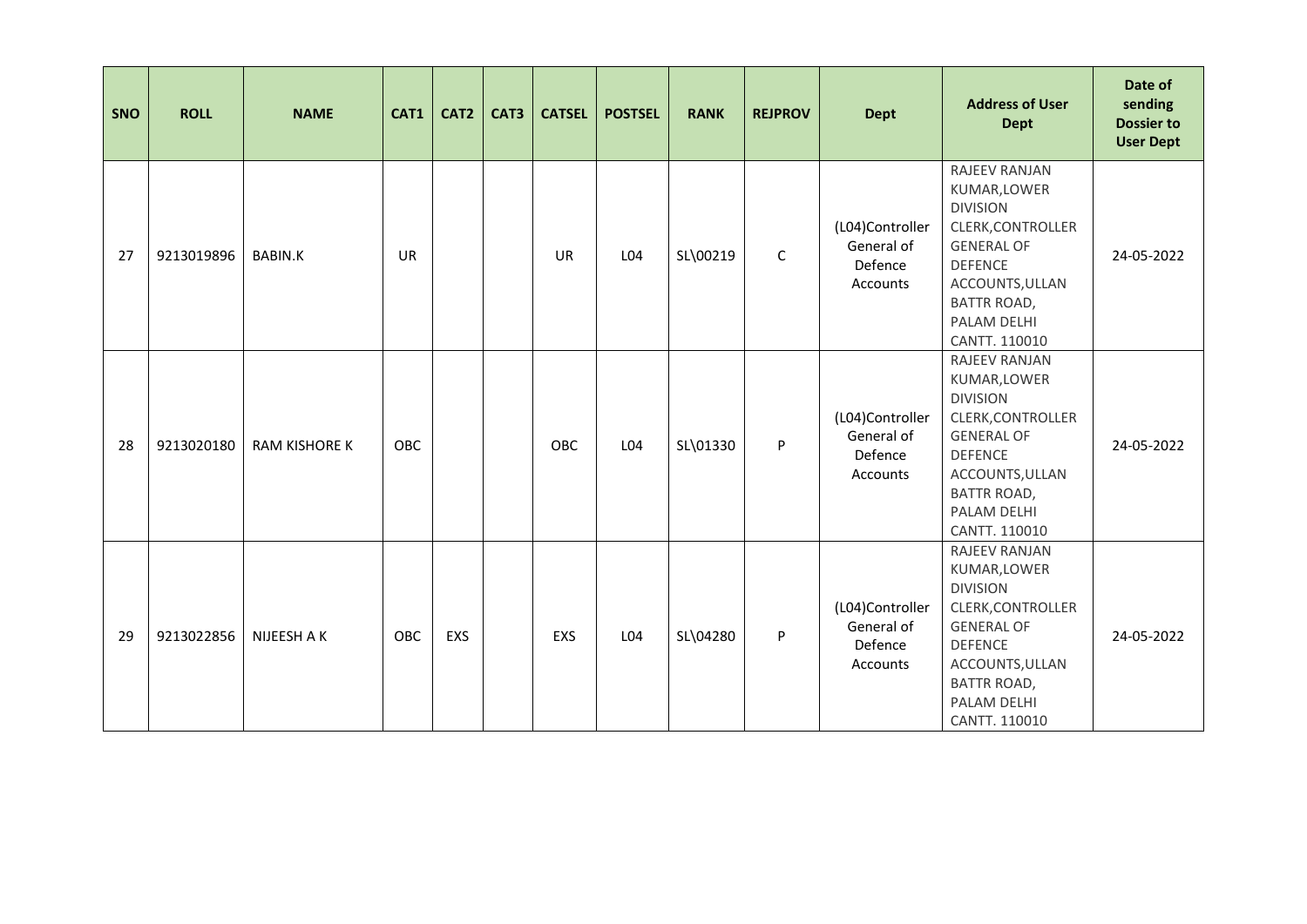| SNO | <b>ROLL</b> | <b>NAME</b>                  | CAT1      | CAT2 | CAT3 | <b>CATSEL</b> | <b>POSTSEL</b>  | <b>RANK</b> | <b>REJPROV</b> | <b>Dept</b>                                                | <b>Address of User</b><br><b>Dept</b>                                                                                                                                                                                                                                 | Date of<br>sending<br><b>Dossier to</b><br><b>User Dept</b> |
|-----|-------------|------------------------------|-----------|------|------|---------------|-----------------|-------------|----------------|------------------------------------------------------------|-----------------------------------------------------------------------------------------------------------------------------------------------------------------------------------------------------------------------------------------------------------------------|-------------------------------------------------------------|
| 30  | 9213023749  | MOHYIDDIN.K                  | OBC       |      |      | OBC           | L04             | SL\01529    | P              | (L04)Controller<br>General of<br>Defence<br>Accounts       | RAJEEV RANJAN<br>KUMAR, LOWER<br><b>DIVISION</b><br>CLERK, CONTROLLER<br><b>GENERAL OF</b><br><b>DEFENCE</b><br>ACCOUNTS, ULLAN<br><b>BATTR ROAD,</b><br>PALAM DELHI<br>CANTT. 110010                                                                                 | 24-05-2022                                                  |
| 31  | 9213023053  | <b>BABIN A</b>               | OBC       |      |      | UR            | L17             | SL\00654    | P              | (L17) D/o Posts,<br>M/O<br>Communications                  | SHRI C.S. GULERIA<br><b>ASSTT. DIRECTOR</b><br>GENERAL, POSTAL<br>ACCOUNDTS-ADMN.<br><b>MINISTRY OF</b><br><b>COMMUNICATIONS</b><br>(DEPARTMENT OF<br>POSTS)-PA-ADMN<br>POSTAL ACCOUNTS<br>WING, 4TH FLOOR,<br>DAK BHAWAN,<br>SANSAD MARG,<br><b>NEW DELHI 110001</b> | 24-05-2022                                                  |
| 32  | 9001010397  | KANCHUMARTI<br><b>KALYAN</b> | <b>UR</b> | EXS  |      | EXS           | L <sub>18</sub> | SL\04403    | $\mathsf C$    | Ministry of<br>Defence (Office<br>of the JS & CAO)<br>AFHQ | ZEITE SHUMNGIR<br>KOIRENG, LOWER<br><b>DIVISION</b><br>CLERK/JUNIOR<br>SECRETARIAT<br>ASSISTANT, MINISTRY<br>OF DEFENCE (OFFICE<br>OF THE JS & CAO)<br>AFHQ, O/o JS & CAO<br><b>DEFENCE OFFICES</b><br>COMPLEX, HALL NO.<br>1, 1ST FLOOR, 'A'<br><b>BLOCK AFRICA</b>  | 24-05-2022                                                  |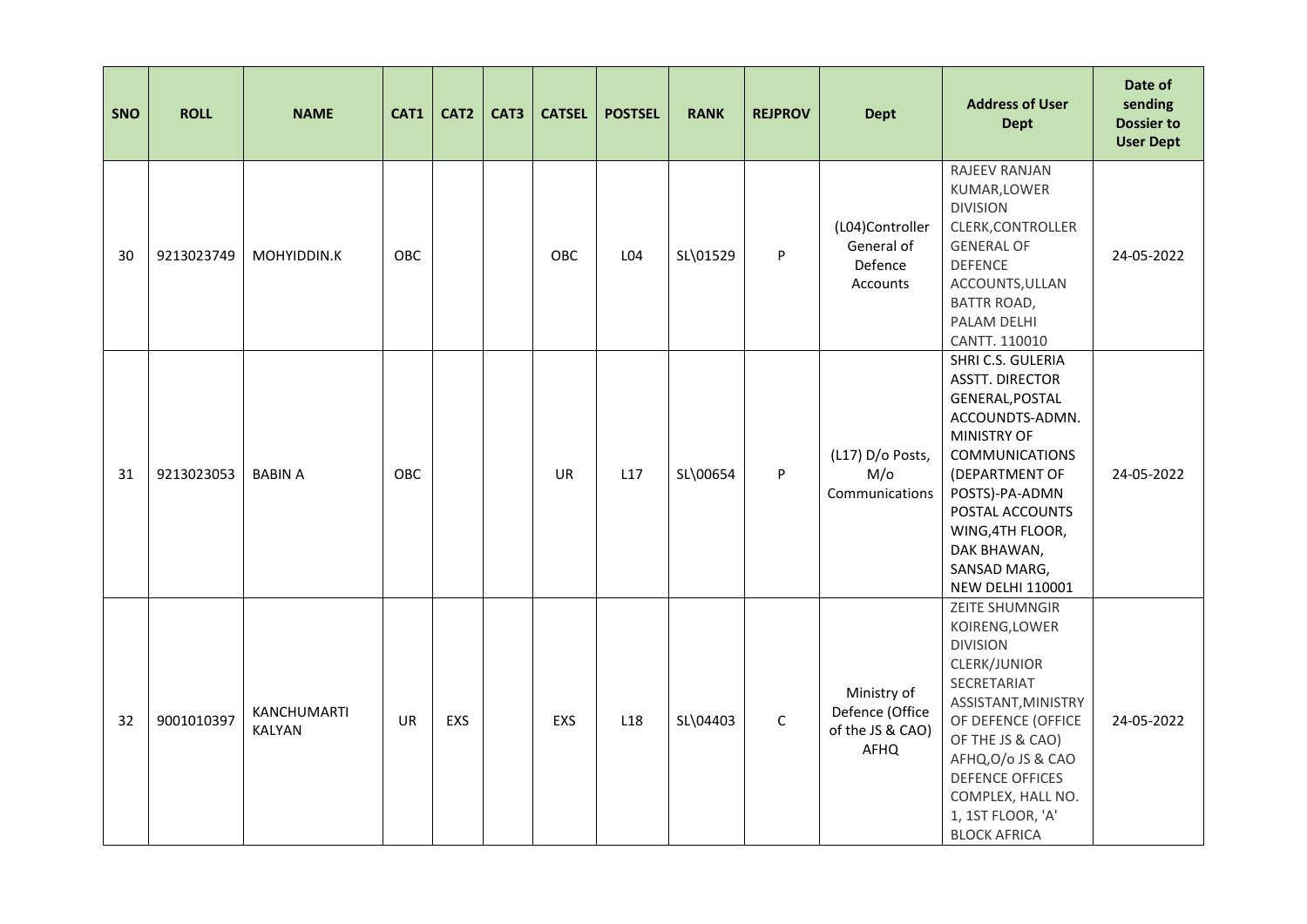| SNO | <b>ROLL</b> | <b>NAME</b>                         | CAT1       | CAT <sub>2</sub> | CAT3 | <b>CATSEL</b> | <b>POSTSEL</b> | <b>RANK</b> | <b>REJPROV</b> | <b>Dept</b>                                                   | <b>Address of User</b><br><b>Dept</b>                                                                                                                                                                                         | Date of<br>sending<br><b>Dossier to</b><br><b>User Dept</b> |
|-----|-------------|-------------------------------------|------------|------------------|------|---------------|----------------|-------------|----------------|---------------------------------------------------------------|-------------------------------------------------------------------------------------------------------------------------------------------------------------------------------------------------------------------------------|-------------------------------------------------------------|
|     |             |                                     |            |                  |      |               |                |             |                |                                                               | <b>AVENUE NEW DELHI</b><br>$-110023$                                                                                                                                                                                          |                                                             |
| 33  | 9213007706  | <b>RAJESH KUMAR V</b><br>U          | <b>UR</b>  | EXS              |      | EXS           | L22            | SL\04364    | $\mathsf C$    | Ministry of<br>Information &<br><b>Broadcasting</b>           |                                                                                                                                                                                                                               | 24-05-2022                                                  |
| 34  | 9001005844  | <b>UDAI CHANDRA</b><br><b>SINGH</b> | <b>UR</b>  | EXS              |      | <b>EXS</b>    | P26            | SL\04571    | $\mathsf C$    | Ministry of<br>Communications<br>(Department of<br>Posts)-SPN | <b>SHRI MUTHURMAN</b><br>C, POSTING<br>ASSISTANT/SORTING<br>ASSISTANT, MINISTRY<br>OF<br><b>COMMUNICATIONS</b><br>(DEPARTMENT OF<br>POSTS)-SPN<br>PA/SA, 2ND FLOOR,<br>DAK BHAWAN,<br>SANSAD MARG,<br><b>NEW DELHI 110116</b> | 24-05-2022                                                  |
| 35  | 9001007406  | <b>RAHUL KUMAR</b>                  | <b>OBC</b> |                  |      | <b>UR</b>     | P26            | SL\02314    | P              | Ministry of<br>Communications<br>(Department of<br>Posts)-SPN | SHRI MUTHURMAN<br>C, POSTING<br>ASSISTANT/SORTING<br>ASSISTANT, MINISTRY<br>OF<br><b>COMMUNICATIONS</b><br>(DEPARTMENT OF<br>POSTS)-SPN<br>PA/SA, 2ND FLOOR,<br>DAK BHAWAN,<br>SANSAD MARG,<br><b>NEW DELHI 110116</b>        | 24-05-2022                                                  |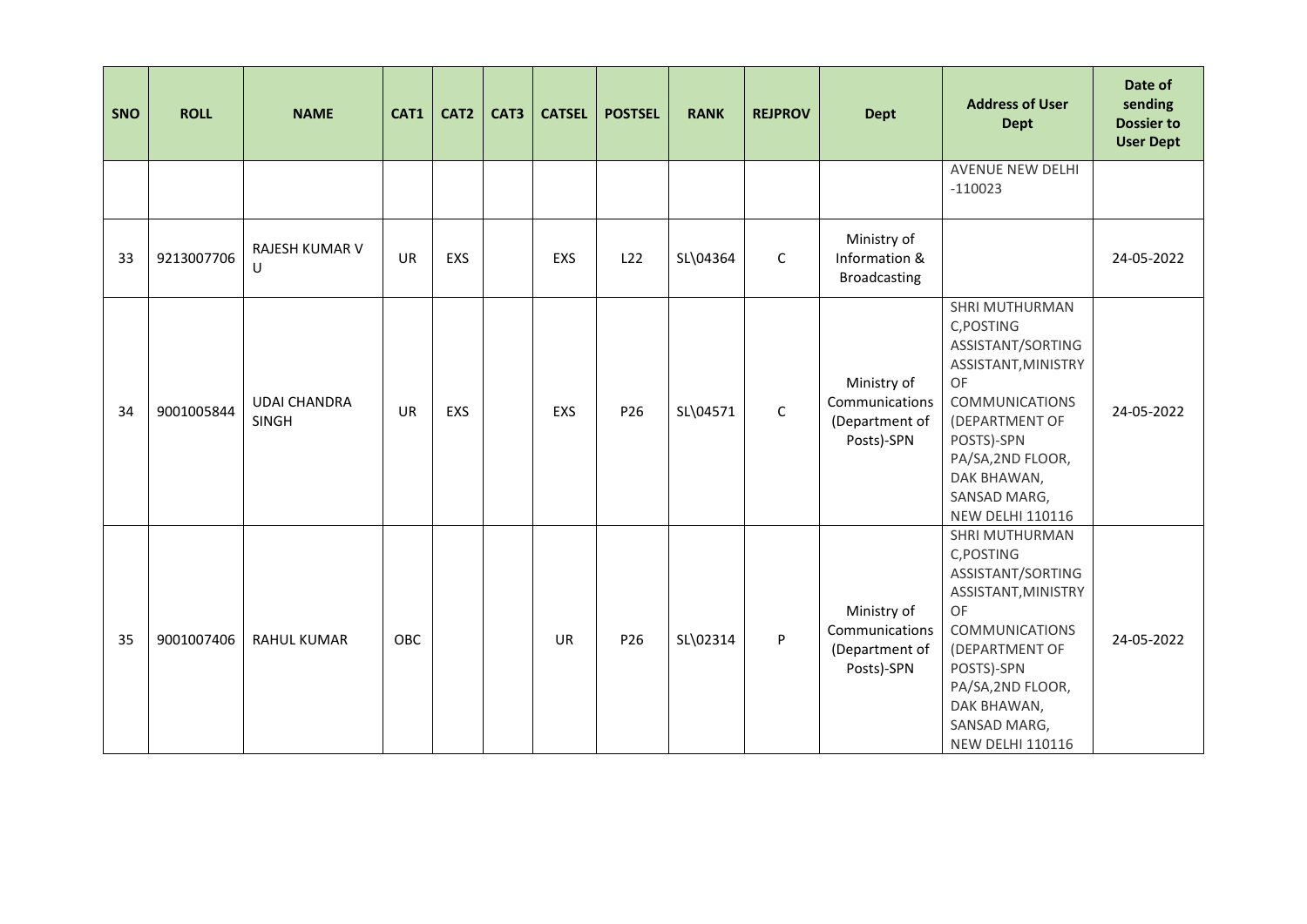| <b>SNO</b> | <b>ROLL</b> | <b>NAME</b>                    | CAT1       | CAT <sub>2</sub> | CAT3 | <b>CATSEL</b> | <b>POSTSEL</b>  | <b>RANK</b> | <b>REJPROV</b> | <b>Dept</b>                                                   | <b>Address of User</b><br><b>Dept</b>                                                                                                                                                                                         | Date of<br>sending<br><b>Dossier to</b><br><b>User Dept</b> |
|------------|-------------|--------------------------------|------------|------------------|------|---------------|-----------------|-------------|----------------|---------------------------------------------------------------|-------------------------------------------------------------------------------------------------------------------------------------------------------------------------------------------------------------------------------|-------------------------------------------------------------|
| 36         | 9001013325  | <b>RAJ KISHORE</b>             | UR         | <b>EXS</b>       |      | EXS           | P26             | SL\04607    | $\mathsf C$    | Ministry of<br>Communications<br>(Department of<br>Posts)-SPN | SHRI MUTHURMAN<br>C, POSTING<br>ASSISTANT/SORTING<br>ASSISTANT, MINISTRY<br>OF<br><b>COMMUNICATIONS</b><br>(DEPARTMENT OF<br>POSTS)-SPN<br>PA/SA, 2ND FLOOR,<br>DAK BHAWAN,<br>SANSAD MARG,<br><b>NEW DELHI 110116</b>        | 24-05-2022                                                  |
| 37         | 9001017946  | <b>SHAILESH KUMAR</b><br>YADAV | <b>OBC</b> |                  |      | <b>OBC</b>    | P <sub>26</sub> | SL\02856    | P              | Ministry of<br>Communications<br>(Department of<br>Posts)-SPN | SHRI MUTHURMAN<br>C, POSTING<br>ASSISTANT/SORTING<br>ASSISTANT, MINISTRY<br><b>OF</b><br><b>COMMUNICATIONS</b><br>(DEPARTMENT OF<br>POSTS)-SPN<br>PA/SA, 2ND FLOOR,<br>DAK BHAWAN,<br>SANSAD MARG,<br><b>NEW DELHI 110116</b> | 24-05-2022                                                  |
| 38         | 9001020622  | MOHAMMED<br>SHAMSHUDDIN        | <b>UR</b>  |                  |      | <b>UR</b>     | P26             | SL\02047    | $\mathsf{C}$   | Ministry of<br>Communications<br>(Department of<br>Posts)-SPN | SHRI MUTHURMAN<br>C, POSTING<br>ASSISTANT/SORTING<br>ASSISTANT, MINISTRY<br>OF<br><b>COMMUNICATIONS</b><br>(DEPARTMENT OF<br>POSTS)-SPN<br>PA/SA, 2ND FLOOR,<br>DAK BHAWAN,<br>SANSAD MARG,<br><b>NEW DELHI 110116</b>        | 24-05-2022                                                  |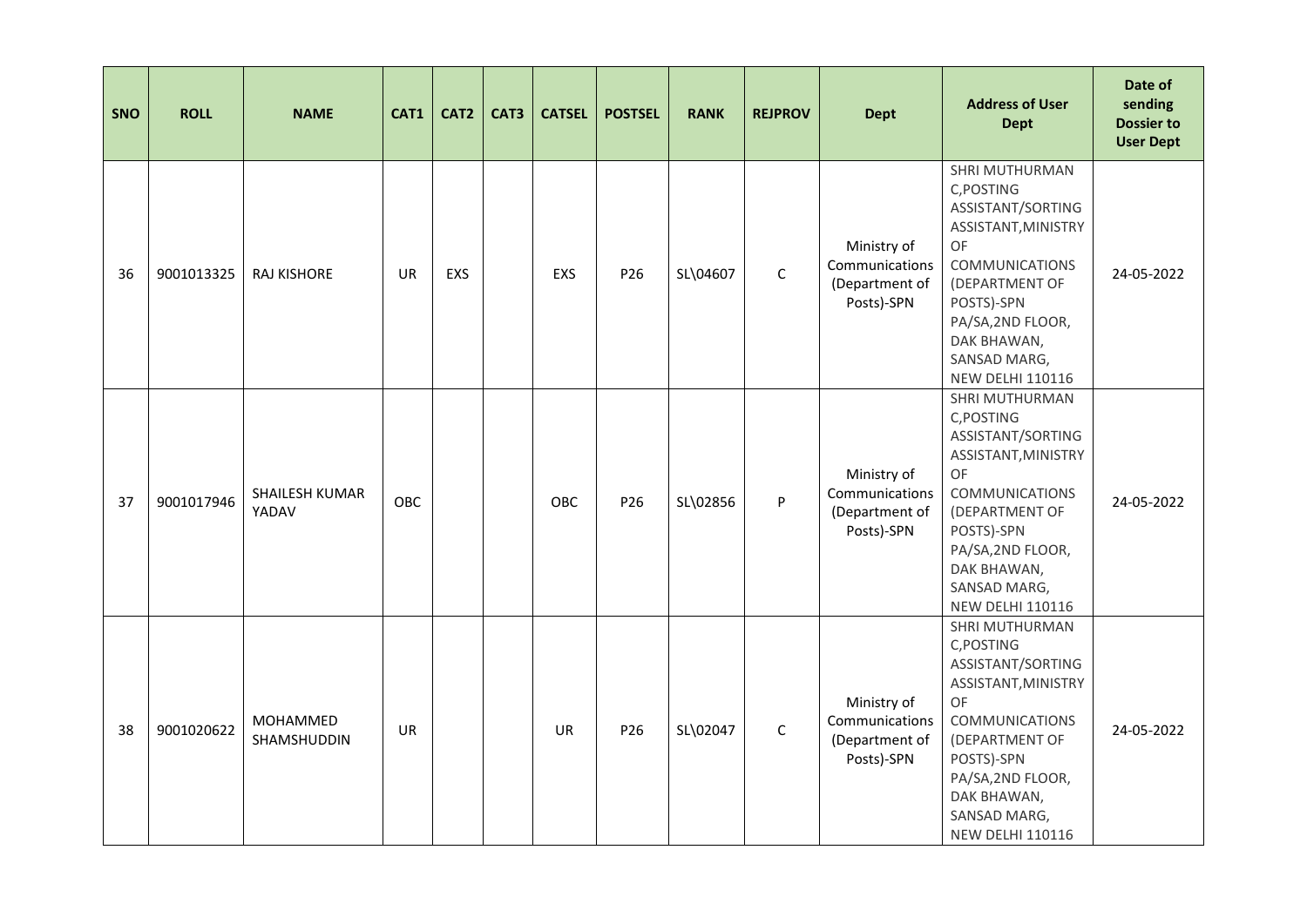| <b>SNO</b> | <b>ROLL</b> | <b>NAME</b>                    | CAT1 | CAT <sub>2</sub> | CAT3 | <b>CATSEL</b> | <b>POSTSEL</b>  | <b>RANK</b> | <b>REJPROV</b> | <b>Dept</b>                                                   | <b>Address of User</b><br><b>Dept</b>                                                                                                                                                                                  | Date of<br>sending<br><b>Dossier to</b><br><b>User Dept</b> |
|------------|-------------|--------------------------------|------|------------------|------|---------------|-----------------|-------------|----------------|---------------------------------------------------------------|------------------------------------------------------------------------------------------------------------------------------------------------------------------------------------------------------------------------|-------------------------------------------------------------|
| 39         | 9001021416  | J HAREESH                      | UR   | EXS              |      | EXS           | P26             | SL\04455    | $\mathsf C$    | Ministry of<br>Communications<br>(Department of<br>Posts)-SPN | SHRI MUTHURMAN<br>C, POSTING<br>ASSISTANT/SORTING<br>ASSISTANT, MINISTRY<br>OF<br><b>COMMUNICATIONS</b><br>(DEPARTMENT OF<br>POSTS)-SPN<br>PA/SA, 2ND FLOOR,<br>DAK BHAWAN,<br>SANSAD MARG,<br><b>NEW DELHI 110116</b> | 24-05-2022                                                  |
| 40         | 9001025126  | RAGHAVENDRA<br><b>HARISH D</b> | SC   |                  |      | <b>SC</b>     | P <sub>26</sub> | SL\03243    | $\mathsf C$    | Ministry of<br>Communications<br>(Department of<br>Posts)-SPN | SHRI MUTHURMAN<br>C, POSTING<br>ASSISTANT/SORTING<br>ASSISTANT, MINISTRY<br>OF<br><b>COMMUNICATIONS</b><br>(DEPARTMENT OF<br>POSTS)-SPN<br>PA/SA, 2ND FLOOR,<br>DAK BHAWAN,<br>SANSAD MARG,<br><b>NEW DELHI 110116</b> | 24-05-2022                                                  |
| 41         | 9002003797  | <b>MAHESH MORE</b>             | EWS  |                  |      | EWS           | P26             | SL\03255    | $\mathsf{C}$   | Ministry of<br>Communications<br>(Department of<br>Posts)-SPN | SHRI MUTHURMAN<br>C, POSTING<br>ASSISTANT/SORTING<br>ASSISTANT, MINISTRY<br>OF<br><b>COMMUNICATIONS</b><br>(DEPARTMENT OF<br>POSTS)-SPN<br>PA/SA, 2ND FLOOR,<br>DAK BHAWAN,<br>SANSAD MARG,<br><b>NEW DELHI 110116</b> | 24-05-2022                                                  |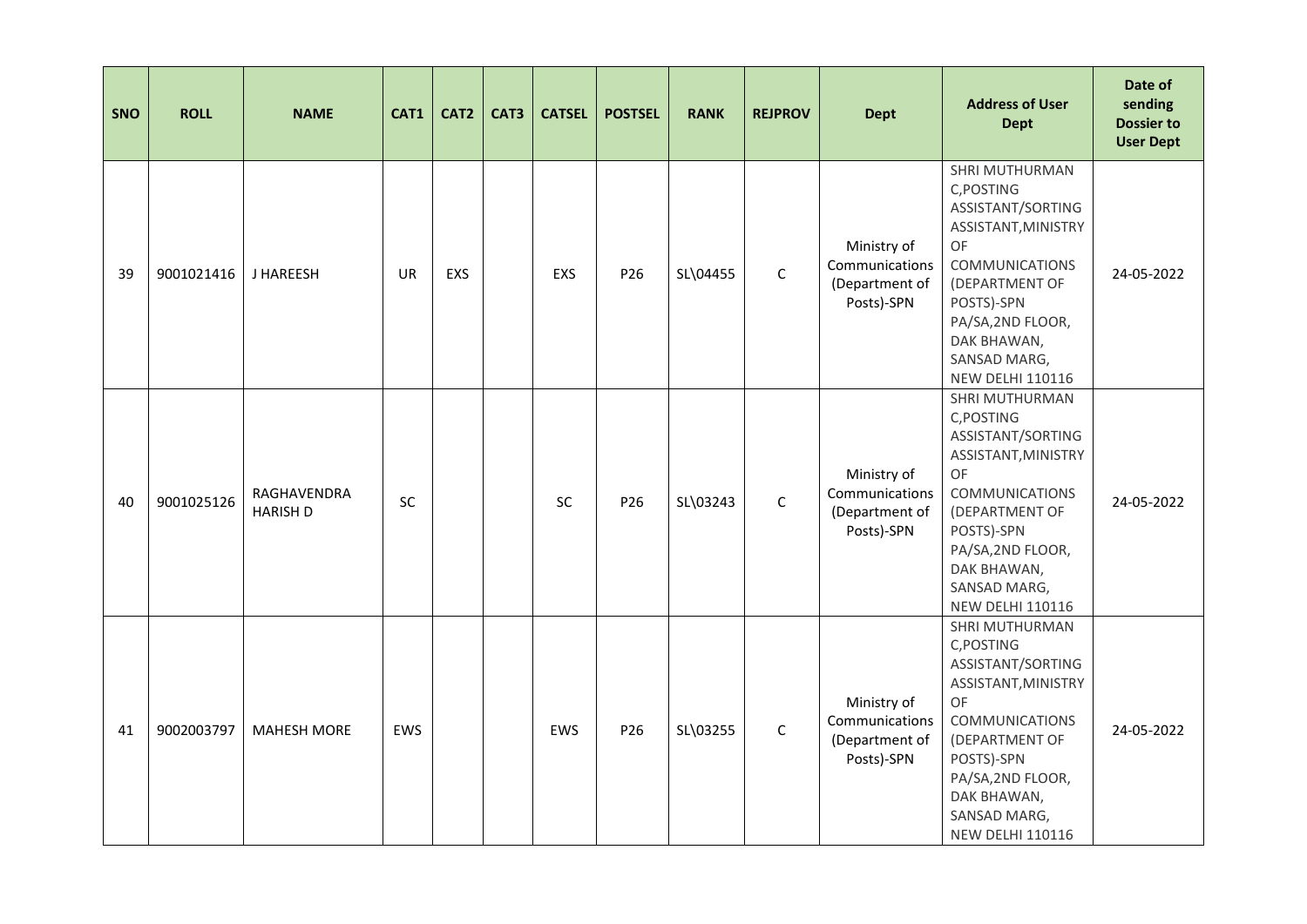| <b>SNO</b> | <b>ROLL</b> | <b>NAME</b>                   | CAT1      | CAT <sub>2</sub> | CAT3 | <b>CATSEL</b> | <b>POSTSEL</b>  | <b>RANK</b> | <b>REJPROV</b> | <b>Dept</b>                                                   | <b>Address of User</b><br><b>Dept</b>                                                                                                                                                                                         | Date of<br>sending<br><b>Dossier to</b><br><b>User Dept</b> |
|------------|-------------|-------------------------------|-----------|------------------|------|---------------|-----------------|-------------|----------------|---------------------------------------------------------------|-------------------------------------------------------------------------------------------------------------------------------------------------------------------------------------------------------------------------------|-------------------------------------------------------------|
| 42         | 9002008567  | SUNIL SADASHIV<br><b>KORE</b> | <b>UR</b> | EXS              |      | EXS           | P26             | SL\04372    | $\mathsf C$    | Ministry of<br>Communications<br>(Department of<br>Posts)-SPN | SHRI MUTHURMAN<br>C, POSTING<br>ASSISTANT/SORTING<br>ASSISTANT, MINISTRY<br>OF<br><b>COMMUNICATIONS</b><br>(DEPARTMENT OF<br>POSTS)-SPN<br>PA/SA, 2ND FLOOR,<br>DAK BHAWAN,<br>SANSAD MARG,<br><b>NEW DELHI 110116</b>        | 24-05-2022                                                  |
| 43         | 9005006320  | RAGHAVENDRA<br><b>NAYAK</b>   | <b>ST</b> |                  |      | <b>ST</b>     | P <sub>26</sub> | SL\04111    | $\mathsf C$    | Ministry of<br>Communications<br>(Department of<br>Posts)-SPN | SHRI MUTHURMAN<br>C, POSTING<br>ASSISTANT/SORTING<br>ASSISTANT, MINISTRY<br><b>OF</b><br><b>COMMUNICATIONS</b><br>(DEPARTMENT OF<br>POSTS)-SPN<br>PA/SA, 2ND FLOOR,<br>DAK BHAWAN,<br>SANSAD MARG,<br><b>NEW DELHI 110116</b> | 24-05-2022                                                  |
| 44         | 9009000779  | <b>DURGAPRASAD PV</b>         | SC        |                  |      | <b>SC</b>     | P26             | SL\03949    | $\mathsf{C}$   | Ministry of<br>Communications<br>(Department of<br>Posts)-SPN | SHRI MUTHURMAN<br>C, POSTING<br>ASSISTANT/SORTING<br>ASSISTANT, MINISTRY<br>OF<br><b>COMMUNICATIONS</b><br>(DEPARTMENT OF<br>POSTS)-SPN<br>PA/SA, 2ND FLOOR,<br>DAK BHAWAN,<br>SANSAD MARG,<br><b>NEW DELHI 110116</b>        | 24-05-2022                                                  |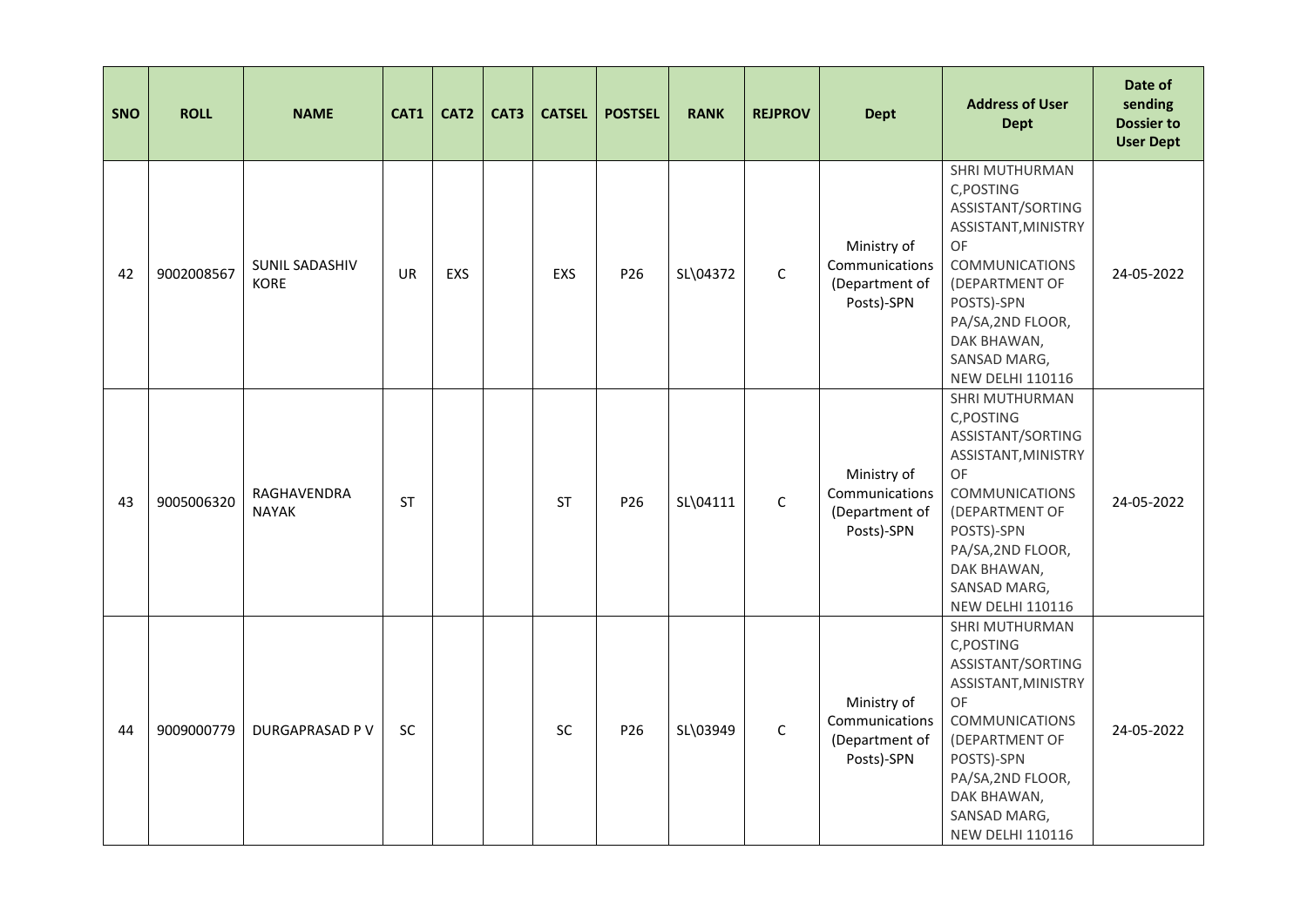| SNO | <b>ROLL</b> | <b>NAME</b>        | CAT1      | CAT <sub>2</sub> | CAT3 | <b>CATSEL</b> | <b>POSTSEL</b> | <b>RANK</b> | <b>REJPROV</b> | <b>Dept</b>                                                   | <b>Address of User</b><br><b>Dept</b>                                                                                                                                                                                  | Date of<br>sending<br><b>Dossier to</b><br><b>User Dept</b> |
|-----|-------------|--------------------|-----------|------------------|------|---------------|----------------|-------------|----------------|---------------------------------------------------------------|------------------------------------------------------------------------------------------------------------------------------------------------------------------------------------------------------------------------|-------------------------------------------------------------|
| 45  | 9012000108  | <b>ANKIT KUMAR</b> | EWS       |                  |      | <b>UR</b>     | P26            | SL\01311    | $\mathsf C$    | Ministry of<br>Communications<br>(Department of<br>Posts)-SPN | SHRI MUTHURMAN<br>C, POSTING<br>ASSISTANT/SORTING<br>ASSISTANT, MINISTRY<br>OF<br><b>COMMUNICATIONS</b><br>(DEPARTMENT OF<br>POSTS)-SPN<br>PA/SA, 2ND FLOOR,<br>DAK BHAWAN,<br>SANSAD MARG,<br><b>NEW DELHI 110116</b> | 24-05-2022                                                  |
| 46  | 9202000798  | <b>SREERAGK</b>    | <b>UR</b> |                  |      | <b>UR</b>     | P26            | SL\02356    | $\mathsf{C}$   | Ministry of<br>Communications<br>(Department of<br>Posts)-SPN | SHRI MUTHURMAN<br>C, POSTING<br>ASSISTANT/SORTING<br>ASSISTANT, MINISTRY<br>OF<br><b>COMMUNICATIONS</b><br>(DEPARTMENT OF<br>POSTS)-SPN<br>PA/SA, 2ND FLOOR,<br>DAK BHAWAN,<br>SANSAD MARG,<br><b>NEW DELHI 110116</b> | 24-05-2022                                                  |
| 47  | 9202001378  | SANDEEP K V        | <b>UR</b> | EXS              |      | EXS           | P26            | SL\04573    | $\mathsf{C}$   | Ministry of<br>Communications<br>(Department of<br>Posts)-SPN | SHRI MUTHURMAN<br>C, POSTING<br>ASSISTANT/SORTING<br>ASSISTANT, MINISTRY<br>OF<br><b>COMMUNICATIONS</b><br>(DEPARTMENT OF<br>POSTS)-SPN<br>PA/SA, 2ND FLOOR,<br>DAK BHAWAN,<br>SANSAD MARG,<br><b>NEW DELHI 110116</b> | 24-05-2022                                                  |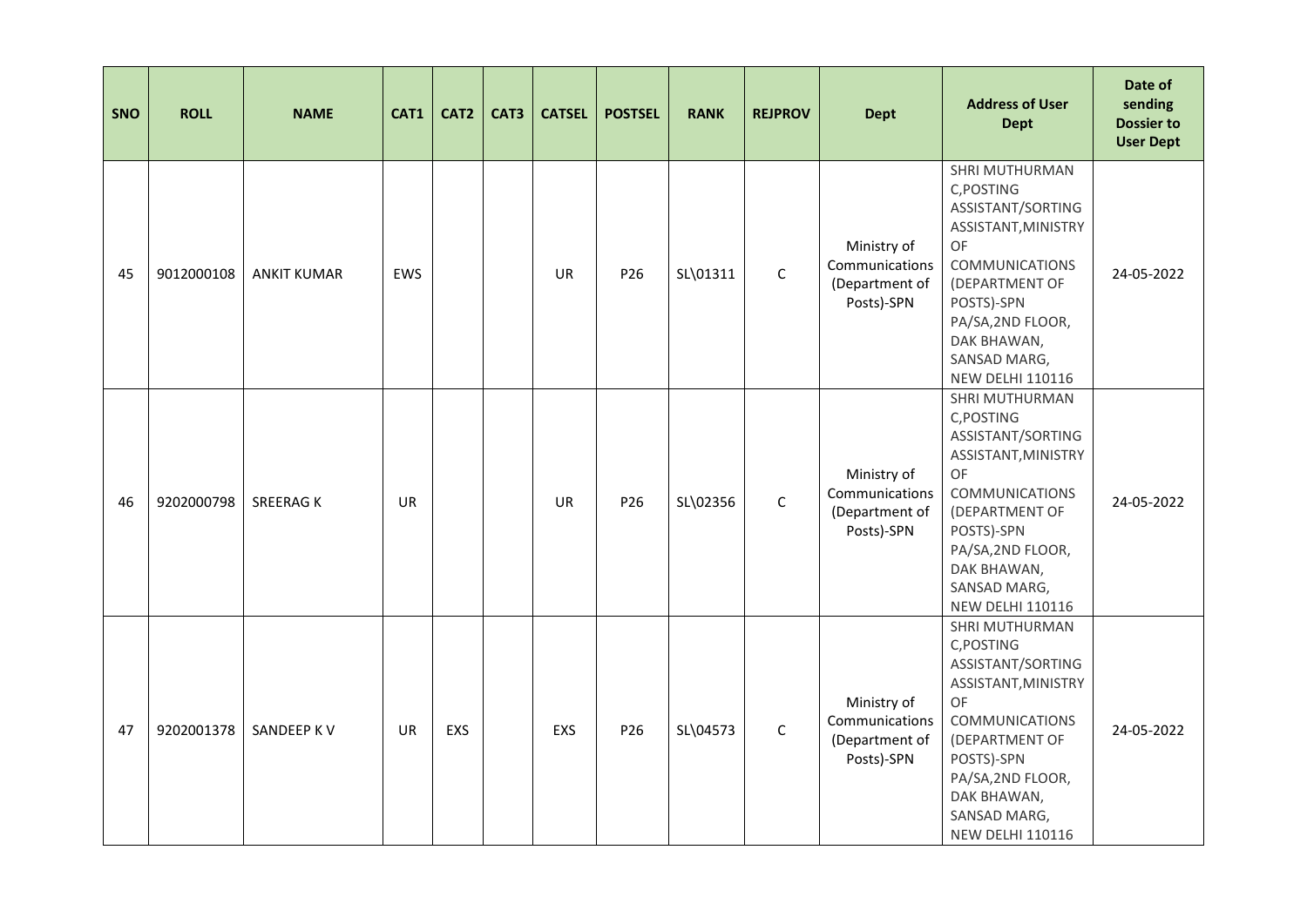| SNO | <b>ROLL</b> | <b>NAME</b>           | CAT1      | CAT <sub>2</sub> | CAT3 | <b>CATSEL</b> | <b>POSTSEL</b> | <b>RANK</b> | <b>REJPROV</b> | <b>Dept</b>                                                   | <b>Address of User</b><br><b>Dept</b>                                                                                                                                                                                  | Date of<br>sending<br><b>Dossier to</b><br><b>User Dept</b> |
|-----|-------------|-----------------------|-----------|------------------|------|---------------|----------------|-------------|----------------|---------------------------------------------------------------|------------------------------------------------------------------------------------------------------------------------------------------------------------------------------------------------------------------------|-------------------------------------------------------------|
| 48  | 9202001999  | <b>RANJITH M</b>      | OBC       | EXS              |      | <b>EXS</b>    | P26            | SL\04448    | P              | Ministry of<br>Communications<br>(Department of<br>Posts)-SPN | SHRI MUTHURMAN<br>C, POSTING<br>ASSISTANT/SORTING<br>ASSISTANT, MINISTRY<br>OF<br><b>COMMUNICATIONS</b><br>(DEPARTMENT OF<br>POSTS)-SPN<br>PA/SA, 2ND FLOOR,<br>DAK BHAWAN,<br>SANSAD MARG,<br><b>NEW DELHI 110116</b> | 24-05-2022                                                  |
| 49  | 9202002420  | <b>ADITHYA SURESH</b> | OBC       |                  |      | <b>UR</b>     | P26            | SL\02304    | P              | Ministry of<br>Communications<br>(Department of<br>Posts)-SPN | SHRI MUTHURMAN<br>C, POSTING<br>ASSISTANT/SORTING<br>ASSISTANT, MINISTRY<br>OF<br><b>COMMUNICATIONS</b><br>(DEPARTMENT OF<br>POSTS)-SPN<br>PA/SA, 2ND FLOOR,<br>DAK BHAWAN,<br>SANSAD MARG,<br><b>NEW DELHI 110116</b> | 24-05-2022                                                  |
| 50  | 9202002526  | <b>PRAVEEN EP</b>     | <b>UR</b> | EXS              |      | EXS           | P26            | SL\04303    | $\mathsf{C}$   | Ministry of<br>Communications<br>(Department of<br>Posts)-SPN | SHRI MUTHURMAN<br>C, POSTING<br>ASSISTANT/SORTING<br>ASSISTANT, MINISTRY<br>OF<br><b>COMMUNICATIONS</b><br>(DEPARTMENT OF<br>POSTS)-SPN<br>PA/SA, 2ND FLOOR,<br>DAK BHAWAN,<br>SANSAD MARG,<br><b>NEW DELHI 110116</b> | 24-05-2022                                                  |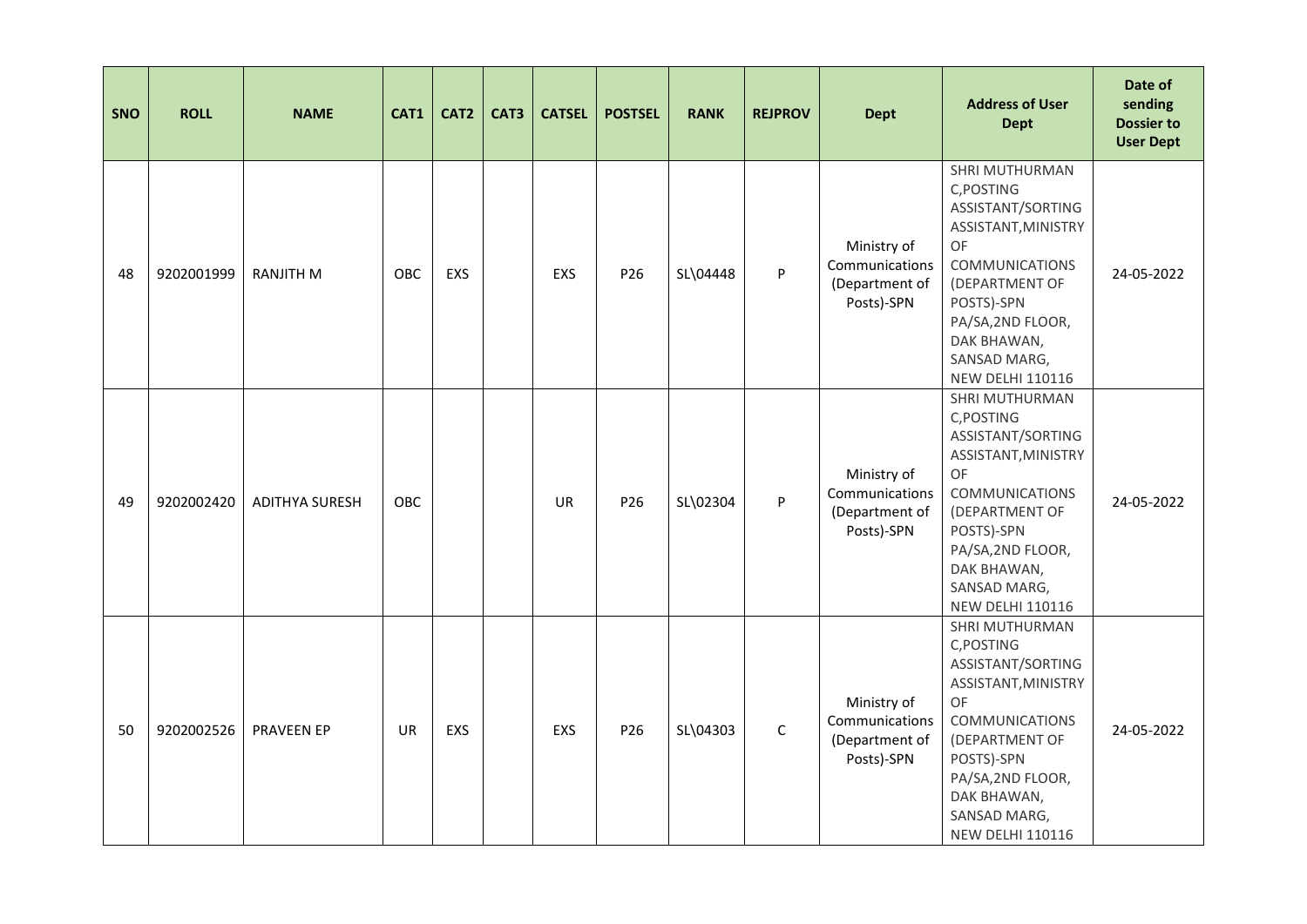| <b>SNO</b> | <b>ROLL</b> | <b>NAME</b>       | CAT1       | CAT <sub>2</sub> | CAT3 | <b>CATSEL</b> | <b>POSTSEL</b>  | <b>RANK</b> | <b>REJPROV</b> | <b>Dept</b>                                                   | <b>Address of User</b><br><b>Dept</b>                                                                                                                                                                                  | Date of<br>sending<br><b>Dossier to</b><br><b>User Dept</b> |
|------------|-------------|-------------------|------------|------------------|------|---------------|-----------------|-------------|----------------|---------------------------------------------------------------|------------------------------------------------------------------------------------------------------------------------------------------------------------------------------------------------------------------------|-------------------------------------------------------------|
| 51         | 9202003367  | A V DILNA         | <b>SC</b>  |                  |      | <b>SC</b>     | P26             | SL\03733    | $\mathsf C$    | Ministry of<br>Communications<br>(Department of<br>Posts)-SPN | SHRI MUTHURMAN<br>C, POSTING<br>ASSISTANT/SORTING<br>ASSISTANT, MINISTRY<br>OF<br><b>COMMUNICATIONS</b><br>(DEPARTMENT OF<br>POSTS)-SPN<br>PA/SA, 2ND FLOOR,<br>DAK BHAWAN,<br>SANSAD MARG,<br><b>NEW DELHI 110116</b> | 24-05-2022                                                  |
| 52         | 9202003569  | <b>ABHILASH K</b> | <b>OBC</b> |                  |      | <b>UR</b>     | P <sub>26</sub> | SL\00300    | P              | Ministry of<br>Communications<br>(Department of<br>Posts)-SPN | SHRI MUTHURMAN<br>C, POSTING<br>ASSISTANT/SORTING<br>ASSISTANT, MINISTRY<br>OF<br><b>COMMUNICATIONS</b><br>(DEPARTMENT OF<br>POSTS)-SPN<br>PA/SA, 2ND FLOOR,<br>DAK BHAWAN,<br>SANSAD MARG,<br><b>NEW DELHI 110116</b> | 24-05-2022                                                  |
| 53         | 9202004272  | SIDHARTH M        | OBC        |                  |      | <b>UR</b>     | P26             | SL\01384    | P              | Ministry of<br>Communications<br>(Department of<br>Posts)-SPN | SHRI MUTHURMAN<br>C, POSTING<br>ASSISTANT/SORTING<br>ASSISTANT, MINISTRY<br>OF<br><b>COMMUNICATIONS</b><br>(DEPARTMENT OF<br>POSTS)-SPN<br>PA/SA, 2ND FLOOR,<br>DAK BHAWAN,<br>SANSAD MARG,<br><b>NEW DELHI 110116</b> | 24-05-2022                                                  |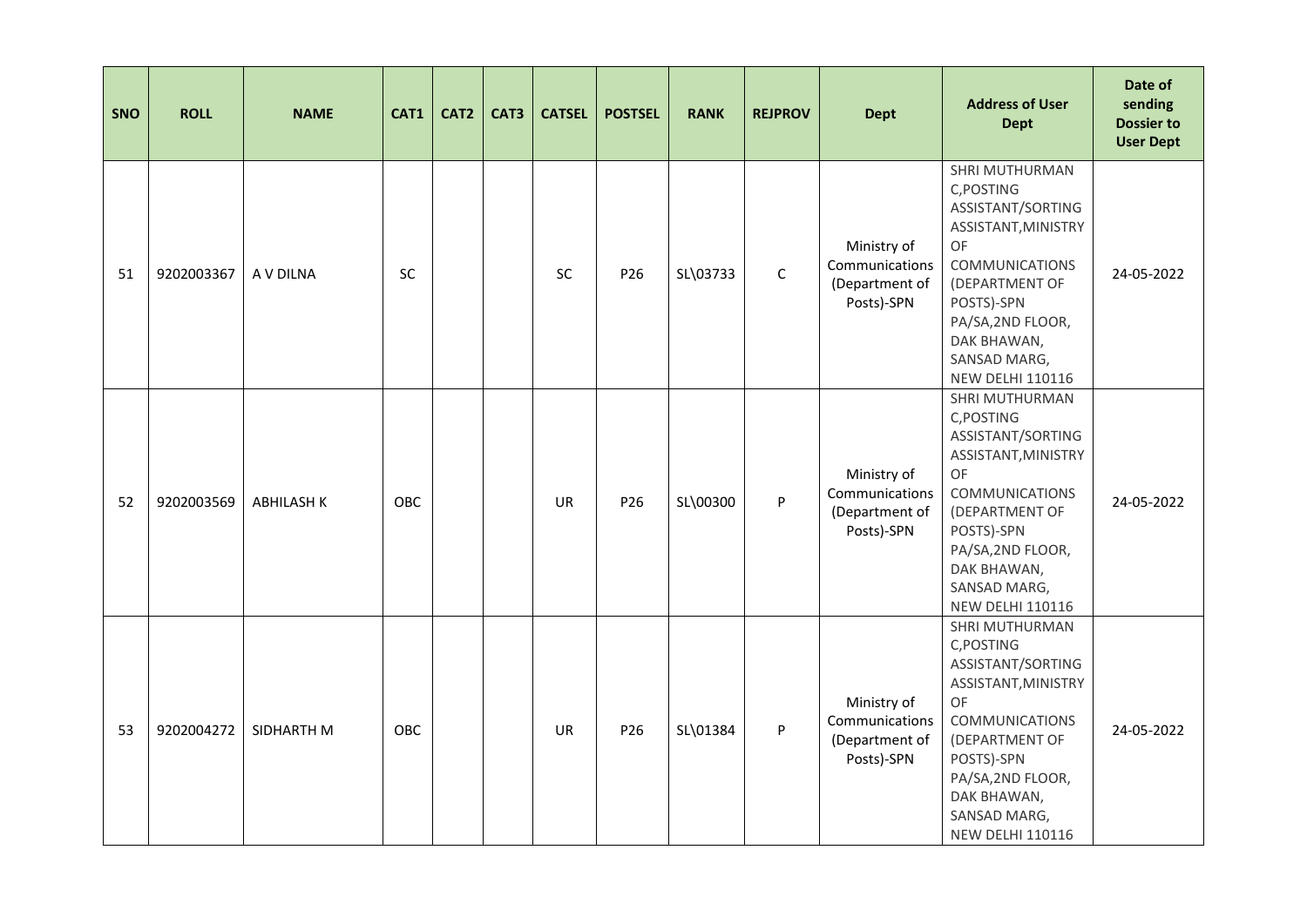| <b>SNO</b> | <b>ROLL</b> | <b>NAME</b>               | CAT1       | CAT <sub>2</sub> | CAT3 | <b>CATSEL</b> | <b>POSTSEL</b>  | <b>RANK</b> | <b>REJPROV</b> | <b>Dept</b>                                                   | <b>Address of User</b><br><b>Dept</b>                                                                                                                                                                                         | Date of<br>sending<br><b>Dossier to</b><br><b>User Dept</b> |
|------------|-------------|---------------------------|------------|------------------|------|---------------|-----------------|-------------|----------------|---------------------------------------------------------------|-------------------------------------------------------------------------------------------------------------------------------------------------------------------------------------------------------------------------------|-------------------------------------------------------------|
| 54         | 9202004786  | <b>BINOY SEBASTIAN</b>    | <b>UR</b>  | EXS              |      | EXS           | P26             | SL\04490    | $\mathsf C$    | Ministry of<br>Communications<br>(Department of<br>Posts)-SPN | SHRI MUTHURMAN<br>C, POSTING<br>ASSISTANT/SORTING<br>ASSISTANT, MINISTRY<br>OF<br><b>COMMUNICATIONS</b><br>(DEPARTMENT OF<br>POSTS)-SPN<br>PA/SA, 2ND FLOOR,<br>DAK BHAWAN,<br>SANSAD MARG,<br><b>NEW DELHI 110116</b>        | 24-05-2022                                                  |
| 55         | 9202005200  | SREEPATH<br>SREEDHAR      | UR         |                  |      | <b>UR</b>     | P <sub>26</sub> | SL\00410    | $\mathsf C$    | Ministry of<br>Communications<br>(Department of<br>Posts)-SPN | SHRI MUTHURMAN<br>C, POSTING<br>ASSISTANT/SORTING<br>ASSISTANT, MINISTRY<br><b>OF</b><br><b>COMMUNICATIONS</b><br>(DEPARTMENT OF<br>POSTS)-SPN<br>PA/SA, 2ND FLOOR,<br>DAK BHAWAN,<br>SANSAD MARG,<br><b>NEW DELHI 110116</b> | 24-05-2022                                                  |
| 56         | 9202005755  | P SAMPATH<br><b>KUMAR</b> | <b>OBC</b> | EXS              |      | EXS           | P26             | SL\04563    | P              | Ministry of<br>Communications<br>(Department of<br>Posts)-SPN | SHRI MUTHURMAN<br>C, POSTING<br>ASSISTANT/SORTING<br>ASSISTANT, MINISTRY<br>OF<br><b>COMMUNICATIONS</b><br>(DEPARTMENT OF<br>POSTS)-SPN<br>PA/SA, 2ND FLOOR,<br>DAK BHAWAN,<br>SANSAD MARG,<br><b>NEW DELHI 110116</b>        | 24-05-2022                                                  |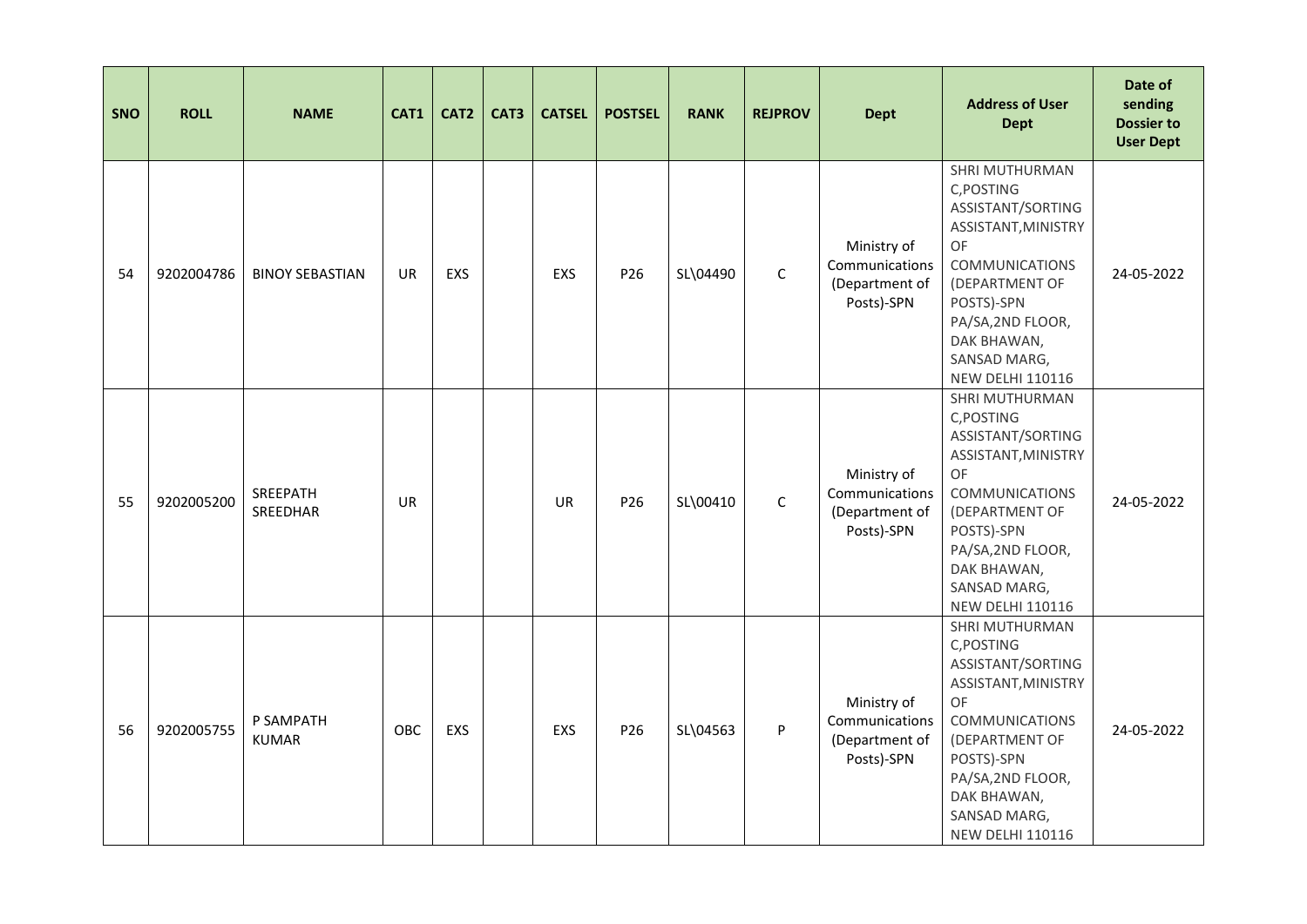| <b>SNO</b> | <b>ROLL</b> | <b>NAME</b>      | CAT1 | CAT <sub>2</sub> | CAT3 | <b>CATSEL</b> | <b>POSTSEL</b>  | <b>RANK</b> | <b>REJPROV</b> | <b>Dept</b>                                                   | <b>Address of User</b><br><b>Dept</b>                                                                                                                                                                                         | Date of<br>sending<br><b>Dossier to</b><br><b>User Dept</b> |
|------------|-------------|------------------|------|------------------|------|---------------|-----------------|-------------|----------------|---------------------------------------------------------------|-------------------------------------------------------------------------------------------------------------------------------------------------------------------------------------------------------------------------------|-------------------------------------------------------------|
| 57         | 9202006103  | SOORAJ K V       | OBC  |                  |      | UR            | P26             | SL\01168    | P              | Ministry of<br>Communications<br>(Department of<br>Posts)-SPN | SHRI MUTHURMAN<br>C, POSTING<br>ASSISTANT/SORTING<br>ASSISTANT, MINISTRY<br>OF<br><b>COMMUNICATIONS</b><br>(DEPARTMENT OF<br>POSTS)-SPN<br>PA/SA, 2ND FLOOR,<br>DAK BHAWAN,<br>SANSAD MARG,<br><b>NEW DELHI 110116</b>        | 24-05-2022                                                  |
| 58         | 9202006448  | SAJITH KUMAR V P | UR   | <b>EXS</b>       |      | EXS           | P <sub>26</sub> | SL\04527    | $\mathsf C$    | Ministry of<br>Communications<br>(Department of<br>Posts)-SPN | SHRI MUTHURMAN<br>C, POSTING<br>ASSISTANT/SORTING<br>ASSISTANT, MINISTRY<br><b>OF</b><br><b>COMMUNICATIONS</b><br>(DEPARTMENT OF<br>POSTS)-SPN<br>PA/SA, 2ND FLOOR,<br>DAK BHAWAN,<br>SANSAD MARG,<br><b>NEW DELHI 110116</b> | 24-05-2022                                                  |
| 59         | 9202006565  | ATHIRA ASOKAN    | OBC  |                  |      | OBC           | P <sub>26</sub> | SL\02709    | P              | Ministry of<br>Communications<br>(Department of<br>Posts)-SPN | SHRI MUTHURMAN<br>C, POSTING<br>ASSISTANT/SORTING<br>ASSISTANT, MINISTRY<br>OF<br><b>COMMUNICATIONS</b><br>(DEPARTMENT OF<br>POSTS)-SPN<br>PA/SA, 2ND FLOOR,<br>DAK BHAWAN,<br>SANSAD MARG,<br><b>NEW DELHI 110116</b>        | 24-05-2022                                                  |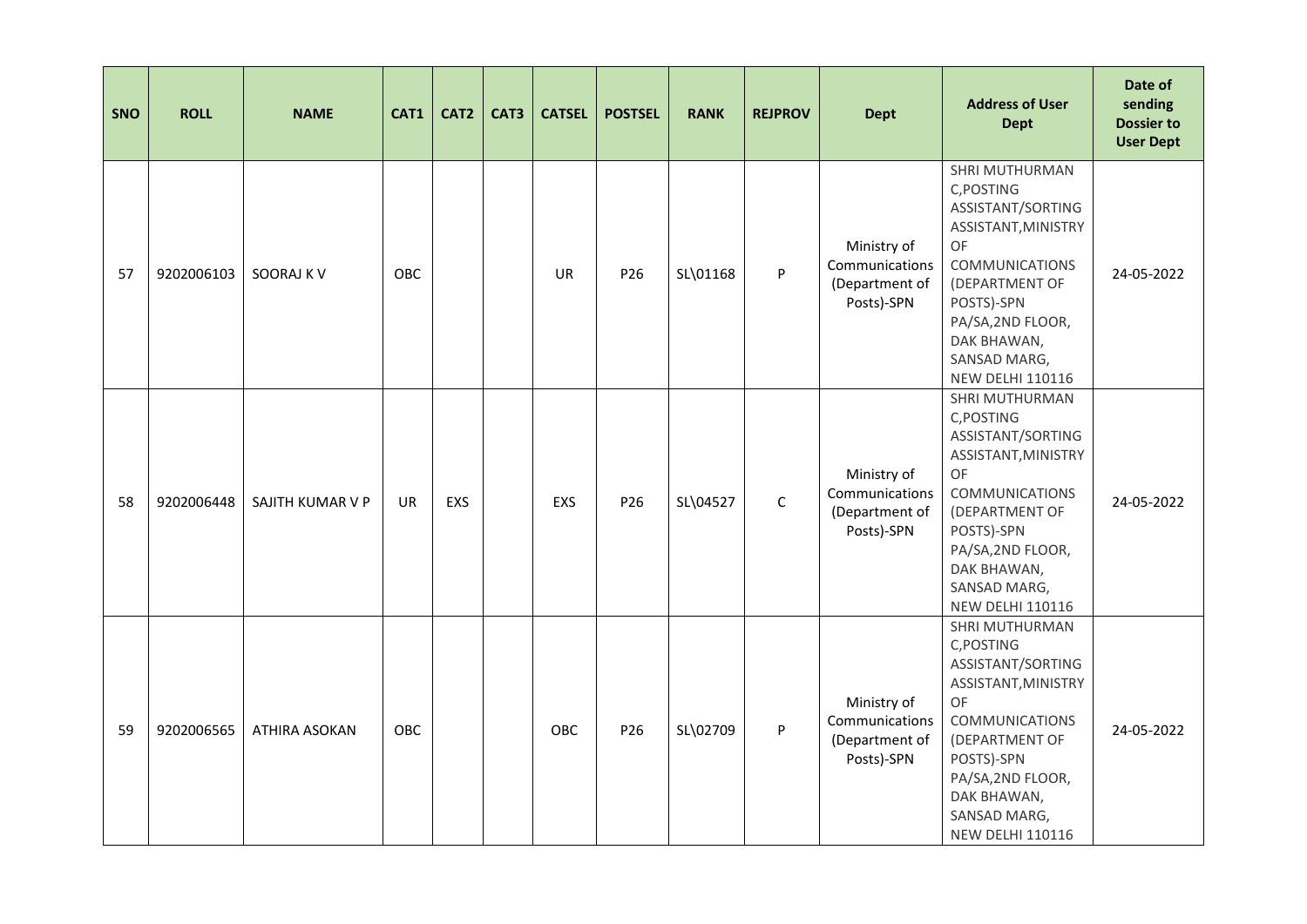| <b>SNO</b> | <b>ROLL</b> | <b>NAME</b>                        | CAT1       | CAT2       | CAT3 | <b>CATSEL</b> | <b>POSTSEL</b>  | <b>RANK</b> | <b>REJPROV</b> | <b>Dept</b>                                                   | <b>Address of User</b><br><b>Dept</b>                                                                                                                                                                                         | Date of<br>sending<br><b>Dossier to</b><br><b>User Dept</b> |
|------------|-------------|------------------------------------|------------|------------|------|---------------|-----------------|-------------|----------------|---------------------------------------------------------------|-------------------------------------------------------------------------------------------------------------------------------------------------------------------------------------------------------------------------------|-------------------------------------------------------------|
| 60         | 9202006836  | <b>RAJESH P</b>                    | <b>OBC</b> | EXS        |      | EXS           | P26             | SL\04569    | P              | Ministry of<br>Communications<br>(Department of<br>Posts)-SPN | SHRI MUTHURMAN<br>C, POSTING<br>ASSISTANT/SORTING<br>ASSISTANT, MINISTRY<br>OF<br><b>COMMUNICATIONS</b><br>(DEPARTMENT OF<br>POSTS)-SPN<br>PA/SA, 2ND FLOOR,<br>DAK BHAWAN,<br>SANSAD MARG,<br><b>NEW DELHI 110116</b>        | 24-05-2022                                                  |
| 61         | 9202008076  | ANIL KUMAR P V                     | <b>OBC</b> | <b>EXS</b> |      | EXS           | P <sub>26</sub> | SL\04658    | P              | Ministry of<br>Communications<br>(Department of<br>Posts)-SPN | SHRI MUTHURMAN<br>C, POSTING<br>ASSISTANT/SORTING<br>ASSISTANT, MINISTRY<br><b>OF</b><br><b>COMMUNICATIONS</b><br>(DEPARTMENT OF<br>POSTS)-SPN<br>PA/SA, 2ND FLOOR,<br>DAK BHAWAN,<br>SANSAD MARG,<br><b>NEW DELHI 110116</b> | 24-05-2022                                                  |
| 62         | 9202009240  | <b>VAISHNAV S</b><br>PURUSHOTHAMAN | OBC        |            |      | <b>UR</b>     | P26             | SL\01880    | P              | Ministry of<br>Communications<br>(Department of<br>Posts)-SPN | SHRI MUTHURMAN<br>C, POSTING<br>ASSISTANT/SORTING<br>ASSISTANT, MINISTRY<br>OF<br><b>COMMUNICATIONS</b><br>(DEPARTMENT OF<br>POSTS)-SPN<br>PA/SA, 2ND FLOOR,<br>DAK BHAWAN,<br>SANSAD MARG,<br><b>NEW DELHI 110116</b>        | 24-05-2022                                                  |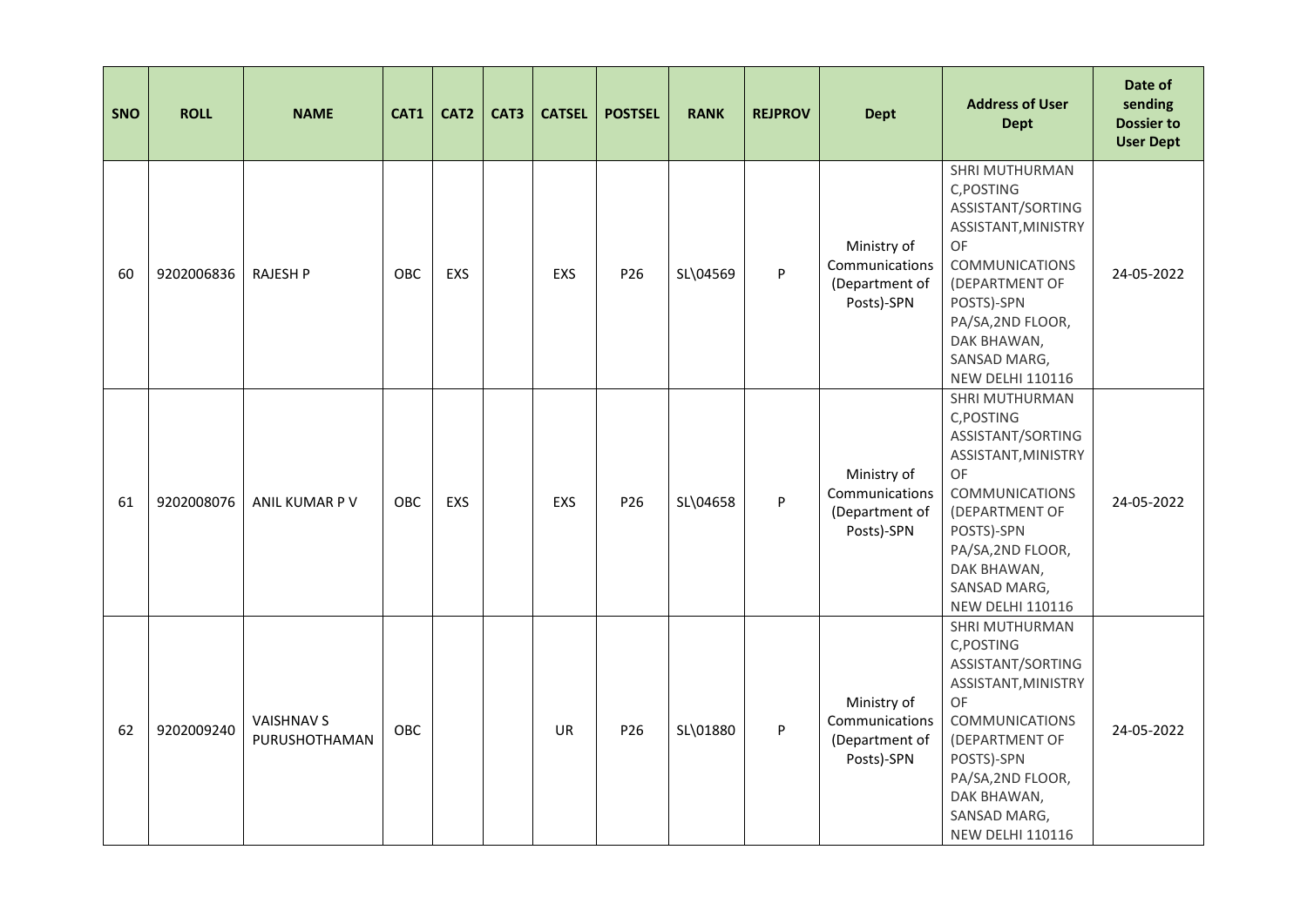| <b>SNO</b> | <b>ROLL</b> | <b>NAME</b>                | CAT1       | CAT2 | CAT3 | <b>CATSEL</b> | <b>POSTSEL</b>  | <b>RANK</b> | <b>REJPROV</b> | <b>Dept</b>                                                   | <b>Address of User</b><br><b>Dept</b>                                                                                                                                                                                  | Date of<br>sending<br><b>Dossier to</b><br><b>User Dept</b> |
|------------|-------------|----------------------------|------------|------|------|---------------|-----------------|-------------|----------------|---------------------------------------------------------------|------------------------------------------------------------------------------------------------------------------------------------------------------------------------------------------------------------------------|-------------------------------------------------------------|
| 63         | 9202009265  | PRAMOD K P                 | <b>OBC</b> | EXS  |      | EXS           | P26             | SL\04245    | P              | Ministry of<br>Communications<br>(Department of<br>Posts)-SPN | SHRI MUTHURMAN<br>C, POSTING<br>ASSISTANT/SORTING<br>ASSISTANT, MINISTRY<br>OF<br><b>COMMUNICATIONS</b><br>(DEPARTMENT OF<br>POSTS)-SPN<br>PA/SA, 2ND FLOOR,<br>DAK BHAWAN,<br>SANSAD MARG,<br><b>NEW DELHI 110116</b> | 24-05-2022                                                  |
| 64         | 9202010936  | <b>GOVIND V</b>            | <b>OBC</b> |      |      | <b>UR</b>     | P <sub>26</sub> | SL\00061    | P              | Ministry of<br>Communications<br>(Department of<br>Posts)-SPN | SHRI MUTHURMAN<br>C, POSTING<br>ASSISTANT/SORTING<br>ASSISTANT, MINISTRY<br>OF<br><b>COMMUNICATIONS</b><br>(DEPARTMENT OF<br>POSTS)-SPN<br>PA/SA, 2ND FLOOR,<br>DAK BHAWAN,<br>SANSAD MARG,<br><b>NEW DELHI 110116</b> | 24-05-2022                                                  |
| 65         | 9202010952  | <b>NIKHIL</b><br>NARAYANAN | UR         |      |      | <b>UR</b>     | P26             | SL\01574    | $\mathsf{C}$   | Ministry of<br>Communications<br>(Department of<br>Posts)-SPN | SHRI MUTHURMAN<br>C, POSTING<br>ASSISTANT/SORTING<br>ASSISTANT, MINISTRY<br>OF<br><b>COMMUNICATIONS</b><br>(DEPARTMENT OF<br>POSTS)-SPN<br>PA/SA, 2ND FLOOR,<br>DAK BHAWAN,<br>SANSAD MARG,<br><b>NEW DELHI 110116</b> | 24-05-2022                                                  |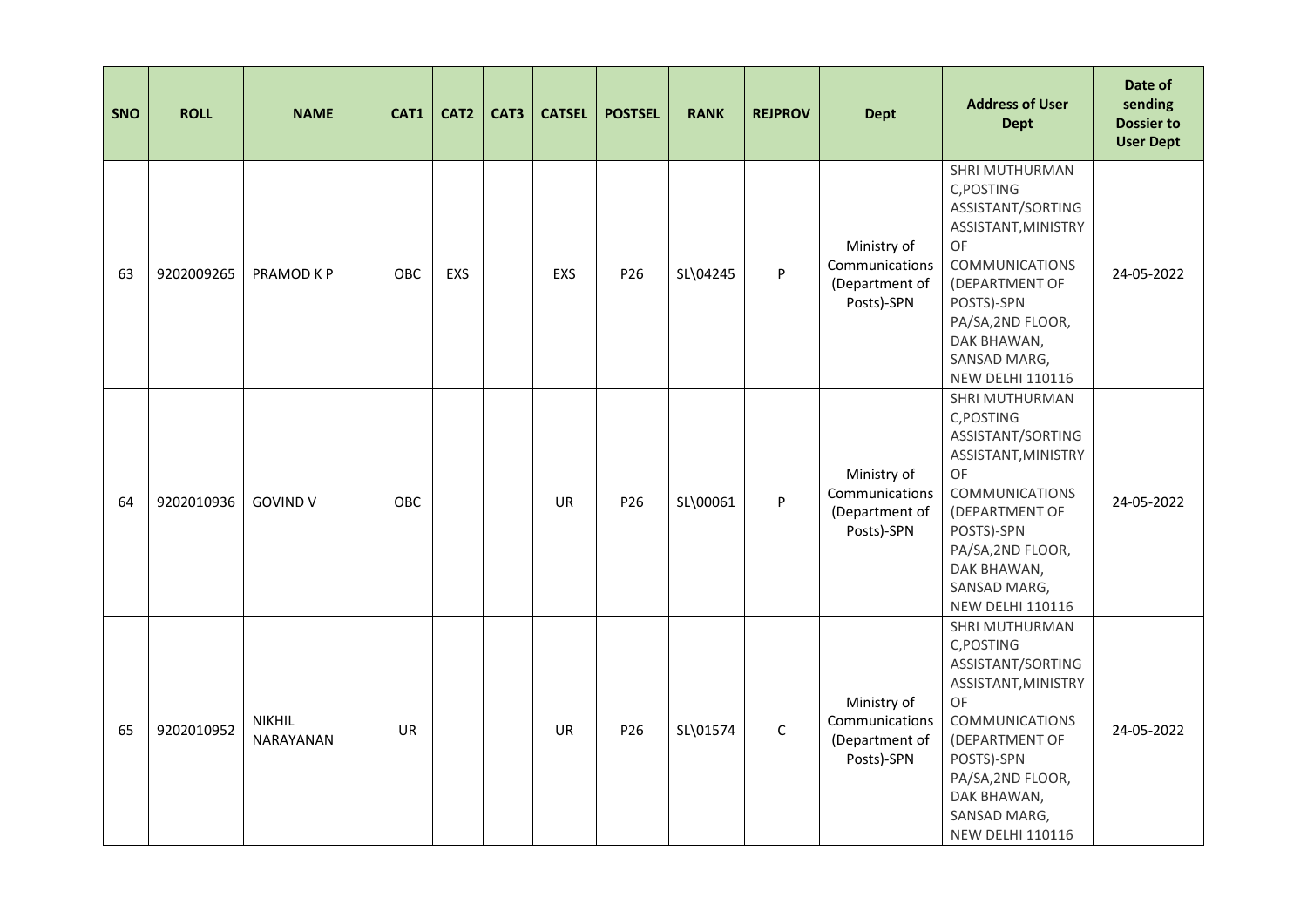| <b>SNO</b> | <b>ROLL</b> | <b>NAME</b>         | CAT1      | CAT <sub>2</sub> | CAT3 | <b>CATSEL</b> | <b>POSTSEL</b>  | <b>RANK</b> | <b>REJPROV</b> | <b>Dept</b>                                                   | <b>Address of User</b><br><b>Dept</b>                                                                                                                                                                                  | Date of<br>sending<br><b>Dossier to</b><br><b>User Dept</b> |
|------------|-------------|---------------------|-----------|------------------|------|---------------|-----------------|-------------|----------------|---------------------------------------------------------------|------------------------------------------------------------------------------------------------------------------------------------------------------------------------------------------------------------------------|-------------------------------------------------------------|
| 66         | 9202011203  | <b>ASWANTH RAJ</b>  | <b>SC</b> |                  |      | <b>SC</b>     | P26             | SL\03696    | $\mathsf C$    | Ministry of<br>Communications<br>(Department of<br>Posts)-SPN | SHRI MUTHURMAN<br>C, POSTING<br>ASSISTANT/SORTING<br>ASSISTANT, MINISTRY<br>OF<br><b>COMMUNICATIONS</b><br>(DEPARTMENT OF<br>POSTS)-SPN<br>PA/SA, 2ND FLOOR,<br>DAK BHAWAN,<br>SANSAD MARG,<br><b>NEW DELHI 110116</b> | 24-05-2022                                                  |
| 67         | 9202011869  | <b>KAPIL P</b>      | UR        | <b>EXS</b>       |      | EXS           | P <sub>26</sub> | SL\04402    | $\mathsf C$    | Ministry of<br>Communications<br>(Department of<br>Posts)-SPN | SHRI MUTHURMAN<br>C, POSTING<br>ASSISTANT/SORTING<br>ASSISTANT, MINISTRY<br>OF<br><b>COMMUNICATIONS</b><br>(DEPARTMENT OF<br>POSTS)-SPN<br>PA/SA, 2ND FLOOR,<br>DAK BHAWAN,<br>SANSAD MARG,<br><b>NEW DELHI 110116</b> | 24-05-2022                                                  |
| 68         | 9202012784  | <b>ARUNJITH N M</b> | SC        |                  |      | <b>SC</b>     | P26             | SL\03756    | $\mathsf{C}$   | Ministry of<br>Communications<br>(Department of<br>Posts)-SPN | SHRI MUTHURMAN<br>C, POSTING<br>ASSISTANT/SORTING<br>ASSISTANT, MINISTRY<br>OF<br><b>COMMUNICATIONS</b><br>(DEPARTMENT OF<br>POSTS)-SPN<br>PA/SA, 2ND FLOOR,<br>DAK BHAWAN,<br>SANSAD MARG,<br><b>NEW DELHI 110116</b> | 24-05-2022                                                  |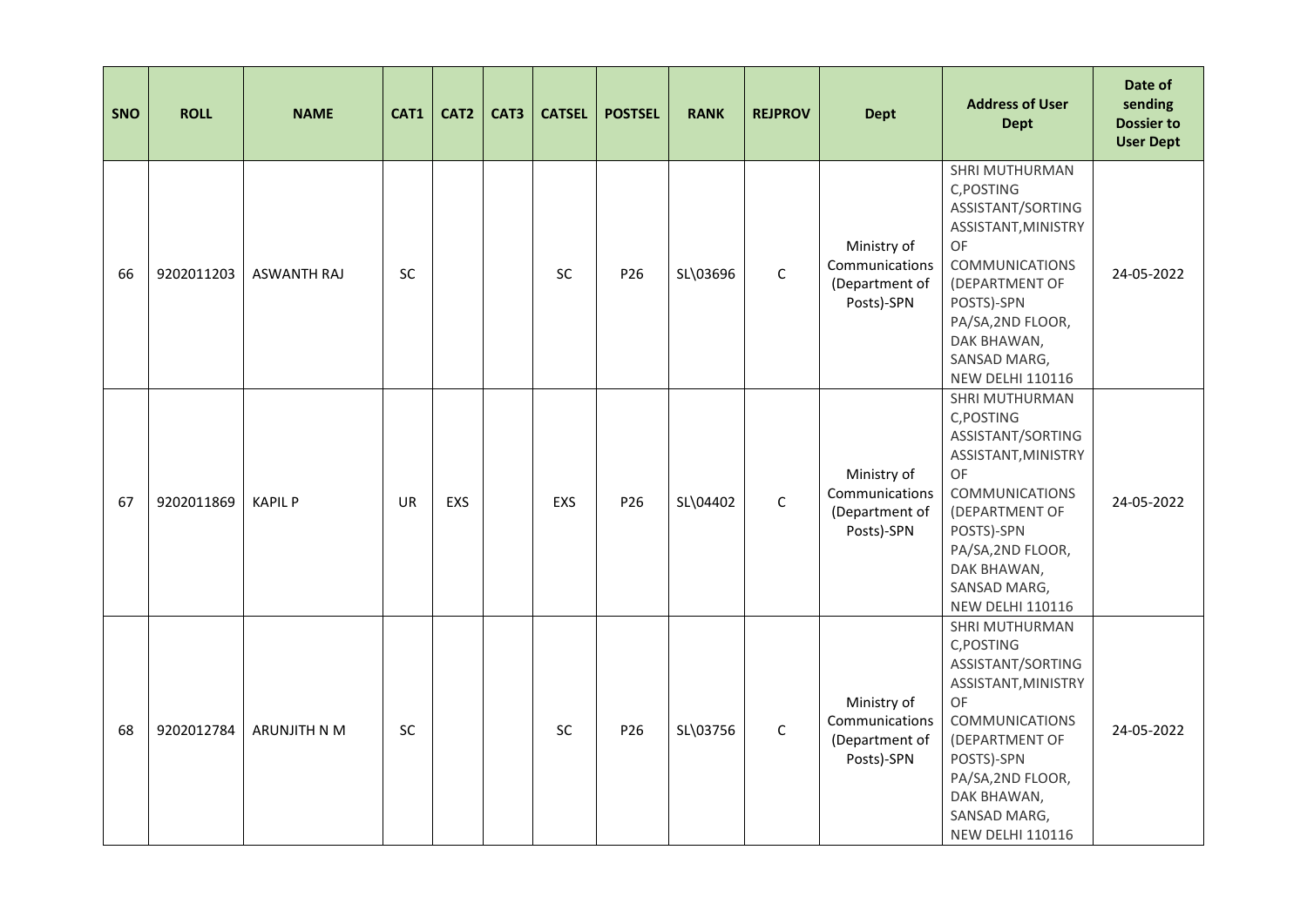| <b>SNO</b> | <b>ROLL</b> | <b>NAME</b>                    | CAT1       | CAT2       | CAT3 | <b>CATSEL</b> | <b>POSTSEL</b>  | <b>RANK</b> | <b>REJPROV</b> | <b>Dept</b>                                                   | <b>Address of User</b><br><b>Dept</b>                                                                                                                                                                                         | Date of<br>sending<br><b>Dossier to</b><br><b>User Dept</b> |
|------------|-------------|--------------------------------|------------|------------|------|---------------|-----------------|-------------|----------------|---------------------------------------------------------------|-------------------------------------------------------------------------------------------------------------------------------------------------------------------------------------------------------------------------------|-------------------------------------------------------------|
| 69         | 9202013672  | SHAIMESH A K                   | <b>OBC</b> | EXS        |      | EXS           | P26             | SL\04624    | P              | Ministry of<br>Communications<br>(Department of<br>Posts)-SPN | SHRI MUTHURMAN<br>C, POSTING<br>ASSISTANT/SORTING<br>ASSISTANT, MINISTRY<br>OF<br><b>COMMUNICATIONS</b><br>(DEPARTMENT OF<br>POSTS)-SPN<br>PA/SA, 2ND FLOOR,<br>DAK BHAWAN,<br>SANSAD MARG,<br><b>NEW DELHI 110116</b>        | 24-05-2022                                                  |
| 70         | 9205000006  | <b>NAIR DIPIN</b><br>VASUDEVAN | UR         | <b>EXS</b> |      | EXS           | P <sub>26</sub> | SL\04253    | $\mathsf C$    | Ministry of<br>Communications<br>(Department of<br>Posts)-SPN | SHRI MUTHURMAN<br>C, POSTING<br>ASSISTANT/SORTING<br>ASSISTANT, MINISTRY<br><b>OF</b><br><b>COMMUNICATIONS</b><br>(DEPARTMENT OF<br>POSTS)-SPN<br>PA/SA, 2ND FLOOR,<br>DAK BHAWAN,<br>SANSAD MARG,<br><b>NEW DELHI 110116</b> | 24-05-2022                                                  |
| 71         | 9205001226  | <b>IRENE AGNES A J</b>         | UR         |            |      | UR            | P26             | SL\02234    | $\mathsf{C}$   | Ministry of<br>Communications<br>(Department of<br>Posts)-SPN | SHRI MUTHURMAN<br>C, POSTING<br>ASSISTANT/SORTING<br>ASSISTANT, MINISTRY<br>OF<br><b>COMMUNICATIONS</b><br>(DEPARTMENT OF<br>POSTS)-SPN<br>PA/SA, 2ND FLOOR,<br>DAK BHAWAN,<br>SANSAD MARG,<br><b>NEW DELHI 110116</b>        | 24-05-2022                                                  |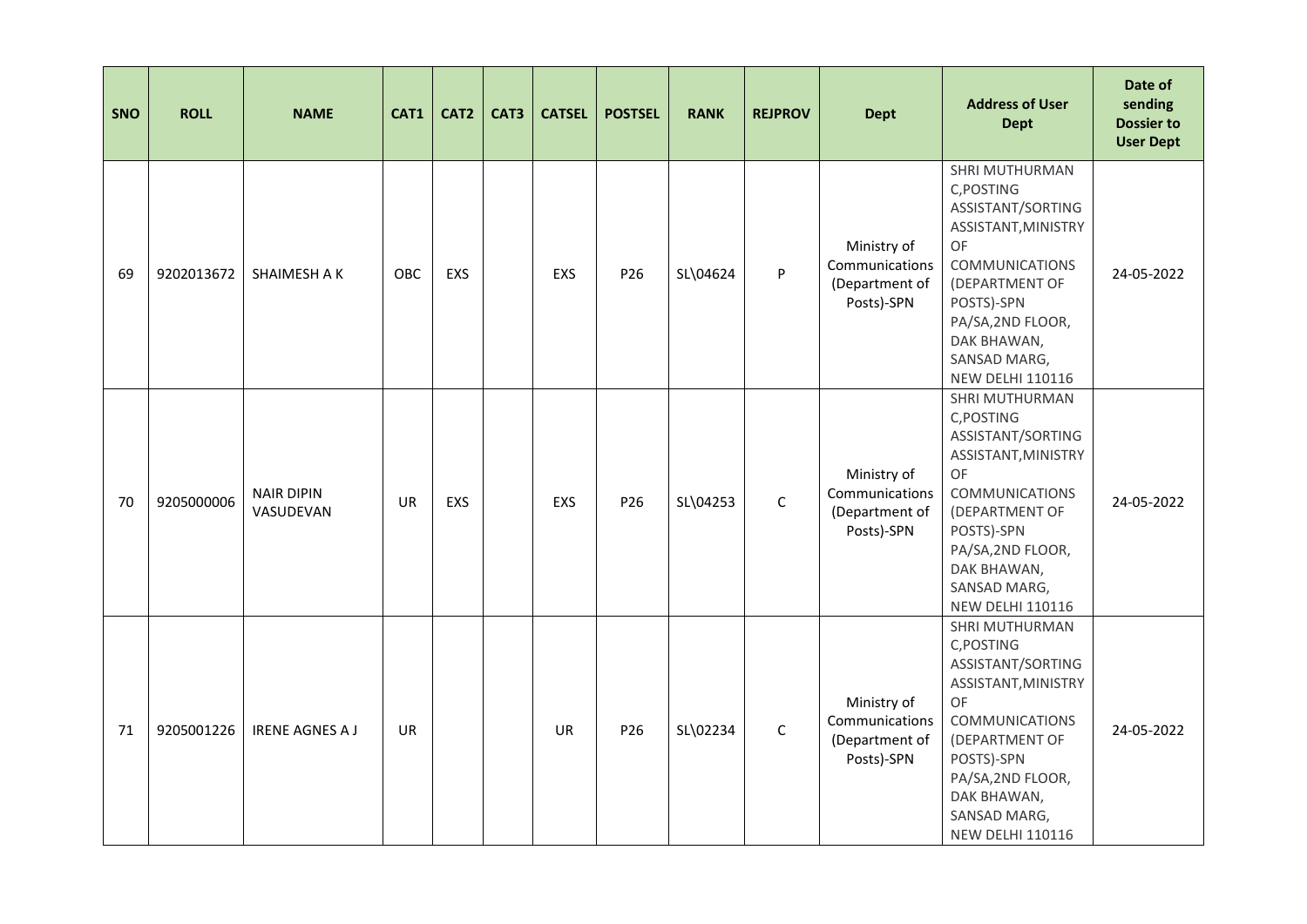| <b>SNO</b> | <b>ROLL</b> | <b>NAME</b>           | CAT1      | CAT <sub>2</sub> | CAT3 | <b>CATSEL</b> | <b>POSTSEL</b>  | <b>RANK</b> | <b>REJPROV</b> | <b>Dept</b>                                                   | <b>Address of User</b><br><b>Dept</b>                                                                                                                                                                                         | Date of<br>sending<br><b>Dossier to</b><br><b>User Dept</b> |
|------------|-------------|-----------------------|-----------|------------------|------|---------------|-----------------|-------------|----------------|---------------------------------------------------------------|-------------------------------------------------------------------------------------------------------------------------------------------------------------------------------------------------------------------------------|-------------------------------------------------------------|
| 72         | 9205003949  | <b>SACHIN BABU</b>    | <b>UR</b> |                  |      | UR            | P26             | SL\02203    | $\mathsf C$    | Ministry of<br>Communications<br>(Department of<br>Posts)-SPN | SHRI MUTHURMAN<br>C, POSTING<br>ASSISTANT/SORTING<br>ASSISTANT, MINISTRY<br>OF<br><b>COMMUNICATIONS</b><br>(DEPARTMENT OF<br>POSTS)-SPN<br>PA/SA, 2ND FLOOR,<br>DAK BHAWAN,<br>SANSAD MARG,<br><b>NEW DELHI 110116</b>        | 24-05-2022                                                  |
| 73         | 9205007225  | CHINJU SUSAN<br>SHAJI | <b>UR</b> |                  |      | <b>UR</b>     | P <sub>26</sub> | SL\01429    | $\mathsf C$    | Ministry of<br>Communications<br>(Department of<br>Posts)-SPN | SHRI MUTHURMAN<br>C, POSTING<br>ASSISTANT/SORTING<br>ASSISTANT, MINISTRY<br><b>OF</b><br><b>COMMUNICATIONS</b><br>(DEPARTMENT OF<br>POSTS)-SPN<br>PA/SA, 2ND FLOOR,<br>DAK BHAWAN,<br>SANSAD MARG,<br><b>NEW DELHI 110116</b> | 24-05-2022                                                  |
| 74         | 9205007478  | <b>RENJITH MOHAN</b>  | <b>UR</b> | EXS              |      | EXS           | P26             | SL\04434    | $\mathsf{C}$   | Ministry of<br>Communications<br>(Department of<br>Posts)-SPN | SHRI MUTHURMAN<br>C, POSTING<br>ASSISTANT/SORTING<br>ASSISTANT, MINISTRY<br>OF<br><b>COMMUNICATIONS</b><br>(DEPARTMENT OF<br>POSTS)-SPN<br>PA/SA, 2ND FLOOR,<br>DAK BHAWAN,<br>SANSAD MARG,<br><b>NEW DELHI 110116</b>        | 24-05-2022                                                  |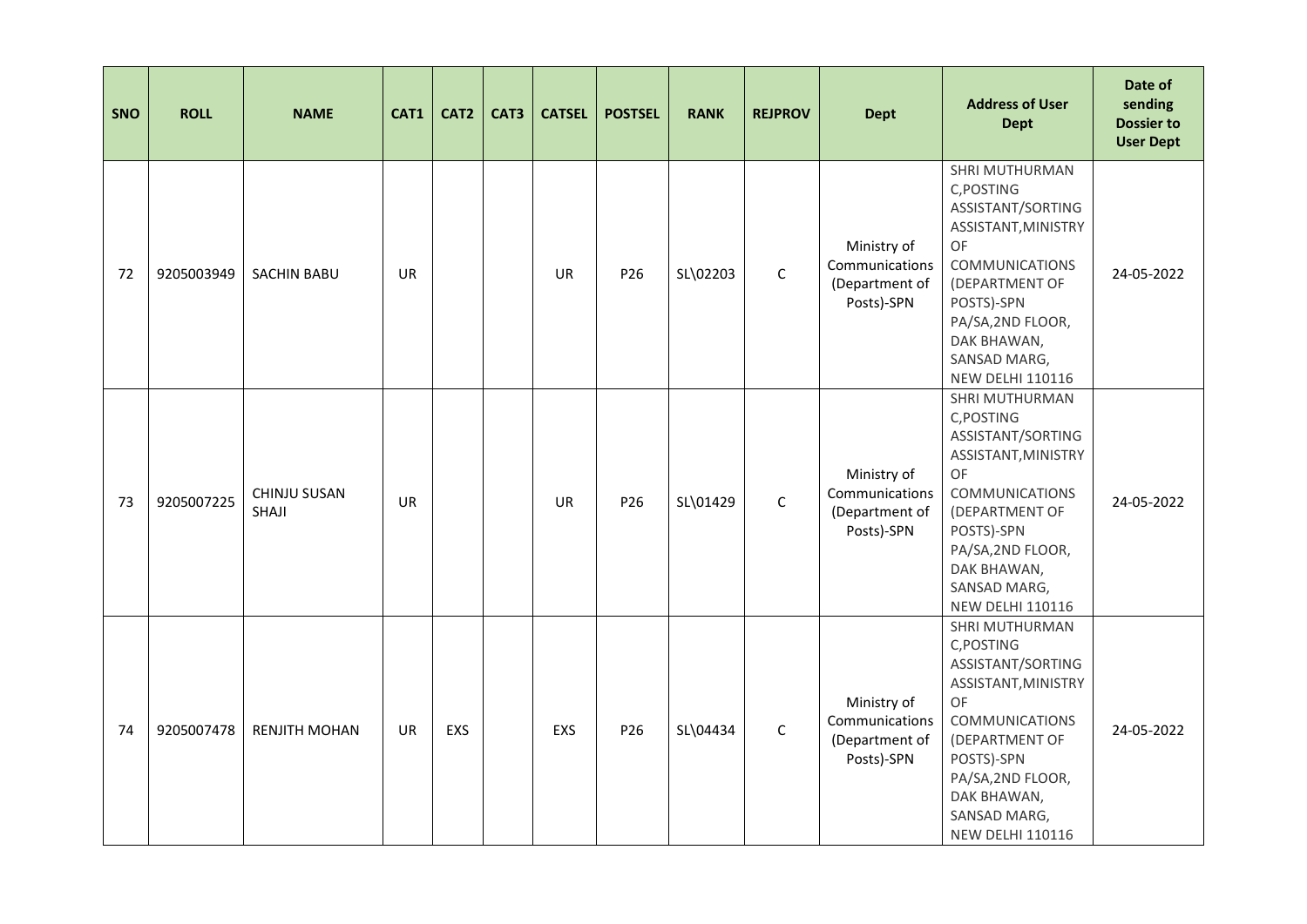| <b>SNO</b> | <b>ROLL</b> | <b>NAME</b>                    | CAT1      | CAT <sub>2</sub> | CAT3 | <b>CATSEL</b> | <b>POSTSEL</b>  | <b>RANK</b> | <b>REJPROV</b> | <b>Dept</b>                                                   | <b>Address of User</b><br><b>Dept</b>                                                                                                                                                                                  | Date of<br>sending<br><b>Dossier to</b><br><b>User Dept</b> |
|------------|-------------|--------------------------------|-----------|------------------|------|---------------|-----------------|-------------|----------------|---------------------------------------------------------------|------------------------------------------------------------------------------------------------------------------------------------------------------------------------------------------------------------------------|-------------------------------------------------------------|
| 75         | 9205007537  | <b>AVINCE JAMES</b><br>ABRAHAM | <b>UR</b> |                  |      | UR            | P26             | SL\00421    | $\mathsf C$    | Ministry of<br>Communications<br>(Department of<br>Posts)-SPN | SHRI MUTHURMAN<br>C, POSTING<br>ASSISTANT/SORTING<br>ASSISTANT, MINISTRY<br>OF<br><b>COMMUNICATIONS</b><br>(DEPARTMENT OF<br>POSTS)-SPN<br>PA/SA, 2ND FLOOR,<br>DAK BHAWAN,<br>SANSAD MARG,<br><b>NEW DELHI 110116</b> | 24-05-2022                                                  |
| 76         | 9205008048  | <b>RAHULM</b>                  | UR        |                  |      | <b>UR</b>     | P <sub>26</sub> | SL\00312    | $\mathsf C$    | Ministry of<br>Communications<br>(Department of<br>Posts)-SPN | SHRI MUTHURMAN<br>C, POSTING<br>ASSISTANT/SORTING<br>ASSISTANT, MINISTRY<br>OF<br><b>COMMUNICATIONS</b><br>(DEPARTMENT OF<br>POSTS)-SPN<br>PA/SA, 2ND FLOOR,<br>DAK BHAWAN,<br>SANSAD MARG,<br><b>NEW DELHI 110116</b> | 24-05-2022                                                  |
| 77         | 9205008228  | <b>THOMAS GEORGE</b>           | OBC       |                  |      | OBC           | P26             | SL\02693    | P              | Ministry of<br>Communications<br>(Department of<br>Posts)-SPN | SHRI MUTHURMAN<br>C, POSTING<br>ASSISTANT/SORTING<br>ASSISTANT, MINISTRY<br>OF<br><b>COMMUNICATIONS</b><br>(DEPARTMENT OF<br>POSTS)-SPN<br>PA/SA, 2ND FLOOR,<br>DAK BHAWAN,<br>SANSAD MARG,<br><b>NEW DELHI 110116</b> | 24-05-2022                                                  |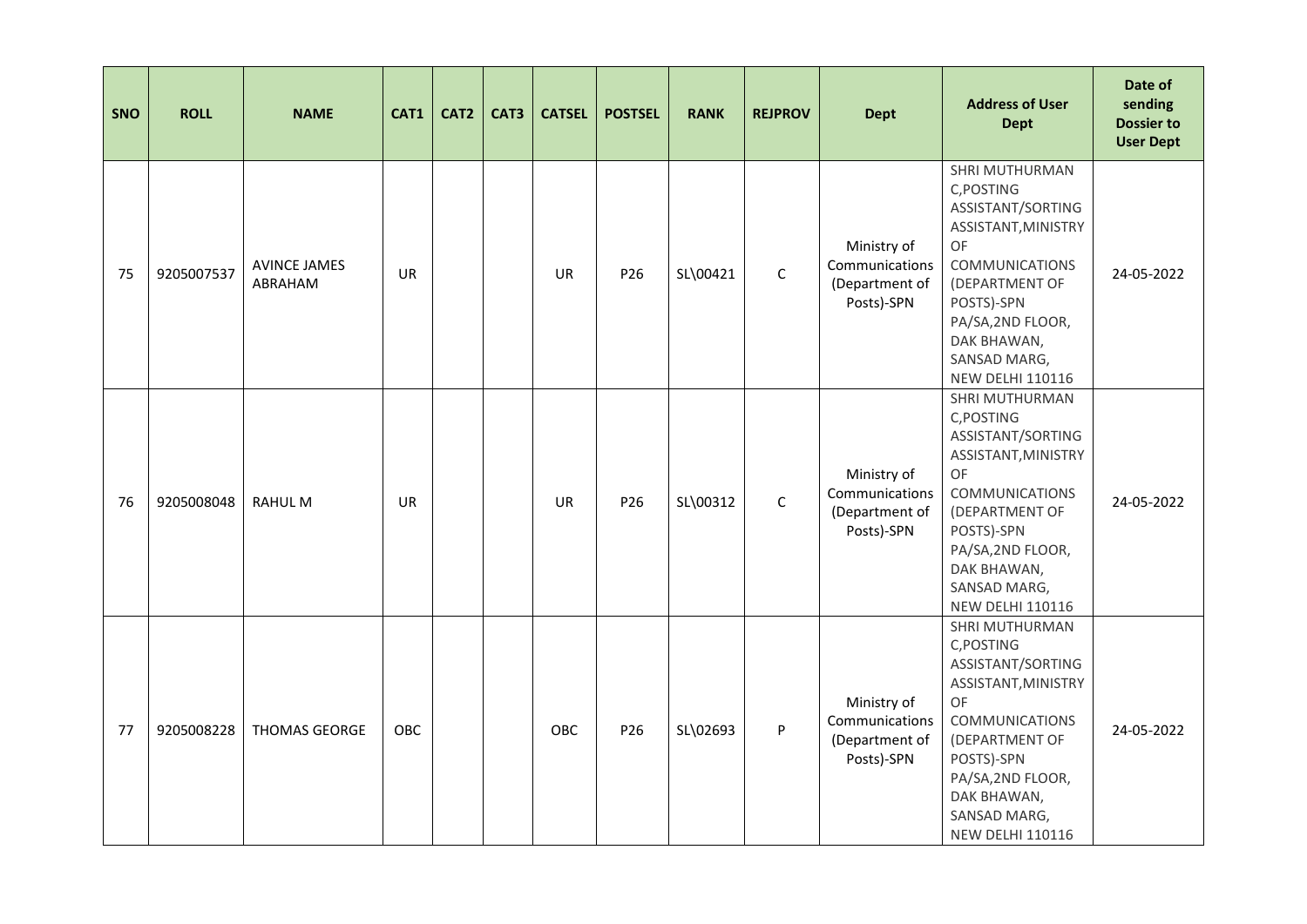| <b>SNO</b> | <b>ROLL</b> | <b>NAME</b>         | CAT1      | CAT <sub>2</sub> | CAT3 | <b>CATSEL</b> | <b>POSTSEL</b>  | <b>RANK</b> | <b>REJPROV</b> | <b>Dept</b>                                                   | <b>Address of User</b><br><b>Dept</b>                                                                                                                                                                                  | Date of<br>sending<br><b>Dossier to</b><br><b>User Dept</b> |
|------------|-------------|---------------------|-----------|------------------|------|---------------|-----------------|-------------|----------------|---------------------------------------------------------------|------------------------------------------------------------------------------------------------------------------------------------------------------------------------------------------------------------------------|-------------------------------------------------------------|
| 78         | 9205009201  | LIJU D              | <b>UR</b> | <b>EXS</b>       |      | EXS           | P26             | SL\04233    | $\mathsf C$    | Ministry of<br>Communications<br>(Department of<br>Posts)-SPN | SHRI MUTHURMAN<br>C, POSTING<br>ASSISTANT/SORTING<br>ASSISTANT, MINISTRY<br>OF<br><b>COMMUNICATIONS</b><br>(DEPARTMENT OF<br>POSTS)-SPN<br>PA/SA, 2ND FLOOR,<br>DAK BHAWAN,<br>SANSAD MARG,<br><b>NEW DELHI 110116</b> | 24-05-2022                                                  |
| 79         | 9205009329  | <b>EDWINA BIJI</b>  | <b>UR</b> |                  |      | <b>UR</b>     | P <sub>26</sub> | SL\00383    | $\mathsf C$    | Ministry of<br>Communications<br>(Department of<br>Posts)-SPN | SHRI MUTHURMAN<br>C, POSTING<br>ASSISTANT/SORTING<br>ASSISTANT, MINISTRY<br>OF<br><b>COMMUNICATIONS</b><br>(DEPARTMENT OF<br>POSTS)-SPN<br>PA/SA, 2ND FLOOR,<br>DAK BHAWAN,<br>SANSAD MARG,<br><b>NEW DELHI 110116</b> | 24-05-2022                                                  |
| 80         | 9205009813  | <b>ALEENA JIMMY</b> | <b>UR</b> |                  |      | <b>UR</b>     | P26             | SL\00737    | $\mathsf{C}$   | Ministry of<br>Communications<br>(Department of<br>Posts)-SPN | SHRI MUTHURMAN<br>C, POSTING<br>ASSISTANT/SORTING<br>ASSISTANT, MINISTRY<br>OF<br><b>COMMUNICATIONS</b><br>(DEPARTMENT OF<br>POSTS)-SPN<br>PA/SA, 2ND FLOOR,<br>DAK BHAWAN,<br>SANSAD MARG,<br><b>NEW DELHI 110116</b> | 24-05-2022                                                  |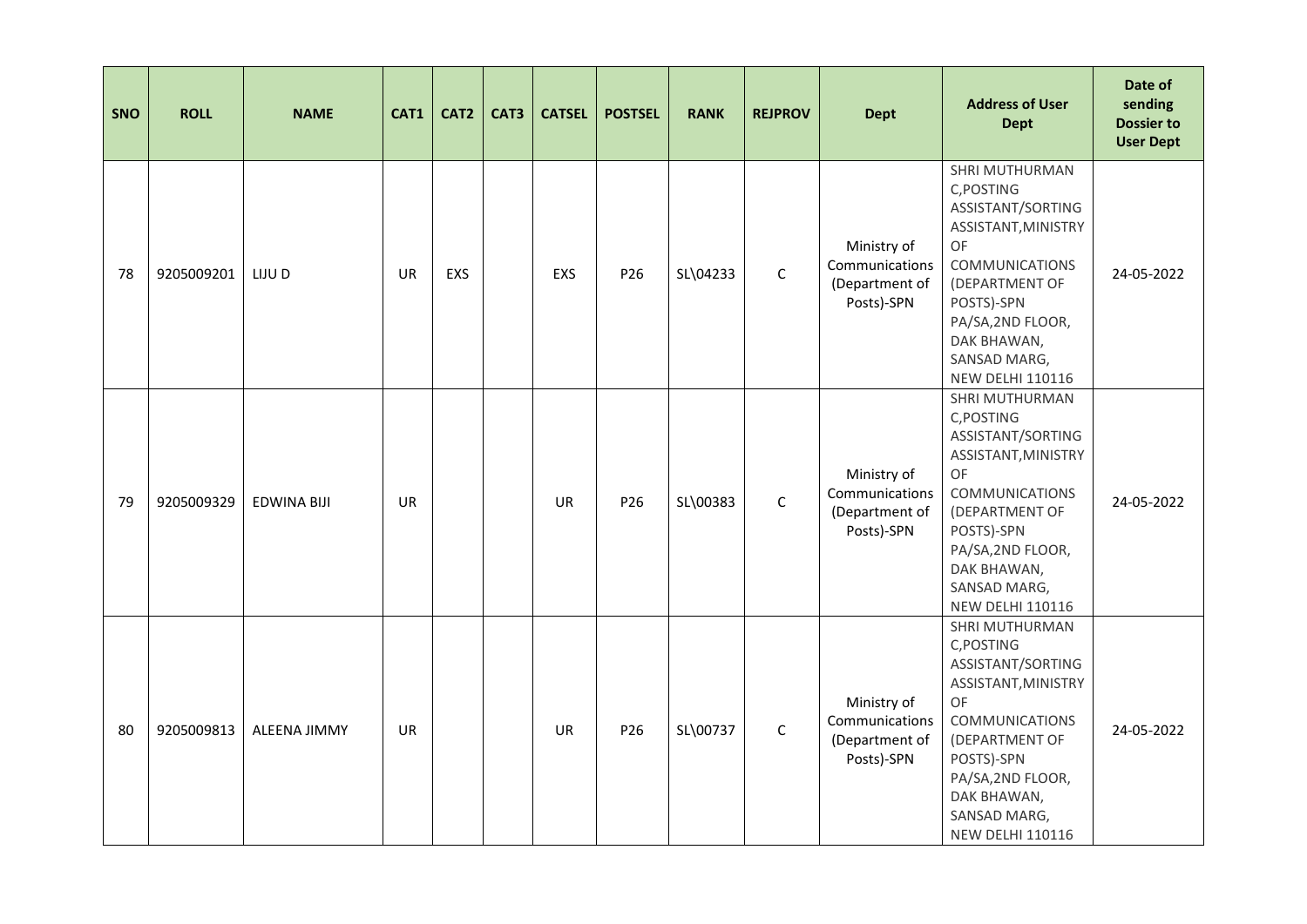| <b>SNO</b> | <b>ROLL</b> | <b>NAME</b>           | CAT1       | CAT <sub>2</sub> | CAT3 | <b>CATSEL</b> | <b>POSTSEL</b>  | <b>RANK</b> | <b>REJPROV</b> | <b>Dept</b>                                                   | <b>Address of User</b><br><b>Dept</b>                                                                                                                                                                                  | Date of<br>sending<br><b>Dossier to</b><br><b>User Dept</b> |
|------------|-------------|-----------------------|------------|------------------|------|---------------|-----------------|-------------|----------------|---------------------------------------------------------------|------------------------------------------------------------------------------------------------------------------------------------------------------------------------------------------------------------------------|-------------------------------------------------------------|
| 81         | 9205010391  | <b>ADARSH S KUMAR</b> | SC         |                  |      | <b>SC</b>     | P26             | SL\03675    | $\mathsf C$    | Ministry of<br>Communications<br>(Department of<br>Posts)-SPN | SHRI MUTHURMAN<br>C, POSTING<br>ASSISTANT/SORTING<br>ASSISTANT, MINISTRY<br>OF<br><b>COMMUNICATIONS</b><br>(DEPARTMENT OF<br>POSTS)-SPN<br>PA/SA, 2ND FLOOR,<br>DAK BHAWAN,<br>SANSAD MARG,<br><b>NEW DELHI 110116</b> | 24-05-2022                                                  |
| 82         | 9205010647  | MIDHUN MADHU          | <b>OBC</b> |                  |      | <b>OBC</b>    | P <sub>26</sub> | SL\02953    | P              | Ministry of<br>Communications<br>(Department of<br>Posts)-SPN | SHRI MUTHURMAN<br>C, POSTING<br>ASSISTANT/SORTING<br>ASSISTANT, MINISTRY<br>OF<br><b>COMMUNICATIONS</b><br>(DEPARTMENT OF<br>POSTS)-SPN<br>PA/SA, 2ND FLOOR,<br>DAK BHAWAN,<br>SANSAD MARG,<br><b>NEW DELHI 110116</b> | 24-05-2022                                                  |
| 83         | 9205010968  | <b>VINITHA R B</b>    | UR         |                  |      | UR            | P26             | SL\00609    | $\mathsf{C}$   | Ministry of<br>Communications<br>(Department of<br>Posts)-SPN | SHRI MUTHURMAN<br>C, POSTING<br>ASSISTANT/SORTING<br>ASSISTANT, MINISTRY<br>OF<br><b>COMMUNICATIONS</b><br>(DEPARTMENT OF<br>POSTS)-SPN<br>PA/SA, 2ND FLOOR,<br>DAK BHAWAN,<br>SANSAD MARG,<br><b>NEW DELHI 110116</b> | 24-05-2022                                                  |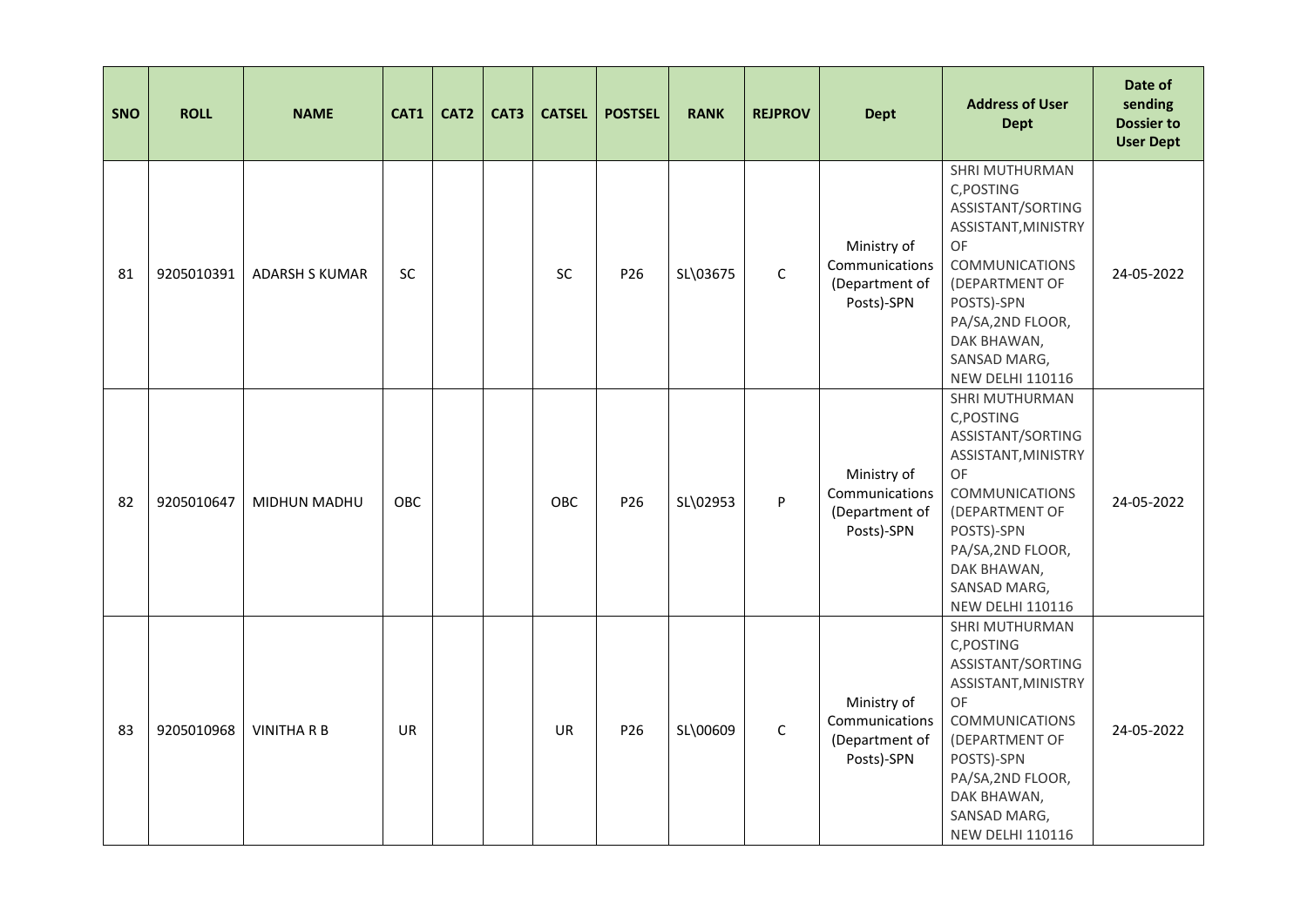| <b>SNO</b> | <b>ROLL</b> | <b>NAME</b>                    | CAT1      | CAT <sub>2</sub> | CAT3 | <b>CATSEL</b> | <b>POSTSEL</b>  | <b>RANK</b> | <b>REJPROV</b> | <b>Dept</b>                                                   | <b>Address of User</b><br><b>Dept</b>                                                                                                                                                                                  | Date of<br>sending<br><b>Dossier to</b><br><b>User Dept</b> |
|------------|-------------|--------------------------------|-----------|------------------|------|---------------|-----------------|-------------|----------------|---------------------------------------------------------------|------------------------------------------------------------------------------------------------------------------------------------------------------------------------------------------------------------------------|-------------------------------------------------------------|
| 84         | 9205011876  | <b>ABHIJITH PRASAD</b>         | OBC       |                  |      | <b>UR</b>     | P26             | SL\02211    | P              | Ministry of<br>Communications<br>(Department of<br>Posts)-SPN | SHRI MUTHURMAN<br>C, POSTING<br>ASSISTANT/SORTING<br>ASSISTANT, MINISTRY<br>OF<br><b>COMMUNICATIONS</b><br>(DEPARTMENT OF<br>POSTS)-SPN<br>PA/SA, 2ND FLOOR,<br>DAK BHAWAN,<br>SANSAD MARG,<br><b>NEW DELHI 110116</b> | 24-05-2022                                                  |
| 85         | 9205012081  | REVINA RACHEL<br><b>MATHEW</b> | <b>UR</b> |                  |      | <b>UR</b>     | P <sub>26</sub> | SL\02450    | P              | Ministry of<br>Communications<br>(Department of<br>Posts)-SPN | SHRI MUTHURMAN<br>C, POSTING<br>ASSISTANT/SORTING<br>ASSISTANT, MINISTRY<br>OF<br><b>COMMUNICATIONS</b><br>(DEPARTMENT OF<br>POSTS)-SPN<br>PA/SA, 2ND FLOOR,<br>DAK BHAWAN,<br>SANSAD MARG,<br><b>NEW DELHI 110116</b> | 24-05-2022                                                  |
| 86         | 9205012230  | SANJUNA SURESH                 | <b>UR</b> |                  |      | <b>UR</b>     | P26             | SL\02258    | $\mathsf{C}$   | Ministry of<br>Communications<br>(Department of<br>Posts)-SPN | SHRI MUTHURMAN<br>C, POSTING<br>ASSISTANT/SORTING<br>ASSISTANT, MINISTRY<br>OF<br><b>COMMUNICATIONS</b><br>(DEPARTMENT OF<br>POSTS)-SPN<br>PA/SA, 2ND FLOOR,<br>DAK BHAWAN,<br>SANSAD MARG,<br><b>NEW DELHI 110116</b> | 24-05-2022                                                  |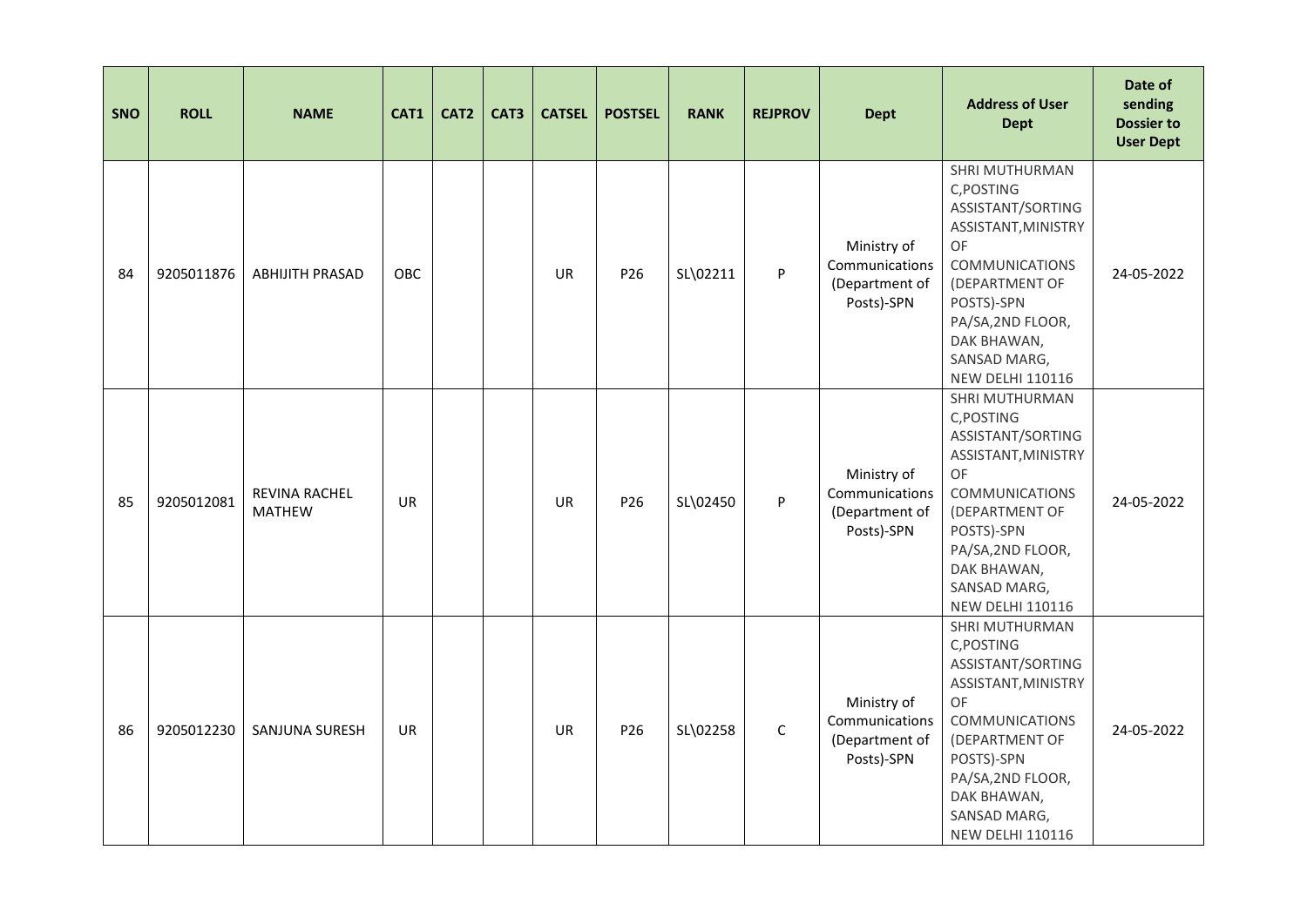| SNO | <b>ROLL</b> | <b>NAME</b>          | CAT1 | CAT2 | CAT3 | <b>CATSEL</b> | <b>POSTSEL</b> | <b>RANK</b> | <b>REJPROV</b> | <b>Dept</b>                                                   | <b>Address of User</b><br><b>Dept</b>                                                                                                                                                                                  | Date of<br>sending<br><b>Dossier to</b><br><b>User Dept</b> |
|-----|-------------|----------------------|------|------|------|---------------|----------------|-------------|----------------|---------------------------------------------------------------|------------------------------------------------------------------------------------------------------------------------------------------------------------------------------------------------------------------------|-------------------------------------------------------------|
| 87  | 9206000024  | <b>GOKUL RAJ P V</b> | OBC  |      |      | <b>UR</b>     | P26            | SL\00927    | P              | Ministry of<br>Communications<br>(Department of<br>Posts)-SPN | SHRI MUTHURMAN<br>C, POSTING<br>ASSISTANT/SORTING<br>ASSISTANT, MINISTRY<br>OF<br><b>COMMUNICATIONS</b><br>(DEPARTMENT OF<br>POSTS)-SPN<br>PA/SA, 2ND FLOOR,<br>DAK BHAWAN,<br>SANSAD MARG,<br><b>NEW DELHI 110116</b> | 24-05-2022                                                  |
| 88  | 9206000421  | <b>VIMALRAJ T N</b>  | OBC  |      |      | <b>UR</b>     | P26            | SL\00964    | P              | Ministry of<br>Communications<br>(Department of<br>Posts)-SPN | SHRI MUTHURMAN<br>C, POSTING<br>ASSISTANT/SORTING<br>ASSISTANT, MINISTRY<br>OF<br><b>COMMUNICATIONS</b><br>(DEPARTMENT OF<br>POSTS)-SPN<br>PA/SA, 2ND FLOOR,<br>DAK BHAWAN,<br>SANSAD MARG,<br><b>NEW DELHI 110116</b> | 24-05-2022                                                  |
| 89  | 9206001311  | <b>SANDEEP B</b>     | OBC  | EXS  |      | EXS           | P26            | SL\04487    | P              | Ministry of<br>Communications<br>(Department of<br>Posts)-SPN | SHRI MUTHURMAN<br>C, POSTING<br>ASSISTANT/SORTING<br>ASSISTANT, MINISTRY<br>OF<br><b>COMMUNICATIONS</b><br>(DEPARTMENT OF<br>POSTS)-SPN<br>PA/SA, 2ND FLOOR,<br>DAK BHAWAN,<br>SANSAD MARG,<br><b>NEW DELHI 110116</b> | 24-05-2022                                                  |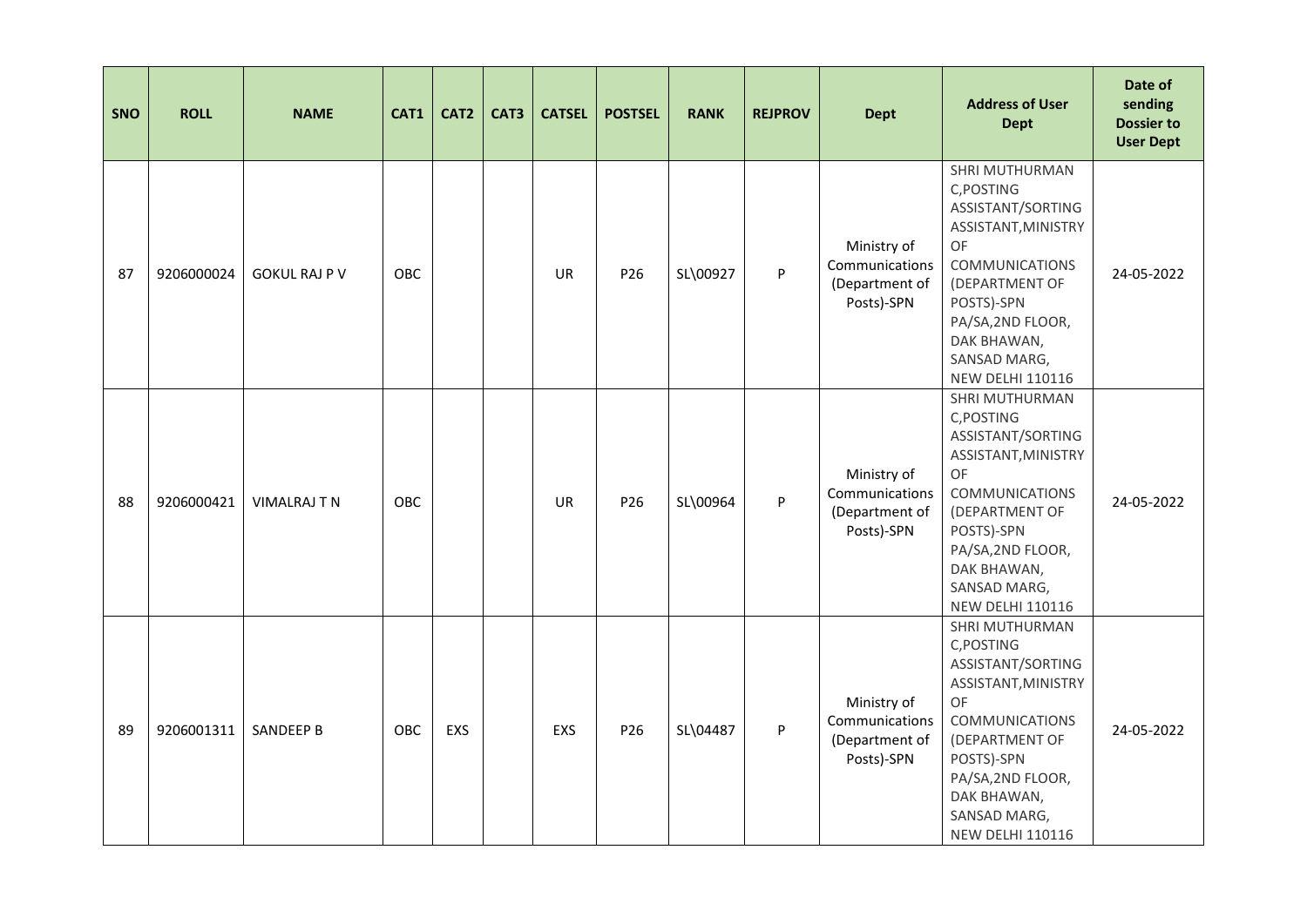| SNO | <b>ROLL</b> | <b>NAME</b>                 | CAT1      | CAT2 | CAT3 | <b>CATSEL</b> | <b>POSTSEL</b> | <b>RANK</b> | <b>REJPROV</b> | <b>Dept</b>                                                   | <b>Address of User</b><br><b>Dept</b>                                                                                                                                                                                  | Date of<br>sending<br><b>Dossier to</b><br><b>User Dept</b> |
|-----|-------------|-----------------------------|-----------|------|------|---------------|----------------|-------------|----------------|---------------------------------------------------------------|------------------------------------------------------------------------------------------------------------------------------------------------------------------------------------------------------------------------|-------------------------------------------------------------|
| 90  | 9206006784  | <b>ASWATHI B</b>            | SC        |      |      | <b>SC</b>     | P26            | SL\03386    | $\mathsf C$    | Ministry of<br>Communications<br>(Department of<br>Posts)-SPN | SHRI MUTHURMAN<br>C, POSTING<br>ASSISTANT/SORTING<br>ASSISTANT, MINISTRY<br>OF<br><b>COMMUNICATIONS</b><br>(DEPARTMENT OF<br>POSTS)-SPN<br>PA/SA, 2ND FLOOR,<br>DAK BHAWAN,<br>SANSAD MARG,<br><b>NEW DELHI 110116</b> | 24-05-2022                                                  |
| 91  | 9206010026  | <b>BAIJU</b><br>KONNAMKUZHI | UR        | EXS  |      | EXS           | P26            | SL\04559    | $\mathsf{C}$   | Ministry of<br>Communications<br>(Department of<br>Posts)-SPN | SHRI MUTHURMAN<br>C, POSTING<br>ASSISTANT/SORTING<br>ASSISTANT, MINISTRY<br>OF<br><b>COMMUNICATIONS</b><br>(DEPARTMENT OF<br>POSTS)-SPN<br>PA/SA, 2ND FLOOR,<br>DAK BHAWAN,<br>SANSAD MARG,<br><b>NEW DELHI 110116</b> | 24-05-2022                                                  |
| 92  | 9206010157  | VIJITH C                    | <b>UR</b> | EXS  |      | EXS           | P26            | SL\04669    | $\mathsf{C}$   | Ministry of<br>Communications<br>(Department of<br>Posts)-SPN | SHRI MUTHURMAN<br>C, POSTING<br>ASSISTANT/SORTING<br>ASSISTANT, MINISTRY<br>OF<br><b>COMMUNICATIONS</b><br>(DEPARTMENT OF<br>POSTS)-SPN<br>PA/SA, 2ND FLOOR,<br>DAK BHAWAN,<br>SANSAD MARG,<br><b>NEW DELHI 110116</b> | 24-05-2022                                                  |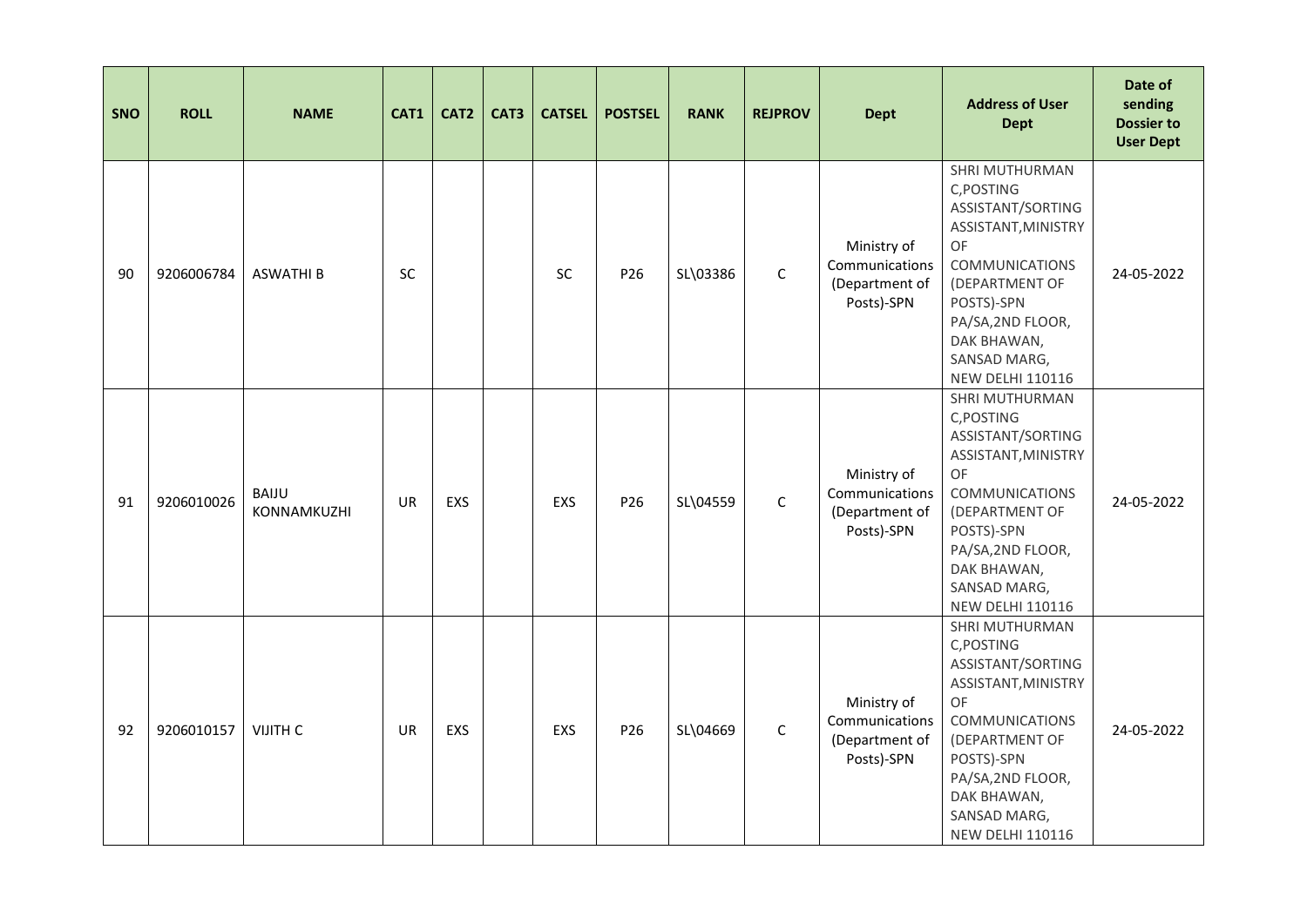| <b>SNO</b> | <b>ROLL</b> | <b>NAME</b>         | CAT1      | CAT <sub>2</sub> | CAT3 | <b>CATSEL</b> | <b>POSTSEL</b>  | <b>RANK</b> | <b>REJPROV</b> | <b>Dept</b>                                                   | <b>Address of User</b><br><b>Dept</b>                                                                                                                                                                                  | Date of<br>sending<br><b>Dossier to</b><br><b>User Dept</b> |
|------------|-------------|---------------------|-----------|------------------|------|---------------|-----------------|-------------|----------------|---------------------------------------------------------------|------------------------------------------------------------------------------------------------------------------------------------------------------------------------------------------------------------------------|-------------------------------------------------------------|
| 93         | 9206011222  | <b>ABHIRAMI A P</b> | OBC       |                  |      | OBC           | P <sub>26</sub> | SL\02705    | P              | Ministry of<br>Communications<br>(Department of<br>Posts)-SPN | SHRI MUTHURMAN<br>C, POSTING<br>ASSISTANT/SORTING<br>ASSISTANT, MINISTRY<br>OF<br><b>COMMUNICATIONS</b><br>(DEPARTMENT OF<br>POSTS)-SPN<br>PA/SA, 2ND FLOOR,<br>DAK BHAWAN,<br>SANSAD MARG,<br><b>NEW DELHI 110116</b> | 24-05-2022                                                  |
| 94         | 9210000649  | <b>UDAYAN B</b>     | <b>UR</b> | <b>EXS</b>       |      | EXS           | P <sub>26</sub> | SL\04362    | $\mathsf C$    | Ministry of<br>Communications<br>(Department of<br>Posts)-SPN | SHRI MUTHURMAN<br>C, POSTING<br>ASSISTANT/SORTING<br>ASSISTANT, MINISTRY<br>OF<br><b>COMMUNICATIONS</b><br>(DEPARTMENT OF<br>POSTS)-SPN<br>PA/SA, 2ND FLOOR,<br>DAK BHAWAN,<br>SANSAD MARG,<br><b>NEW DELHI 110116</b> | 24-05-2022                                                  |
| 95         | 9210011439  | <b>SHIBU V NAIR</b> | <b>UR</b> | <b>EXS</b>       |      | EXS           | P26             | SL\04504    | $\mathsf{C}$   | Ministry of<br>Communications<br>(Department of<br>Posts)-SPN | SHRI MUTHURMAN<br>C, POSTING<br>ASSISTANT/SORTING<br>ASSISTANT, MINISTRY<br>OF<br><b>COMMUNICATIONS</b><br>(DEPARTMENT OF<br>POSTS)-SPN<br>PA/SA, 2ND FLOOR,<br>DAK BHAWAN,<br>SANSAD MARG,<br><b>NEW DELHI 110116</b> | 24-05-2022                                                  |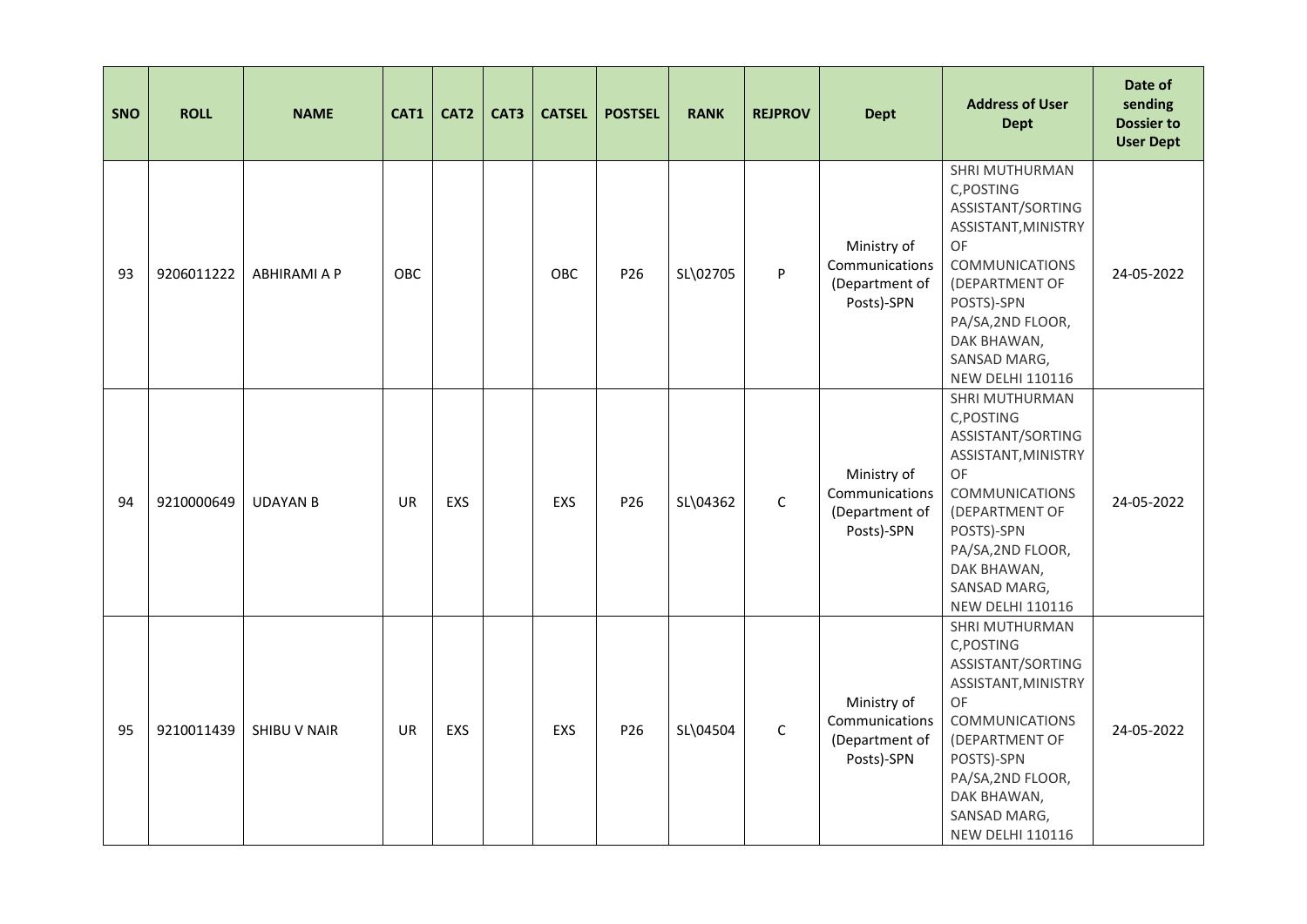| <b>SNO</b> | <b>ROLL</b> | <b>NAME</b>          | CAT1      | CAT <sub>2</sub> | CAT3 | <b>CATSEL</b> | <b>POSTSEL</b>  | <b>RANK</b> | <b>REJPROV</b> | <b>Dept</b>                                                   | <b>Address of User</b><br><b>Dept</b>                                                                                                                                                                                  | Date of<br>sending<br><b>Dossier to</b><br><b>User Dept</b> |
|------------|-------------|----------------------|-----------|------------------|------|---------------|-----------------|-------------|----------------|---------------------------------------------------------------|------------------------------------------------------------------------------------------------------------------------------------------------------------------------------------------------------------------------|-------------------------------------------------------------|
| 96         | 9210011874  | <b>SURESH KUMARS</b> | <b>UR</b> | <b>EXS</b>       |      | <b>EXS</b>    | P <sub>26</sub> | SL\04525    | $\mathsf{C}$   | Ministry of<br>Communications<br>(Department of<br>Posts)-SPN | SHRI MUTHURMAN<br>C, POSTING<br>ASSISTANT/SORTING<br>ASSISTANT, MINISTRY<br>OF<br><b>COMMUNICATIONS</b><br>(DEPARTMENT OF<br>POSTS)-SPN<br>PA/SA, 2ND FLOOR,<br>DAK BHAWAN,<br>SANSAD MARG,<br><b>NEW DELHI 110116</b> | 24-05-2022                                                  |
| 97         | 9210012617  | <b>BENOY R</b>       | OBC       | <b>EXS</b>       |      | EXS           | P <sub>26</sub> | SL\04476    | P              | Ministry of<br>Communications<br>(Department of<br>Posts)-SPN | SHRI MUTHURMAN<br>C, POSTING<br>ASSISTANT/SORTING<br>ASSISTANT, MINISTRY<br>OF<br><b>COMMUNICATIONS</b><br>(DEPARTMENT OF<br>POSTS)-SPN<br>PA/SA, 2ND FLOOR,<br>DAK BHAWAN,<br>SANSAD MARG,<br><b>NEW DELHI 110116</b> | 24-05-2022                                                  |
| 98         | 9210013133  | <b>SREEKUMAR PR</b>  | <b>UR</b> | <b>EXS</b>       |      | EXS           | P26             | SL\04579    | $\mathsf{C}$   | Ministry of<br>Communications<br>(Department of<br>Posts)-SPN | SHRI MUTHURMAN<br>C, POSTING<br>ASSISTANT/SORTING<br>ASSISTANT, MINISTRY<br>OF<br><b>COMMUNICATIONS</b><br>(DEPARTMENT OF<br>POSTS)-SPN<br>PA/SA, 2ND FLOOR,<br>DAK BHAWAN,<br>SANSAD MARG,<br><b>NEW DELHI 110116</b> | 24-05-2022                                                  |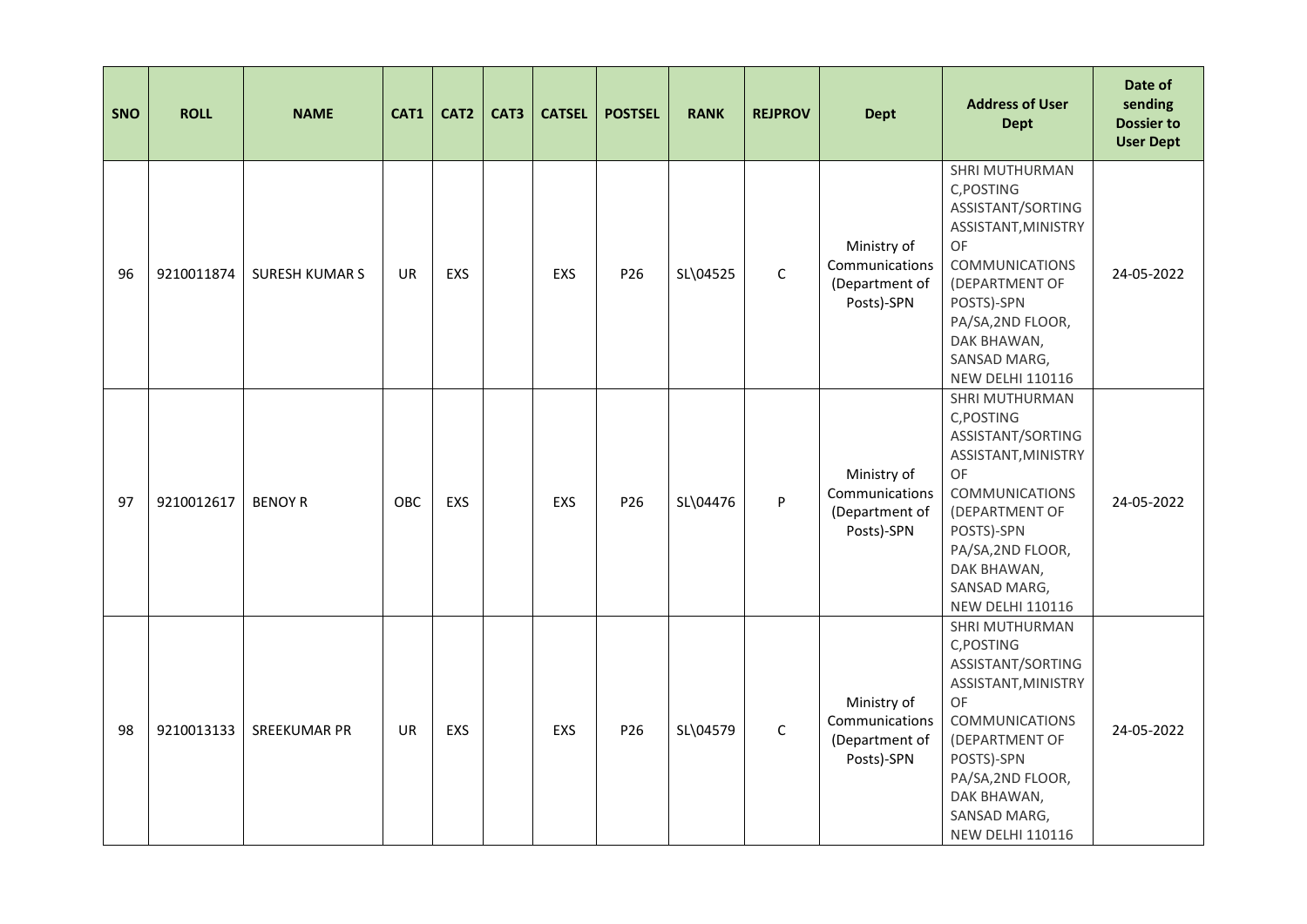| <b>SNO</b> | <b>ROLL</b> | <b>NAME</b>         | CAT1      | CAT <sub>2</sub> | CAT3 | <b>CATSEL</b> | <b>POSTSEL</b>  | <b>RANK</b> | <b>REJPROV</b> | <b>Dept</b>                                                   | <b>Address of User</b><br><b>Dept</b>                                                                                                                                                                                  | Date of<br>sending<br><b>Dossier to</b><br><b>User Dept</b> |
|------------|-------------|---------------------|-----------|------------------|------|---------------|-----------------|-------------|----------------|---------------------------------------------------------------|------------------------------------------------------------------------------------------------------------------------------------------------------------------------------------------------------------------------|-------------------------------------------------------------|
| 99         | 9211002337  | <b>GIRISH H</b>     | OBC       |                  |      | <b>UR</b>     | P <sub>26</sub> | SL\01904    | P              | Ministry of<br>Communications<br>(Department of<br>Posts)-SPN | SHRI MUTHURMAN<br>C, POSTING<br>ASSISTANT/SORTING<br>ASSISTANT, MINISTRY<br>OF<br><b>COMMUNICATIONS</b><br>(DEPARTMENT OF<br>POSTS)-SPN<br>PA/SA, 2ND FLOOR,<br>DAK BHAWAN,<br>SANSAD MARG,<br><b>NEW DELHI 110116</b> | 24-05-2022                                                  |
| 100        | 9211002698  | R GOWRI             | <b>UR</b> |                  |      | <b>UR</b>     | P26             | SL\02448    | $\mathsf{C}$   | Ministry of<br>Communications<br>(Department of<br>Posts)-SPN | SHRI MUTHURMAN<br>C, POSTING<br>ASSISTANT/SORTING<br>ASSISTANT, MINISTRY<br>OF<br><b>COMMUNICATIONS</b><br>(DEPARTMENT OF<br>POSTS)-SPN<br>PA/SA, 2ND FLOOR,<br>DAK BHAWAN,<br>SANSAD MARG,<br><b>NEW DELHI 110116</b> | 24-05-2022                                                  |
| 101        | 9211003035  | <b>JOJI JAMES K</b> | <b>UR</b> | <b>EXS</b>       |      | EXS           | P26             | SL\04549    | $\mathsf{C}$   | Ministry of<br>Communications<br>(Department of<br>Posts)-SPN | SHRI MUTHURMAN<br>C, POSTING<br>ASSISTANT/SORTING<br>ASSISTANT, MINISTRY<br>OF<br><b>COMMUNICATIONS</b><br>(DEPARTMENT OF<br>POSTS)-SPN<br>PA/SA, 2ND FLOOR,<br>DAK BHAWAN,<br>SANSAD MARG,<br><b>NEW DELHI 110116</b> | 24-05-2022                                                  |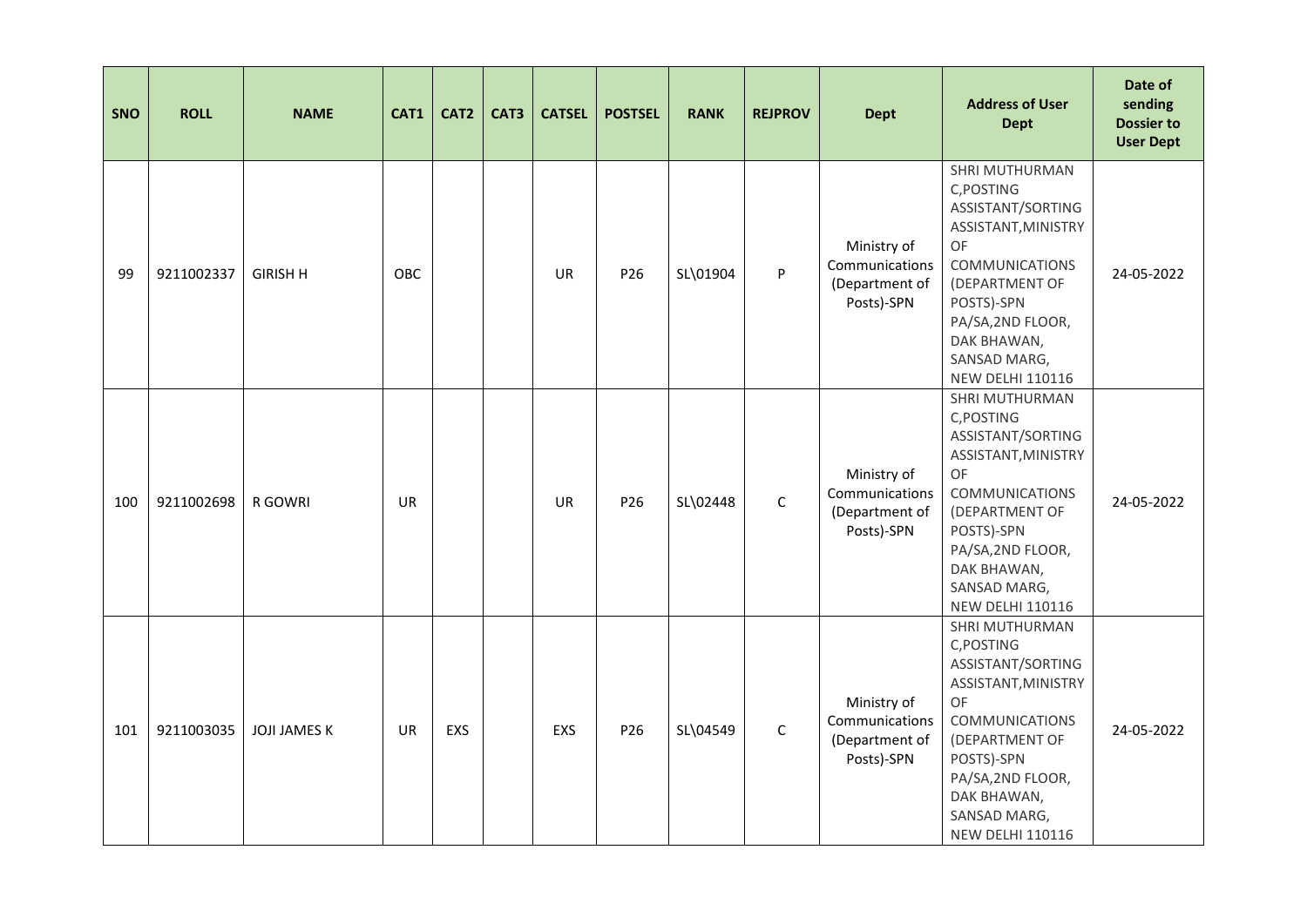| <b>SNO</b> | <b>ROLL</b> | <b>NAME</b>        | CAT1       | CAT <sub>2</sub> | CAT3 | <b>CATSEL</b> | <b>POSTSEL</b>  | <b>RANK</b> | <b>REJPROV</b> | <b>Dept</b>                                                   | <b>Address of User</b><br><b>Dept</b>                                                                                                                                                                                         | Date of<br>sending<br><b>Dossier to</b><br><b>User Dept</b> |
|------------|-------------|--------------------|------------|------------------|------|---------------|-----------------|-------------|----------------|---------------------------------------------------------------|-------------------------------------------------------------------------------------------------------------------------------------------------------------------------------------------------------------------------------|-------------------------------------------------------------|
| 102        | 9211005379  | <b>SHYNE S</b>     | OBC        | <b>EXS</b>       |      | <b>EXS</b>    | P26             | SL\04617    | P              | Ministry of<br>Communications<br>(Department of<br>Posts)-SPN | SHRI MUTHURMAN<br>C, POSTING<br>ASSISTANT/SORTING<br>ASSISTANT, MINISTRY<br><b>OF</b><br><b>COMMUNICATIONS</b><br>(DEPARTMENT OF<br>POSTS)-SPN<br>PA/SA, 2ND FLOOR,<br>DAK BHAWAN,<br>SANSAD MARG,<br><b>NEW DELHI 110116</b> | 24-05-2022                                                  |
| 103        | 9211006361  | ARJUN SATHEESH     | <b>UR</b>  |                  |      | <b>UR</b>     | P <sub>26</sub> | SL\02007    | $\mathsf C$    | Ministry of<br>Communications<br>(Department of<br>Posts)-SPN | SHRI MUTHURMAN<br>C, POSTING<br>ASSISTANT/SORTING<br>ASSISTANT, MINISTRY<br>OF<br><b>COMMUNICATIONS</b><br>(DEPARTMENT OF<br>POSTS)-SPN<br>PA/SA, 2ND FLOOR,<br>DAK BHAWAN,<br>SANSAD MARG,<br><b>NEW DELHI 110116</b>        | 24-05-2022                                                  |
| 104        | 9211006747  | <b>MIDHUNA V R</b> | <b>OBC</b> |                  |      | <b>UR</b>     | P26             | SL\00813    | P              | Ministry of<br>Communications<br>(Department of<br>Posts)-SPN | SHRI MUTHURMAN<br>C, POSTING<br>ASSISTANT/SORTING<br>ASSISTANT, MINISTRY<br><b>OF</b><br><b>COMMUNICATIONS</b><br>(DEPARTMENT OF<br>POSTS)-SPN<br>PA/SA, 2ND FLOOR,<br>DAK BHAWAN,<br>SANSAD MARG,<br><b>NEW DELHI 110116</b> | 24-05-2022                                                  |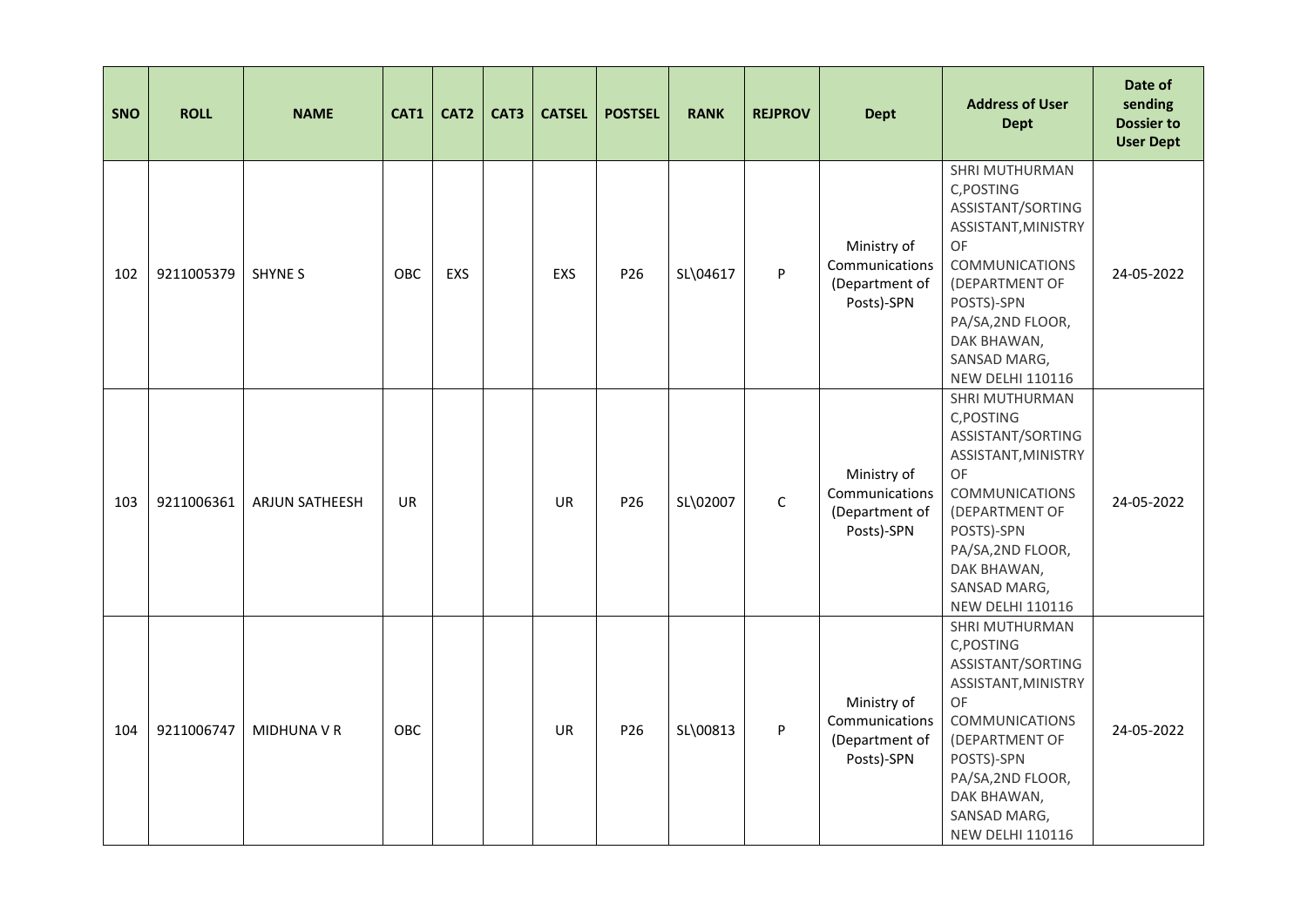| <b>SNO</b> | <b>ROLL</b> | <b>NAME</b>                    | CAT1      | CAT2       | CAT3 | <b>CATSEL</b> | <b>POSTSEL</b>  | <b>RANK</b> | <b>REJPROV</b> | <b>Dept</b>                                                   | <b>Address of User</b><br><b>Dept</b>                                                                                                                                                                                  | Date of<br>sending<br><b>Dossier to</b><br><b>User Dept</b> |
|------------|-------------|--------------------------------|-----------|------------|------|---------------|-----------------|-------------|----------------|---------------------------------------------------------------|------------------------------------------------------------------------------------------------------------------------------------------------------------------------------------------------------------------------|-------------------------------------------------------------|
| 105        | 9211007682  | <b>SUNEET SUNIL</b><br>PRAKASH | OBC       |            |      | <b>UR</b>     | P26             | SL\02310    | P              | Ministry of<br>Communications<br>(Department of<br>Posts)-SPN | SHRI MUTHURMAN<br>C, POSTING<br>ASSISTANT/SORTING<br>ASSISTANT, MINISTRY<br>OF<br><b>COMMUNICATIONS</b><br>(DEPARTMENT OF<br>POSTS)-SPN<br>PA/SA, 2ND FLOOR,<br>DAK BHAWAN,<br>SANSAD MARG,<br><b>NEW DELHI 110116</b> | 24-05-2022                                                  |
| 106        | 9211009535  | <b>BINU RAJ M</b>              | <b>UR</b> | <b>EXS</b> |      | EXS           | P <sub>26</sub> | SL\04662    | $\mathsf C$    | Ministry of<br>Communications<br>(Department of<br>Posts)-SPN | SHRI MUTHURMAN<br>C, POSTING<br>ASSISTANT/SORTING<br>ASSISTANT, MINISTRY<br>OF<br><b>COMMUNICATIONS</b><br>(DEPARTMENT OF<br>POSTS)-SPN<br>PA/SA, 2ND FLOOR,<br>DAK BHAWAN,<br>SANSAD MARG,<br><b>NEW DELHI 110116</b> | 24-05-2022                                                  |
| 107        | 9211014489  | <b>GOKULS</b>                  | OBC       |            |      | OBC           | P26             | SL\03028    | P              | Ministry of<br>Communications<br>(Department of<br>Posts)-SPN | SHRI MUTHURMAN<br>C, POSTING<br>ASSISTANT/SORTING<br>ASSISTANT, MINISTRY<br>OF<br><b>COMMUNICATIONS</b><br>(DEPARTMENT OF<br>POSTS)-SPN<br>PA/SA, 2ND FLOOR,<br>DAK BHAWAN,<br>SANSAD MARG,<br><b>NEW DELHI 110116</b> | 24-05-2022                                                  |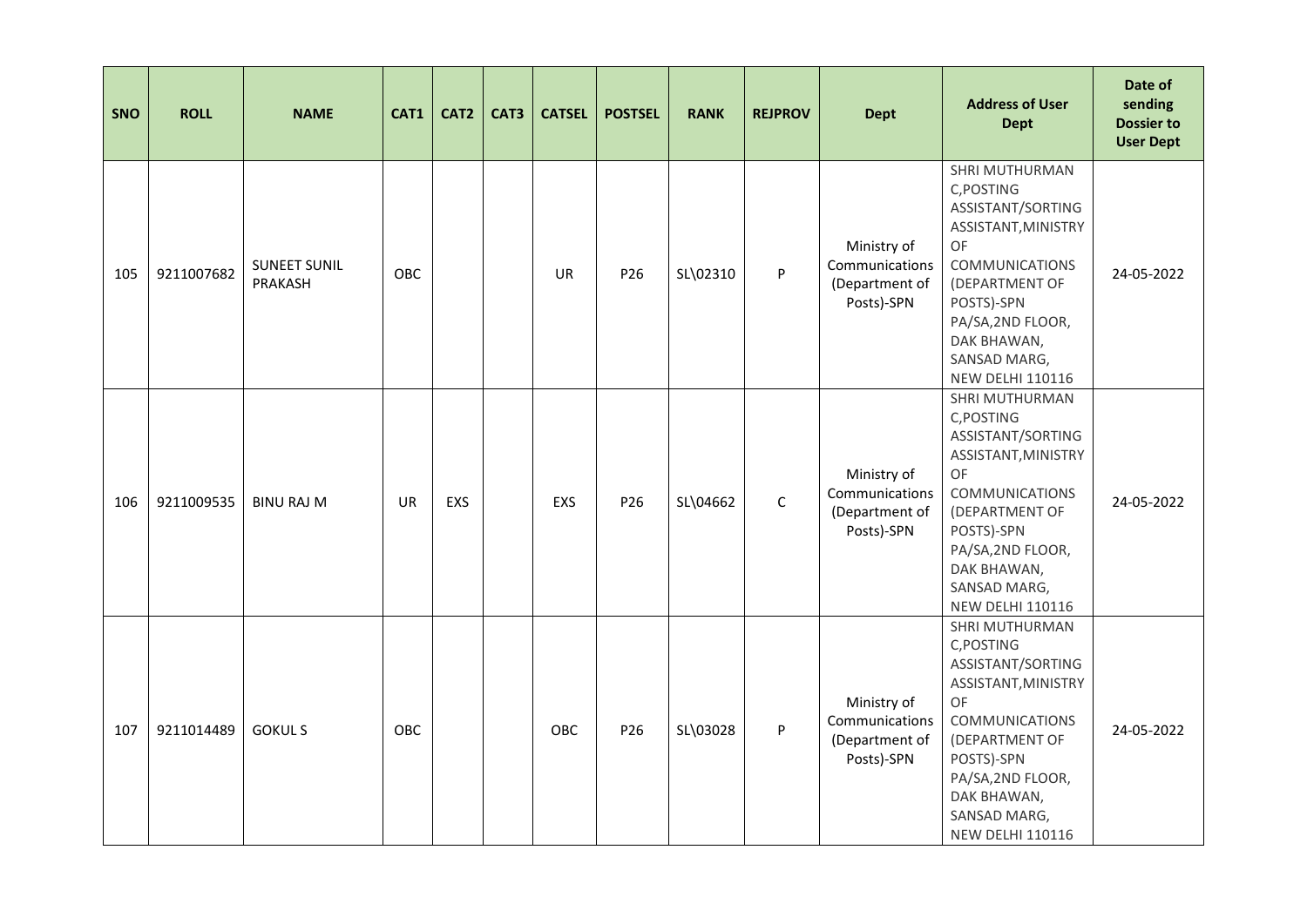| <b>SNO</b> | <b>ROLL</b> | <b>NAME</b>            | CAT1      | CAT2       | CAT3 | <b>CATSEL</b> | <b>POSTSEL</b>  | <b>RANK</b> | <b>REJPROV</b> | <b>Dept</b>                                                   | <b>Address of User</b><br><b>Dept</b>                                                                                                                                                                                  | Date of<br>sending<br><b>Dossier to</b><br><b>User Dept</b> |
|------------|-------------|------------------------|-----------|------------|------|---------------|-----------------|-------------|----------------|---------------------------------------------------------------|------------------------------------------------------------------------------------------------------------------------------------------------------------------------------------------------------------------------|-------------------------------------------------------------|
| 108        | 9211014966  | <b>RETNA PRADEEP P</b> | <b>UR</b> | <b>EXS</b> |      | EXS           | P26             | SL\04306    | $\mathsf C$    | Ministry of<br>Communications<br>(Department of<br>Posts)-SPN | SHRI MUTHURMAN<br>C, POSTING<br>ASSISTANT/SORTING<br>ASSISTANT, MINISTRY<br>OF<br><b>COMMUNICATIONS</b><br>(DEPARTMENT OF<br>POSTS)-SPN<br>PA/SA, 2ND FLOOR,<br>DAK BHAWAN,<br>SANSAD MARG,<br><b>NEW DELHI 110116</b> | 24-05-2022                                                  |
| 109        | 9211015896  | PRADEEP R              | <b>UR</b> | <b>EXS</b> |      | EXS           | P <sub>26</sub> | SL\04620    | $\mathsf C$    | Ministry of<br>Communications<br>(Department of<br>Posts)-SPN | SHRI MUTHURMAN<br>C, POSTING<br>ASSISTANT/SORTING<br>ASSISTANT, MINISTRY<br>OF<br><b>COMMUNICATIONS</b><br>(DEPARTMENT OF<br>POSTS)-SPN<br>PA/SA, 2ND FLOOR,<br>DAK BHAWAN,<br>SANSAD MARG,<br><b>NEW DELHI 110116</b> | 24-05-2022                                                  |
| 110        | 9211018464  | <b>RAHUL DEV</b>       | <b>UR</b> |            |      | <b>UR</b>     | P26             | SL\02226    | $\mathsf{C}$   | Ministry of<br>Communications<br>(Department of<br>Posts)-SPN | SHRI MUTHURMAN<br>C, POSTING<br>ASSISTANT/SORTING<br>ASSISTANT, MINISTRY<br>OF<br><b>COMMUNICATIONS</b><br>(DEPARTMENT OF<br>POSTS)-SPN<br>PA/SA, 2ND FLOOR,<br>DAK BHAWAN,<br>SANSAD MARG,<br><b>NEW DELHI 110116</b> | 24-05-2022                                                  |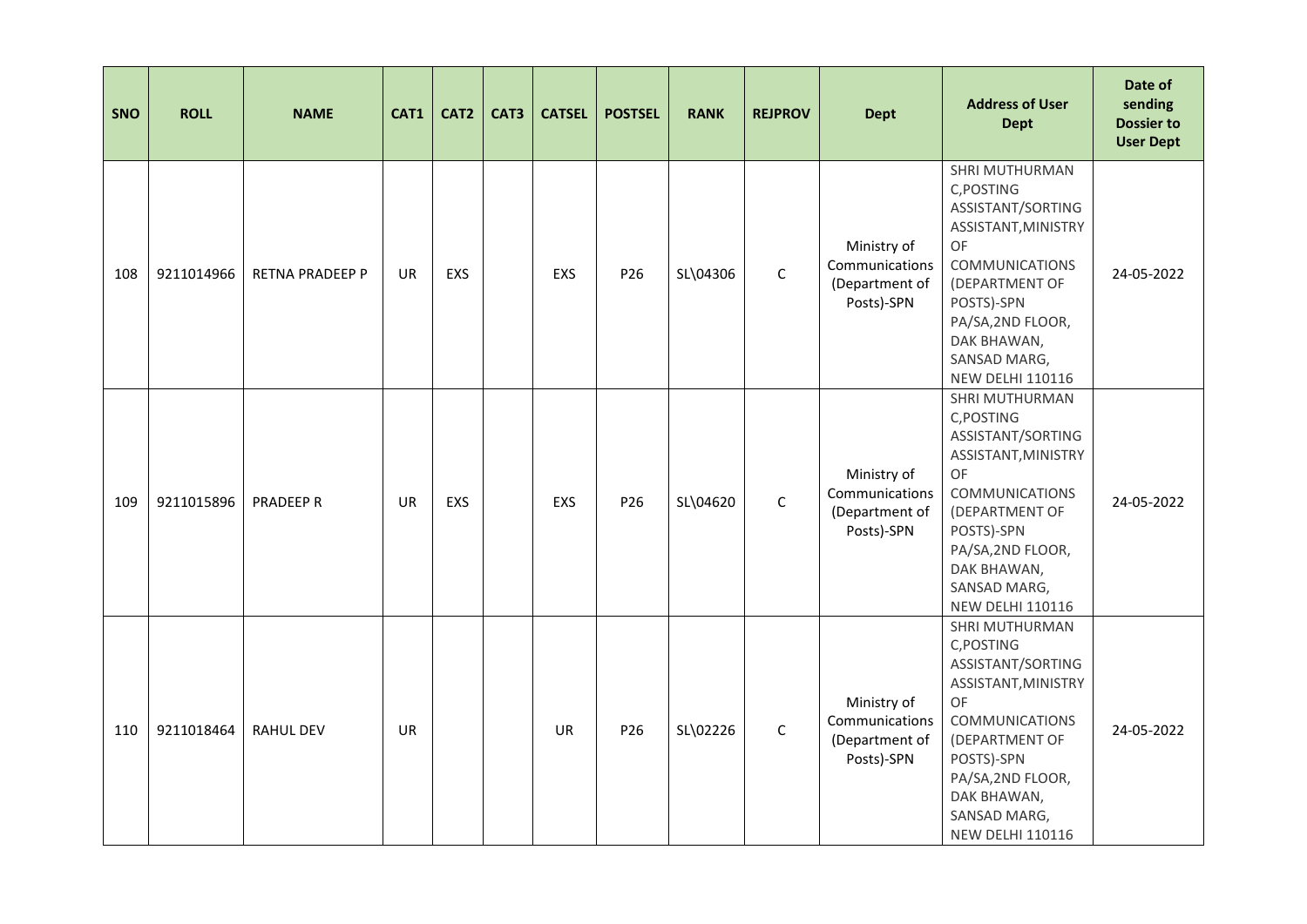| <b>SNO</b> | <b>ROLL</b> | <b>NAME</b>                | CAT1       | CAT <sub>2</sub> | CAT3 | <b>CATSEL</b> | <b>POSTSEL</b>  | <b>RANK</b> | <b>REJPROV</b> | <b>Dept</b>                                                   | <b>Address of User</b><br><b>Dept</b>                                                                                                                                                                                  | Date of<br>sending<br><b>Dossier to</b><br><b>User Dept</b> |
|------------|-------------|----------------------------|------------|------------------|------|---------------|-----------------|-------------|----------------|---------------------------------------------------------------|------------------------------------------------------------------------------------------------------------------------------------------------------------------------------------------------------------------------|-------------------------------------------------------------|
| 111        | 9211020849  | <b>HARILAL M S</b>         | OBC        |                  |      | OBC           | P26             | SL\02850    | P              | Ministry of<br>Communications<br>(Department of<br>Posts)-SPN | SHRI MUTHURMAN<br>C, POSTING<br>ASSISTANT/SORTING<br>ASSISTANT, MINISTRY<br>OF<br><b>COMMUNICATIONS</b><br>(DEPARTMENT OF<br>POSTS)-SPN<br>PA/SA, 2ND FLOOR,<br>DAK BHAWAN,<br>SANSAD MARG,<br><b>NEW DELHI 110116</b> | 24-05-2022                                                  |
| 112        | 9211023290  | NIMISHA NAZAR              | <b>OBC</b> |                  |      | <b>OBC</b>    | P <sub>26</sub> | SL\03111    | P              | Ministry of<br>Communications<br>(Department of<br>Posts)-SPN | SHRI MUTHURMAN<br>C, POSTING<br>ASSISTANT/SORTING<br>ASSISTANT, MINISTRY<br>OF<br><b>COMMUNICATIONS</b><br>(DEPARTMENT OF<br>POSTS)-SPN<br>PA/SA, 2ND FLOOR,<br>DAK BHAWAN,<br>SANSAD MARG,<br><b>NEW DELHI 110116</b> | 24-05-2022                                                  |
| 113        | 9211023431  | YADU<br><b>JAYAPRAKASH</b> | OBC        |                  |      | OBC           | P <sub>26</sub> | SL\01490    | P              | Ministry of<br>Communications<br>(Department of<br>Posts)-SPN | SHRI MUTHURMAN<br>C, POSTING<br>ASSISTANT/SORTING<br>ASSISTANT, MINISTRY<br>OF<br><b>COMMUNICATIONS</b><br>(DEPARTMENT OF<br>POSTS)-SPN<br>PA/SA, 2ND FLOOR,<br>DAK BHAWAN,<br>SANSAD MARG,<br><b>NEW DELHI 110116</b> | 24-05-2022                                                  |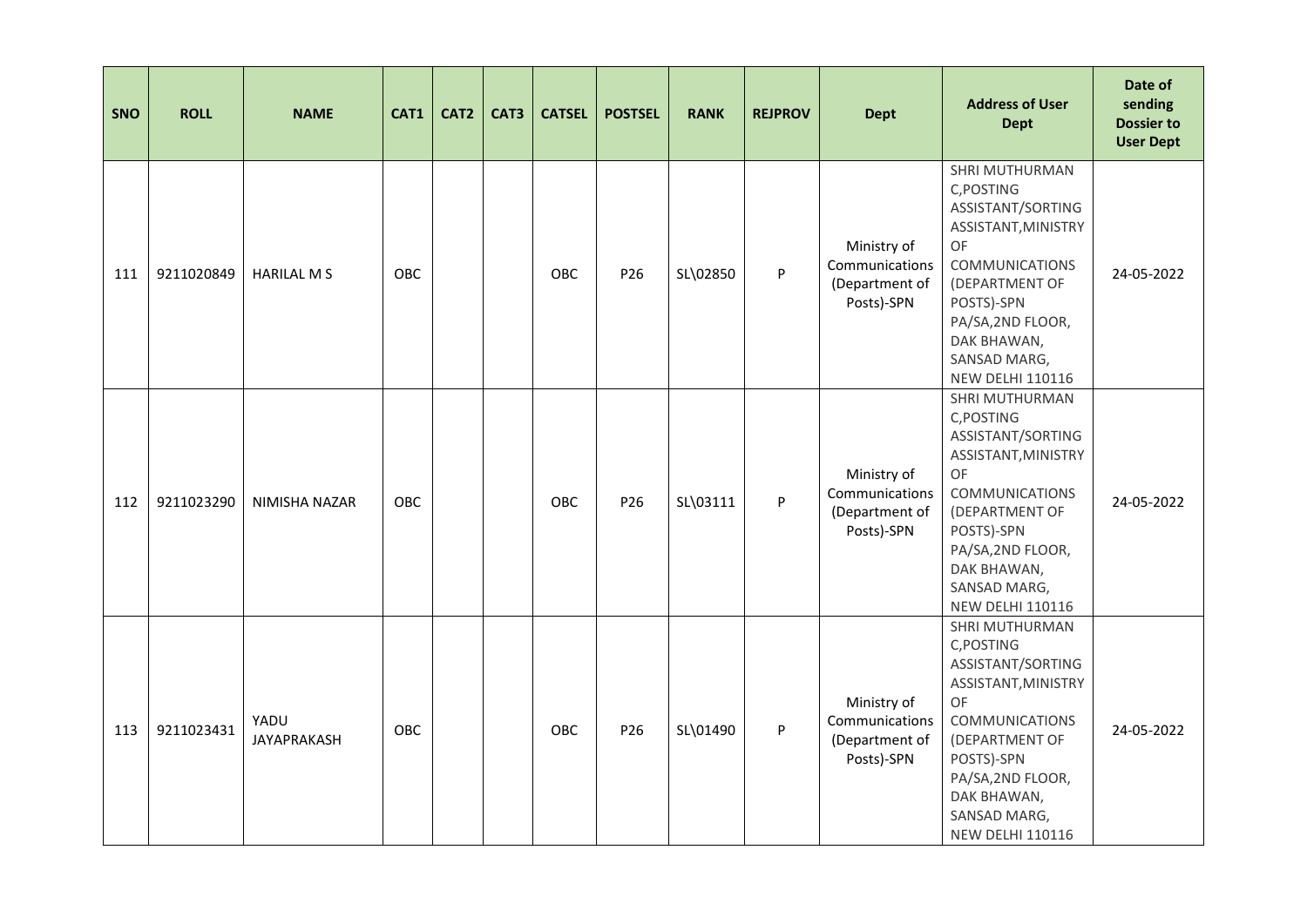| <b>SNO</b> | <b>ROLL</b> | <b>NAME</b>                 | CAT1      | CAT <sub>2</sub> | CAT3 | <b>CATSEL</b> | <b>POSTSEL</b>  | <b>RANK</b> | <b>REJPROV</b> | <b>Dept</b>                                                   | <b>Address of User</b><br><b>Dept</b>                                                                                                                                                                                  | Date of<br>sending<br><b>Dossier to</b><br><b>User Dept</b> |
|------------|-------------|-----------------------------|-----------|------------------|------|---------------|-----------------|-------------|----------------|---------------------------------------------------------------|------------------------------------------------------------------------------------------------------------------------------------------------------------------------------------------------------------------------|-------------------------------------------------------------|
| 114        | 9211023949  | <b>ABHIRAM R S</b>          | <b>UR</b> |                  |      | <b>UR</b>     | P26             | SL\02520    | $\mathsf{C}$   | Ministry of<br>Communications<br>(Department of<br>Posts)-SPN | SHRI MUTHURMAN<br>C, POSTING<br>ASSISTANT/SORTING<br>ASSISTANT, MINISTRY<br>OF<br><b>COMMUNICATIONS</b><br>(DEPARTMENT OF<br>POSTS)-SPN<br>PA/SA, 2ND FLOOR,<br>DAK BHAWAN,<br>SANSAD MARG,<br><b>NEW DELHI 110116</b> | 24-05-2022                                                  |
| 115        | 9211023969  | <b>SARATH SREEDHAR</b><br>P | <b>UR</b> |                  |      | <b>UR</b>     | P <sub>26</sub> | SL\02066    | $\mathsf{C}$   | Ministry of<br>Communications<br>(Department of<br>Posts)-SPN | SHRI MUTHURMAN<br>C, POSTING<br>ASSISTANT/SORTING<br>ASSISTANT, MINISTRY<br>OF<br><b>COMMUNICATIONS</b><br>(DEPARTMENT OF<br>POSTS)-SPN<br>PA/SA, 2ND FLOOR,<br>DAK BHAWAN,<br>SANSAD MARG,<br><b>NEW DELHI 110116</b> | 24-05-2022                                                  |
| 116        | 9211024760  | PRANOY K<br>PRADEEP         | OBC       |                  |      | OBC           | P26             | SL\01922    | P              | Ministry of<br>Communications<br>(Department of<br>Posts)-SPN | SHRI MUTHURMAN<br>C, POSTING<br>ASSISTANT/SORTING<br>ASSISTANT, MINISTRY<br>OF<br><b>COMMUNICATIONS</b><br>(DEPARTMENT OF<br>POSTS)-SPN<br>PA/SA, 2ND FLOOR,<br>DAK BHAWAN,<br>SANSAD MARG,<br><b>NEW DELHI 110116</b> | 24-05-2022                                                  |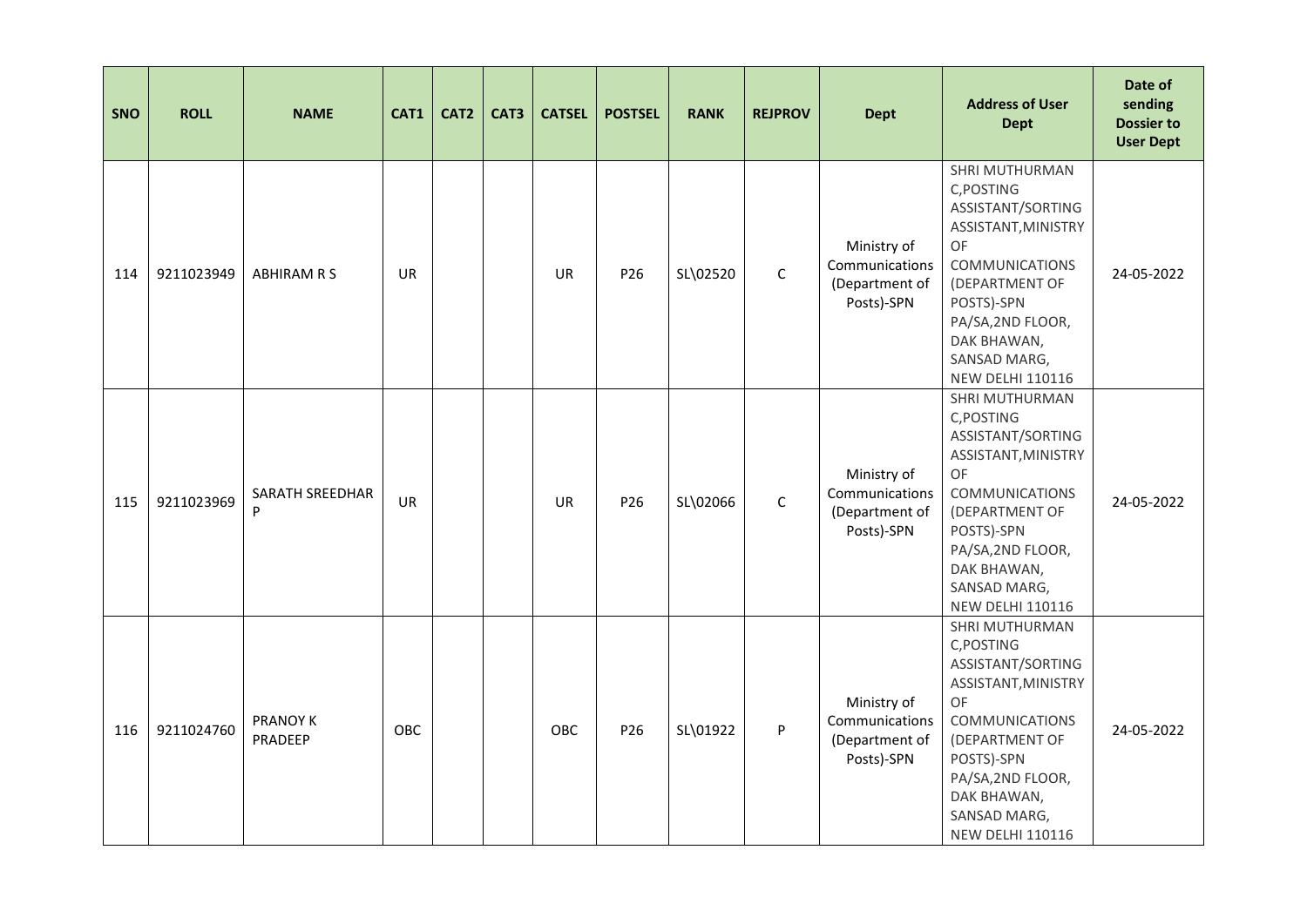| <b>SNO</b> | <b>ROLL</b> | <b>NAME</b>          | CAT1      | CAT <sub>2</sub> | CAT3 | <b>CATSEL</b> | <b>POSTSEL</b>  | <b>RANK</b> | <b>REJPROV</b> | <b>Dept</b>                                                   | <b>Address of User</b><br><b>Dept</b>                                                                                                                                                                                         | Date of<br>sending<br><b>Dossier to</b><br><b>User Dept</b> |
|------------|-------------|----------------------|-----------|------------------|------|---------------|-----------------|-------------|----------------|---------------------------------------------------------------|-------------------------------------------------------------------------------------------------------------------------------------------------------------------------------------------------------------------------------|-------------------------------------------------------------|
| 117        | 9211025070  | <b>RAMESH S NAIR</b> | <b>UR</b> |                  |      | <b>UR</b>     | P26             | SL\02233    | $\mathsf C$    | Ministry of<br>Communications<br>(Department of<br>Posts)-SPN | SHRI MUTHURMAN<br>C, POSTING<br>ASSISTANT/SORTING<br>ASSISTANT, MINISTRY<br><b>OF</b><br><b>COMMUNICATIONS</b><br>(DEPARTMENT OF<br>POSTS)-SPN<br>PA/SA, 2ND FLOOR,<br>DAK BHAWAN,<br>SANSAD MARG,<br><b>NEW DELHI 110116</b> | 24-05-2022                                                  |
| 118        | 9211026118  | AKHIL N S            | <b>SC</b> |                  |      | <b>SC</b>     | P <sub>26</sub> | SL\02674    | $\mathsf C$    | Ministry of<br>Communications<br>(Department of<br>Posts)-SPN | SHRI MUTHURMAN<br>C, POSTING<br>ASSISTANT/SORTING<br>ASSISTANT, MINISTRY<br>OF<br><b>COMMUNICATIONS</b><br>(DEPARTMENT OF<br>POSTS)-SPN<br>PA/SA, 2ND FLOOR,<br>DAK BHAWAN,<br>SANSAD MARG,<br><b>NEW DELHI 110116</b>        | 24-05-2022                                                  |
| 119        | 9211026619  | <b>FOUSIYA S</b>     | OBC       |                  |      | OBC           | P26             | SL\02722    | P              | Ministry of<br>Communications<br>(Department of<br>Posts)-SPN | SHRI MUTHURMAN<br>C, POSTING<br>ASSISTANT/SORTING<br>ASSISTANT, MINISTRY<br>OF<br><b>COMMUNICATIONS</b><br>(DEPARTMENT OF<br>POSTS)-SPN<br>PA/SA, 2ND FLOOR,<br>DAK BHAWAN,<br>SANSAD MARG,<br><b>NEW DELHI 110116</b>        | 24-05-2022                                                  |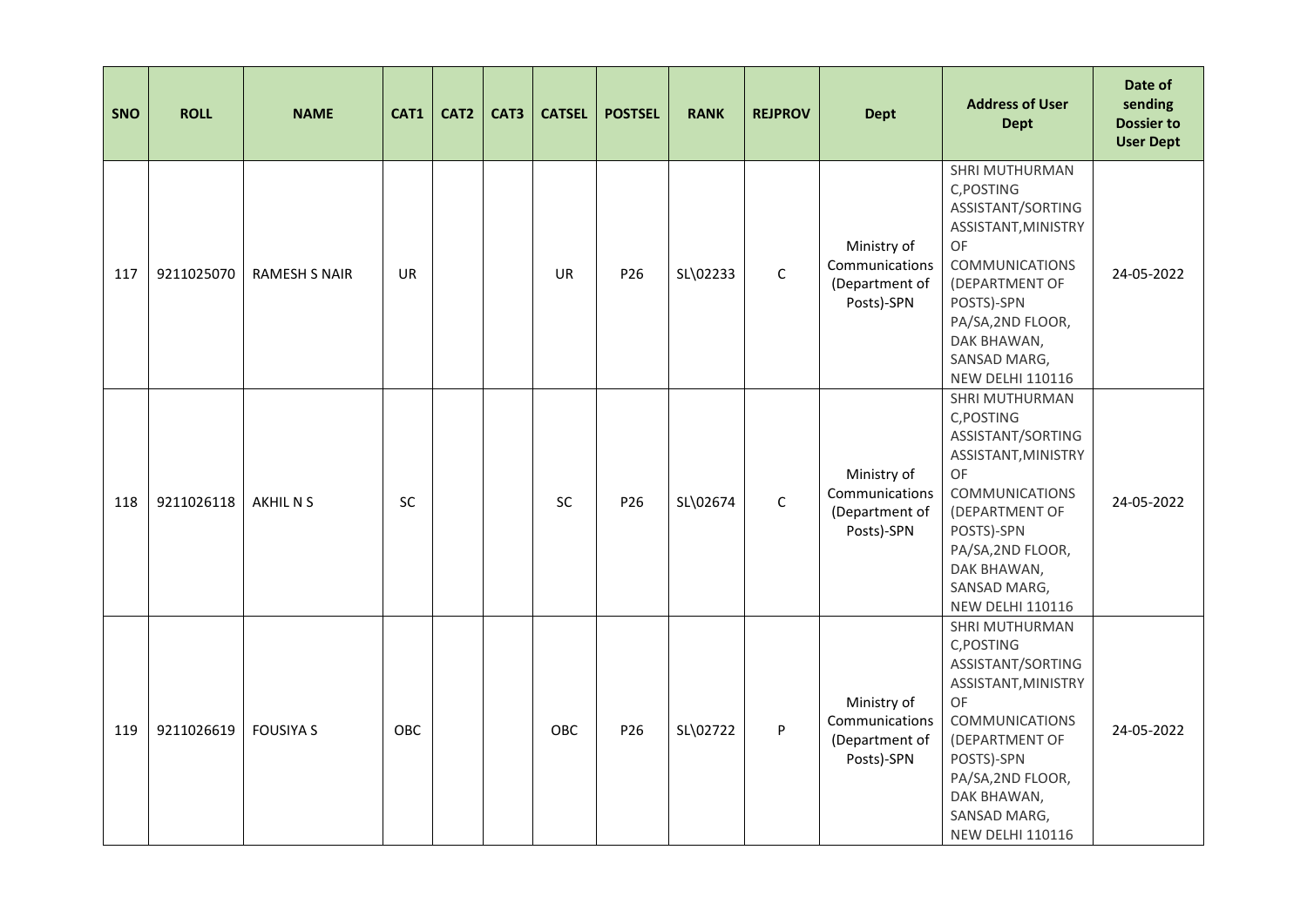| <b>SNO</b> | <b>ROLL</b> | <b>NAME</b>                 | CAT1       | CAT <sub>2</sub> | CAT3 | <b>CATSEL</b> | <b>POSTSEL</b>  | <b>RANK</b> | <b>REJPROV</b> | <b>Dept</b>                                                   | <b>Address of User</b><br><b>Dept</b>                                                                                                                                                                                         | Date of<br>sending<br><b>Dossier to</b><br><b>User Dept</b> |
|------------|-------------|-----------------------------|------------|------------------|------|---------------|-----------------|-------------|----------------|---------------------------------------------------------------|-------------------------------------------------------------------------------------------------------------------------------------------------------------------------------------------------------------------------------|-------------------------------------------------------------|
| 120        | 9211027084  | <b>LEKSHMI N POTTI</b>      | <b>UR</b>  |                  |      | <b>UR</b>     | P26             | SL\01991    | $\mathsf C$    | Ministry of<br>Communications<br>(Department of<br>Posts)-SPN | SHRI MUTHURMAN<br>C, POSTING<br>ASSISTANT/SORTING<br>ASSISTANT, MINISTRY<br><b>OF</b><br><b>COMMUNICATIONS</b><br>(DEPARTMENT OF<br>POSTS)-SPN<br>PA/SA, 2ND FLOOR,<br>DAK BHAWAN,<br>SANSAD MARG,<br><b>NEW DELHI 110116</b> | 24-05-2022                                                  |
| 121        | 9211027286  | ATHULRAJ.B                  | <b>OBC</b> |                  |      | <b>UR</b>     | P <sub>26</sub> | SL\01644    | P              | Ministry of<br>Communications<br>(Department of<br>Posts)-SPN | SHRI MUTHURMAN<br>C, POSTING<br>ASSISTANT/SORTING<br>ASSISTANT, MINISTRY<br>OF<br><b>COMMUNICATIONS</b><br>(DEPARTMENT OF<br>POSTS)-SPN<br>PA/SA, 2ND FLOOR,<br>DAK BHAWAN,<br>SANSAD MARG,<br><b>NEW DELHI 110116</b>        | 24-05-2022                                                  |
| 122        | 9211027572  | ANANDA<br><b>KRISHNAN U</b> | <b>UR</b>  |                  |      | <b>UR</b>     | P26             | SL\00119    | $\mathsf{C}$   | Ministry of<br>Communications<br>(Department of<br>Posts)-SPN | SHRI MUTHURMAN<br>C, POSTING<br>ASSISTANT/SORTING<br>ASSISTANT, MINISTRY<br>OF<br><b>COMMUNICATIONS</b><br>(DEPARTMENT OF<br>POSTS)-SPN<br>PA/SA, 2ND FLOOR,<br>DAK BHAWAN,<br>SANSAD MARG,<br><b>NEW DELHI 110116</b>        | 24-05-2022                                                  |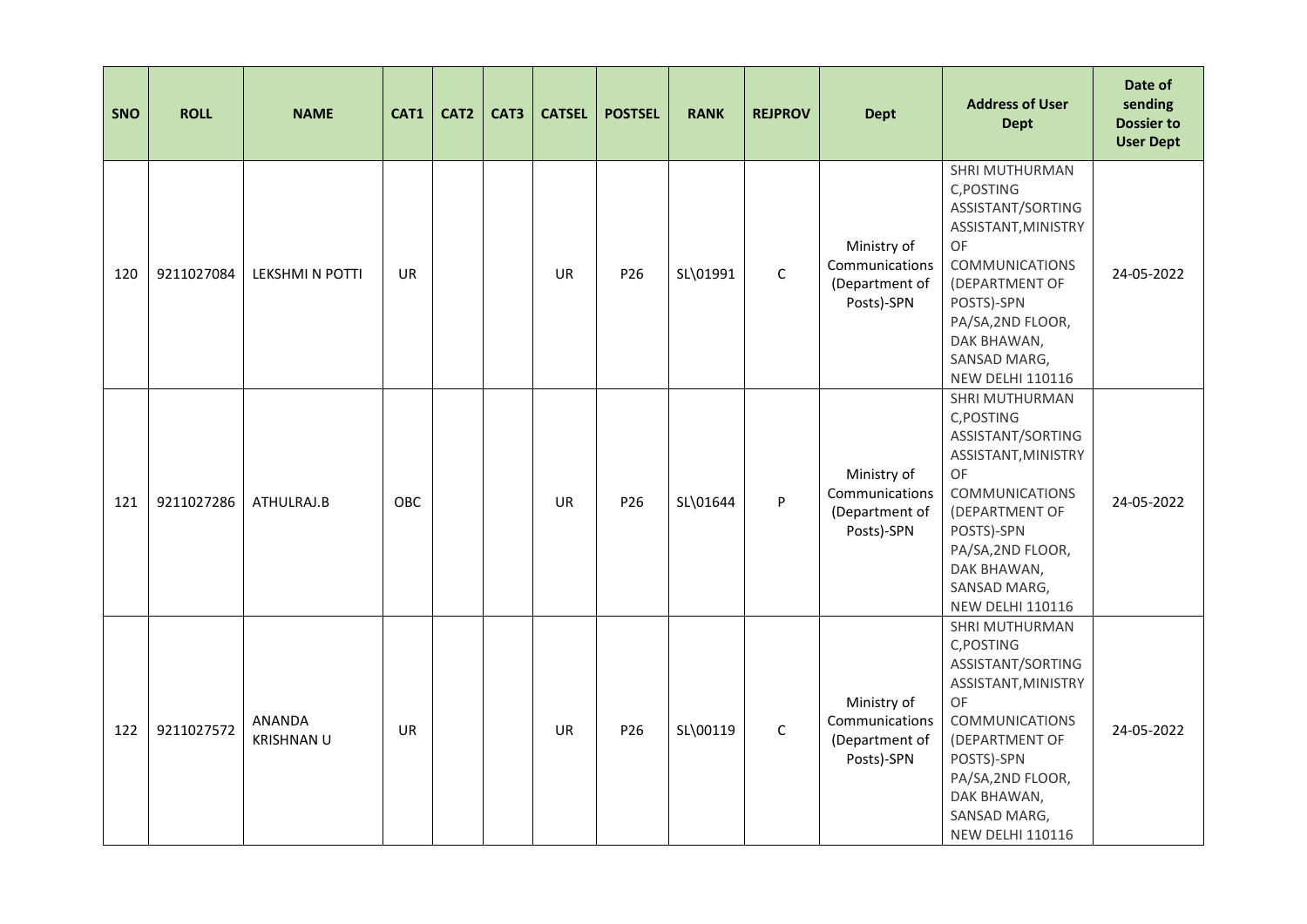| <b>SNO</b> | <b>ROLL</b> | <b>NAME</b>                | CAT1       | CAT <sub>2</sub> | CAT3 | <b>CATSEL</b> | <b>POSTSEL</b>  | <b>RANK</b> | <b>REJPROV</b> | <b>Dept</b>                                                   | <b>Address of User</b><br><b>Dept</b>                                                                                                                                                                                         | Date of<br>sending<br><b>Dossier to</b><br><b>User Dept</b> |
|------------|-------------|----------------------------|------------|------------------|------|---------------|-----------------|-------------|----------------|---------------------------------------------------------------|-------------------------------------------------------------------------------------------------------------------------------------------------------------------------------------------------------------------------------|-------------------------------------------------------------|
| 123        | 9211027811  | U M<br><b>UNNIKRISHNAN</b> | <b>UR</b>  |                  |      | <b>UR</b>     | P26             | SL\01170    | $\mathsf C$    | Ministry of<br>Communications<br>(Department of<br>Posts)-SPN | SHRI MUTHURMAN<br>C, POSTING<br>ASSISTANT/SORTING<br>ASSISTANT, MINISTRY<br><b>OF</b><br><b>COMMUNICATIONS</b><br>(DEPARTMENT OF<br>POSTS)-SPN<br>PA/SA, 2ND FLOOR,<br>DAK BHAWAN,<br>SANSAD MARG,<br><b>NEW DELHI 110116</b> | 24-05-2022                                                  |
| 124        | 9211028025  | <b>ADVAITH M A</b>         | <b>UR</b>  |                  |      | <b>UR</b>     | P <sub>26</sub> | SL\01222    | $\mathsf{C}$   | Ministry of<br>Communications<br>(Department of<br>Posts)-SPN | SHRI MUTHURMAN<br>C, POSTING<br>ASSISTANT/SORTING<br>ASSISTANT, MINISTRY<br>OF<br><b>COMMUNICATIONS</b><br>(DEPARTMENT OF<br>POSTS)-SPN<br>PA/SA, 2ND FLOOR,<br>DAK BHAWAN,<br>SANSAD MARG,<br><b>NEW DELHI 110116</b>        | 24-05-2022                                                  |
| 125        | 9211028196  | <b>ABHIJITH T BINU</b>     | <b>EWS</b> |                  |      | <b>UR</b>     | P26             | SL\02342    | $\mathsf{C}$   | Ministry of<br>Communications<br>(Department of<br>Posts)-SPN | SHRI MUTHURMAN<br>C, POSTING<br>ASSISTANT/SORTING<br>ASSISTANT, MINISTRY<br>OF<br><b>COMMUNICATIONS</b><br>(DEPARTMENT OF<br>POSTS)-SPN<br>PA/SA, 2ND FLOOR,<br>DAK BHAWAN,<br>SANSAD MARG,<br><b>NEW DELHI 110116</b>        | 24-05-2022                                                  |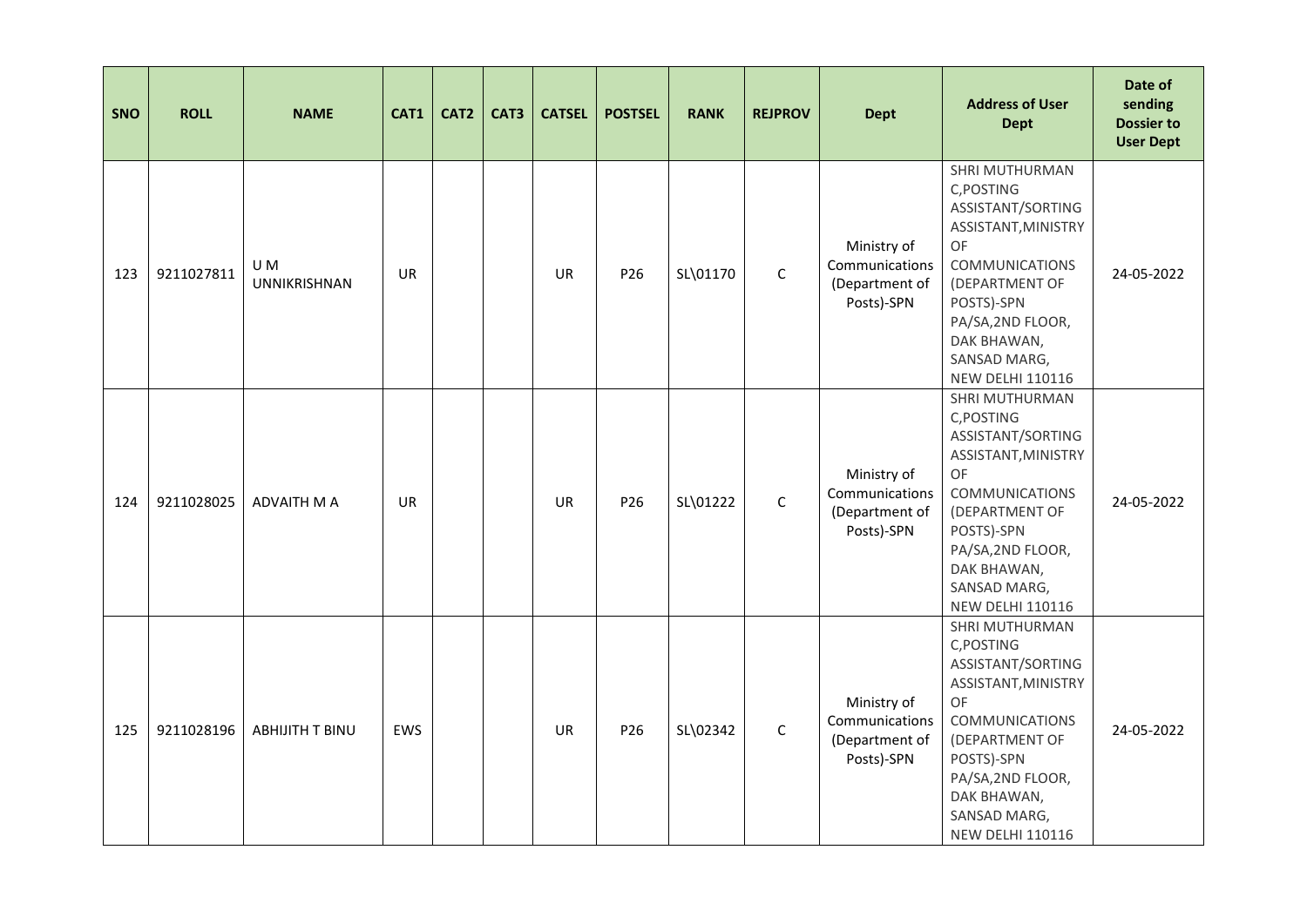| <b>SNO</b> | <b>ROLL</b> | <b>NAME</b>                         | CAT1       | CAT <sub>2</sub> | CAT3 | <b>CATSEL</b> | <b>POSTSEL</b>  | <b>RANK</b> | <b>REJPROV</b> | <b>Dept</b>                                                   | <b>Address of User</b><br><b>Dept</b>                                                                                                                                                                                  | Date of<br>sending<br><b>Dossier to</b><br><b>User Dept</b> |
|------------|-------------|-------------------------------------|------------|------------------|------|---------------|-----------------|-------------|----------------|---------------------------------------------------------------|------------------------------------------------------------------------------------------------------------------------------------------------------------------------------------------------------------------------|-------------------------------------------------------------|
| 126        | 9211028413  | SONU<br><b>OMANAKUTTAN</b>          | OBC        |                  |      | <b>UR</b>     | P26             | SL\02072    | P              | Ministry of<br>Communications<br>(Department of<br>Posts)-SPN | SHRI MUTHURMAN<br>C, POSTING<br>ASSISTANT/SORTING<br>ASSISTANT, MINISTRY<br>OF<br><b>COMMUNICATIONS</b><br>(DEPARTMENT OF<br>POSTS)-SPN<br>PA/SA, 2ND FLOOR,<br>DAK BHAWAN,<br>SANSAD MARG,<br><b>NEW DELHI 110116</b> | 24-05-2022                                                  |
| 127        | 9211030961  | <b>SUBIS</b>                        | <b>OBC</b> | <b>EXS</b>       |      | <b>EXS</b>    | P <sub>26</sub> | SL\04519    | P              | Ministry of<br>Communications<br>(Department of<br>Posts)-SPN | SHRI MUTHURMAN<br>C, POSTING<br>ASSISTANT/SORTING<br>ASSISTANT, MINISTRY<br>OF<br><b>COMMUNICATIONS</b><br>(DEPARTMENT OF<br>POSTS)-SPN<br>PA/SA, 2ND FLOOR,<br>DAK BHAWAN,<br>SANSAD MARG,<br><b>NEW DELHI 110116</b> | 24-05-2022                                                  |
| 128        | 9212000146  | <b>JITHINK</b><br><b>MANIKANDAN</b> | OBC        |                  |      | <b>UR</b>     | P26             | SL\00819    | P              | Ministry of<br>Communications<br>(Department of<br>Posts)-SPN | SHRI MUTHURMAN<br>C, POSTING<br>ASSISTANT/SORTING<br>ASSISTANT, MINISTRY<br>OF<br><b>COMMUNICATIONS</b><br>(DEPARTMENT OF<br>POSTS)-SPN<br>PA/SA, 2ND FLOOR,<br>DAK BHAWAN,<br>SANSAD MARG,<br><b>NEW DELHI 110116</b> | 24-05-2022                                                  |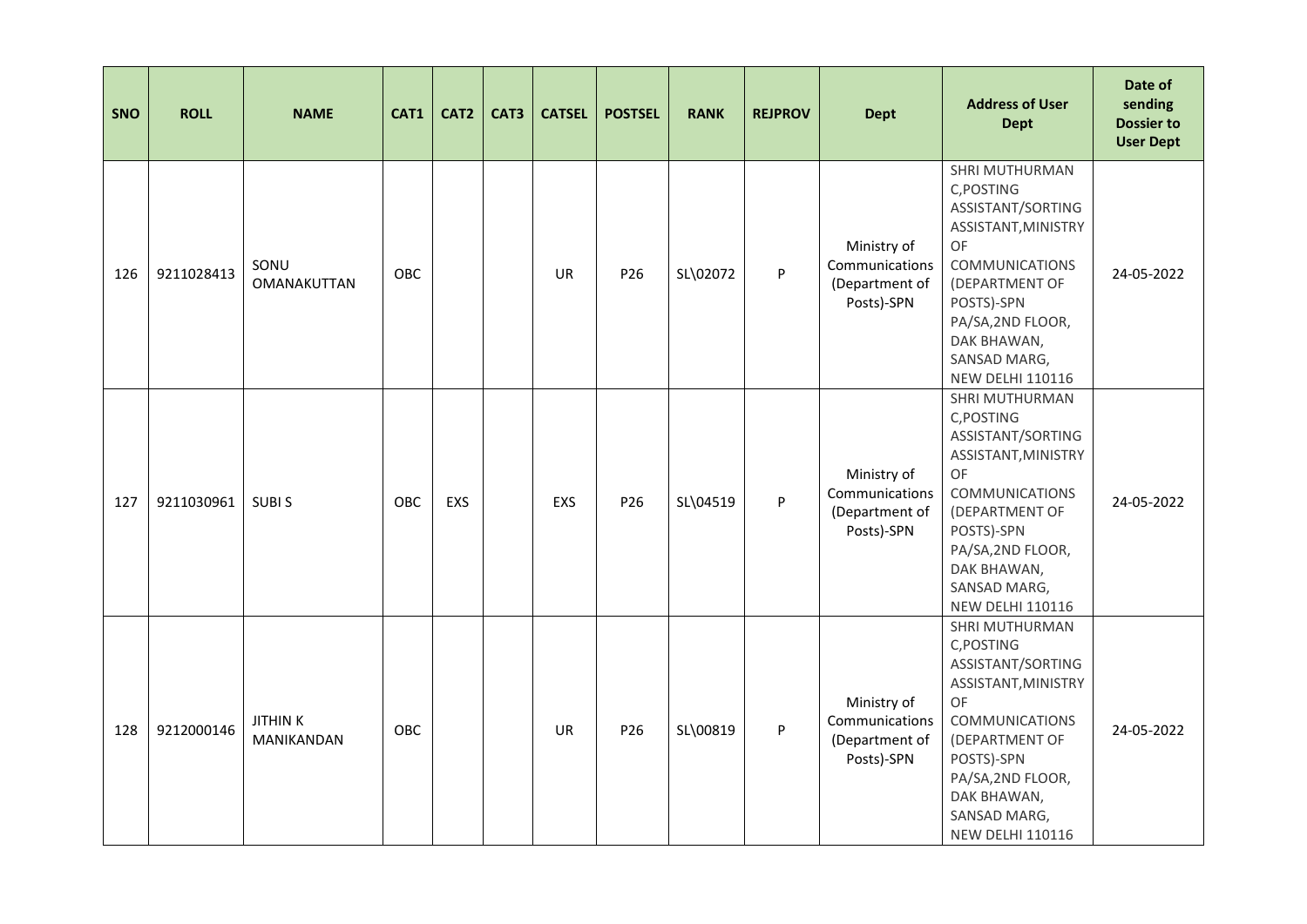| <b>SNO</b> | <b>ROLL</b> | <b>NAME</b>          | CAT1      | CAT <sub>2</sub> | CAT3 | <b>CATSEL</b> | <b>POSTSEL</b>  | <b>RANK</b> | <b>REJPROV</b> | <b>Dept</b>                                                   | <b>Address of User</b><br><b>Dept</b>                                                                                                                                                                                  | Date of<br>sending<br><b>Dossier to</b><br><b>User Dept</b> |
|------------|-------------|----------------------|-----------|------------------|------|---------------|-----------------|-------------|----------------|---------------------------------------------------------------|------------------------------------------------------------------------------------------------------------------------------------------------------------------------------------------------------------------------|-------------------------------------------------------------|
| 129        | 9212000439  | <b>SUNIL KUMAR N</b> | <b>UR</b> | <b>EXS</b>       |      | EXS           | P26             | SL\04369    | $\mathsf C$    | Ministry of<br>Communications<br>(Department of<br>Posts)-SPN | SHRI MUTHURMAN<br>C, POSTING<br>ASSISTANT/SORTING<br>ASSISTANT, MINISTRY<br>OF<br><b>COMMUNICATIONS</b><br>(DEPARTMENT OF<br>POSTS)-SPN<br>PA/SA, 2ND FLOOR,<br>DAK BHAWAN,<br>SANSAD MARG,<br><b>NEW DELHI 110116</b> | 24-05-2022                                                  |
| 130        | 9212001339  | <b>T RATHEESH</b>    | <b>UR</b> | <b>EXS</b>       |      | EXS           | P <sub>26</sub> | SL\04361    | $\mathsf C$    | Ministry of<br>Communications<br>(Department of<br>Posts)-SPN | SHRI MUTHURMAN<br>C, POSTING<br>ASSISTANT/SORTING<br>ASSISTANT, MINISTRY<br>OF<br><b>COMMUNICATIONS</b><br>(DEPARTMENT OF<br>POSTS)-SPN<br>PA/SA, 2ND FLOOR,<br>DAK BHAWAN,<br>SANSAD MARG,<br><b>NEW DELHI 110116</b> | 24-05-2022                                                  |
| 131        | 9212001807  | <b>NOBLE MORRIES</b> | <b>UR</b> |                  |      | <b>UR</b>     | P26             | SL\02004    | $\mathsf{C}$   | Ministry of<br>Communications<br>(Department of<br>Posts)-SPN | SHRI MUTHURMAN<br>C, POSTING<br>ASSISTANT/SORTING<br>ASSISTANT, MINISTRY<br>OF<br><b>COMMUNICATIONS</b><br>(DEPARTMENT OF<br>POSTS)-SPN<br>PA/SA, 2ND FLOOR,<br>DAK BHAWAN,<br>SANSAD MARG,<br><b>NEW DELHI 110116</b> | 24-05-2022                                                  |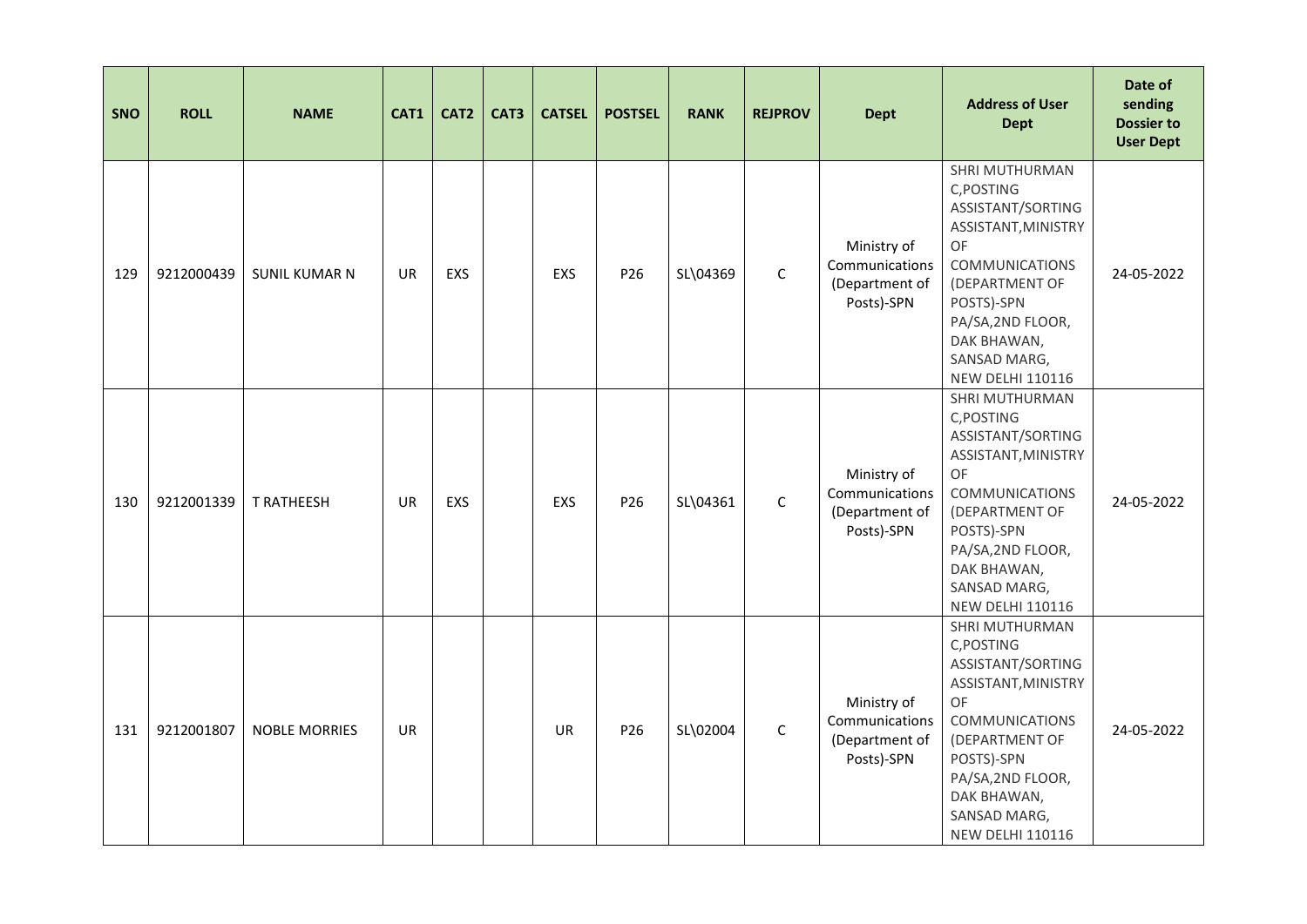| <b>SNO</b> | <b>ROLL</b> | <b>NAME</b>                           | CAT1      | CAT <sub>2</sub> | CAT3 | <b>CATSEL</b> | <b>POSTSEL</b>  | <b>RANK</b> | <b>REJPROV</b> | <b>Dept</b>                                                   | <b>Address of User</b><br><b>Dept</b>                                                                                                                                                                                  | Date of<br>sending<br><b>Dossier to</b><br><b>User Dept</b> |
|------------|-------------|---------------------------------------|-----------|------------------|------|---------------|-----------------|-------------|----------------|---------------------------------------------------------------|------------------------------------------------------------------------------------------------------------------------------------------------------------------------------------------------------------------------|-------------------------------------------------------------|
| 132        | 9212004396  | <b>ARYA SAJU</b>                      | OBC       |                  |      | OBC           | P26             | SL\02710    | P              | Ministry of<br>Communications<br>(Department of<br>Posts)-SPN | SHRI MUTHURMAN<br>C, POSTING<br>ASSISTANT/SORTING<br>ASSISTANT, MINISTRY<br>OF<br><b>COMMUNICATIONS</b><br>(DEPARTMENT OF<br>POSTS)-SPN<br>PA/SA, 2ND FLOOR,<br>DAK BHAWAN,<br>SANSAD MARG,<br><b>NEW DELHI 110116</b> | 24-05-2022                                                  |
| 133        | 9212006049  | <b>NARTHODI ASHOK</b><br><b>KUMAR</b> | <b>UR</b> | <b>EXS</b>       |      | EXS           | P <sub>26</sub> | SL\04628    | $\mathsf C$    | Ministry of<br>Communications<br>(Department of<br>Posts)-SPN | SHRI MUTHURMAN<br>C, POSTING<br>ASSISTANT/SORTING<br>ASSISTANT, MINISTRY<br>OF<br><b>COMMUNICATIONS</b><br>(DEPARTMENT OF<br>POSTS)-SPN<br>PA/SA, 2ND FLOOR,<br>DAK BHAWAN,<br>SANSAD MARG,<br><b>NEW DELHI 110116</b> | 24-05-2022                                                  |
| 134        | 9212007174  | RENJITH RAPHAEL<br>T                  | <b>UR</b> | <b>EXS</b>       |      | EXS           | P <sub>26</sub> | SL\04638    | $\mathsf{C}$   | Ministry of<br>Communications<br>(Department of<br>Posts)-SPN | SHRI MUTHURMAN<br>C, POSTING<br>ASSISTANT/SORTING<br>ASSISTANT, MINISTRY<br>OF<br><b>COMMUNICATIONS</b><br>(DEPARTMENT OF<br>POSTS)-SPN<br>PA/SA, 2ND FLOOR,<br>DAK BHAWAN,<br>SANSAD MARG,<br><b>NEW DELHI 110116</b> | 24-05-2022                                                  |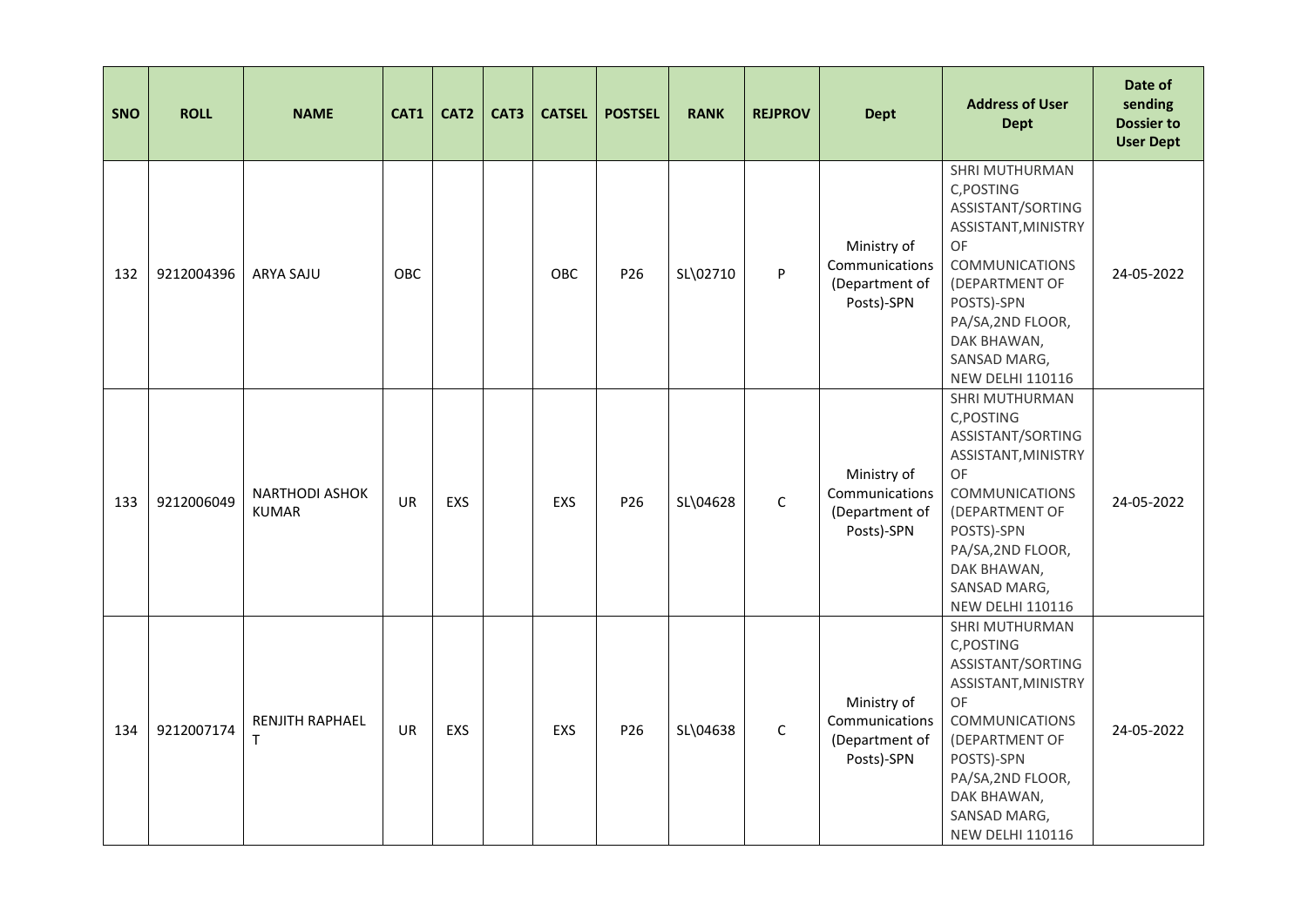| <b>SNO</b> | <b>ROLL</b> | <b>NAME</b>         | CAT1      | CAT <sub>2</sub> | CAT3 | <b>CATSEL</b> | <b>POSTSEL</b>  | <b>RANK</b> | <b>REJPROV</b> | <b>Dept</b>                                                   | <b>Address of User</b><br><b>Dept</b>                                                                                                                                                                                  | Date of<br>sending<br><b>Dossier to</b><br><b>User Dept</b> |
|------------|-------------|---------------------|-----------|------------------|------|---------------|-----------------|-------------|----------------|---------------------------------------------------------------|------------------------------------------------------------------------------------------------------------------------------------------------------------------------------------------------------------------------|-------------------------------------------------------------|
| 135        | 9212007670  | <b>KIRANTO</b>      | <b>UR</b> |                  |      | <b>UR</b>     | P26             | SL\01281    | $\mathsf C$    | Ministry of<br>Communications<br>(Department of<br>Posts)-SPN | SHRI MUTHURMAN<br>C, POSTING<br>ASSISTANT/SORTING<br>ASSISTANT, MINISTRY<br>OF<br><b>COMMUNICATIONS</b><br>(DEPARTMENT OF<br>POSTS)-SPN<br>PA/SA, 2ND FLOOR,<br>DAK BHAWAN,<br>SANSAD MARG,<br><b>NEW DELHI 110116</b> | 24-05-2022                                                  |
| 136        | 9212008123  | <b>RATHEESH K</b>   | <b>UR</b> | <b>EXS</b>       |      | EXS           | P <sub>26</sub> | SL\04466    | $\mathsf C$    | Ministry of<br>Communications<br>(Department of<br>Posts)-SPN | SHRI MUTHURMAN<br>C, POSTING<br>ASSISTANT/SORTING<br>ASSISTANT, MINISTRY<br>OF<br><b>COMMUNICATIONS</b><br>(DEPARTMENT OF<br>POSTS)-SPN<br>PA/SA, 2ND FLOOR,<br>DAK BHAWAN,<br>SANSAD MARG,<br><b>NEW DELHI 110116</b> | 24-05-2022                                                  |
| 137        | 9212008535  | <b>GOKUL K ANIL</b> | OBC       |                  |      | <b>UR</b>     | P26             | SL\01137    | P              | Ministry of<br>Communications<br>(Department of<br>Posts)-SPN | SHRI MUTHURMAN<br>C, POSTING<br>ASSISTANT/SORTING<br>ASSISTANT, MINISTRY<br>OF<br><b>COMMUNICATIONS</b><br>(DEPARTMENT OF<br>POSTS)-SPN<br>PA/SA, 2ND FLOOR,<br>DAK BHAWAN,<br>SANSAD MARG,<br><b>NEW DELHI 110116</b> | 24-05-2022                                                  |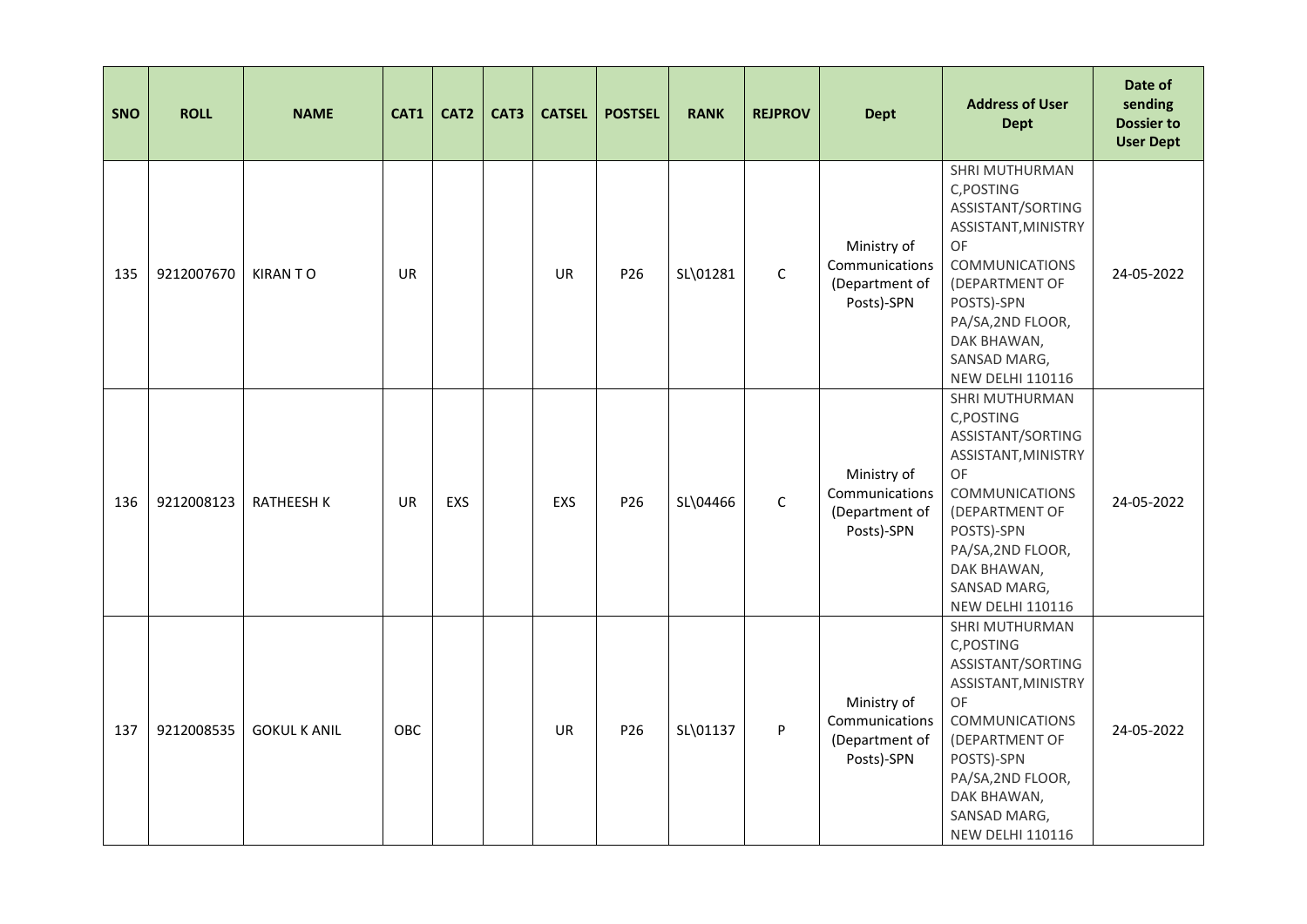| <b>SNO</b> | <b>ROLL</b> | <b>NAME</b>        | CAT1       | CAT <sub>2</sub> | CAT3 | <b>CATSEL</b> | <b>POSTSEL</b>  | <b>RANK</b> | <b>REJPROV</b> | <b>Dept</b>                                                   | <b>Address of User</b><br><b>Dept</b>                                                                                                                                                                                         | Date of<br>sending<br><b>Dossier to</b><br><b>User Dept</b> |
|------------|-------------|--------------------|------------|------------------|------|---------------|-----------------|-------------|----------------|---------------------------------------------------------------|-------------------------------------------------------------------------------------------------------------------------------------------------------------------------------------------------------------------------------|-------------------------------------------------------------|
| 138        | 9212008539  | <b>ANAGHATR</b>    | OBC        |                  |      | OBC           | P26             | SL\03119    | P              | Ministry of<br>Communications<br>(Department of<br>Posts)-SPN | SHRI MUTHURMAN<br>C, POSTING<br>ASSISTANT/SORTING<br>ASSISTANT, MINISTRY<br><b>OF</b><br><b>COMMUNICATIONS</b><br>(DEPARTMENT OF<br>POSTS)-SPN<br>PA/SA, 2ND FLOOR,<br>DAK BHAWAN,<br>SANSAD MARG,<br><b>NEW DELHI 110116</b> | 24-05-2022                                                  |
| 139        | 9212008578  | <b>NEETHUKS</b>    | <b>OBC</b> |                  |      | <b>OBC</b>    | P <sub>26</sub> | SL\00178    | P              | Ministry of<br>Communications<br>(Department of<br>Posts)-SPN | SHRI MUTHURMAN<br>C, POSTING<br>ASSISTANT/SORTING<br>ASSISTANT, MINISTRY<br>OF<br><b>COMMUNICATIONS</b><br>(DEPARTMENT OF<br>POSTS)-SPN<br>PA/SA, 2ND FLOOR,<br>DAK BHAWAN,<br>SANSAD MARG,<br><b>NEW DELHI 110116</b>        | 24-05-2022                                                  |
| 140        | 9212008619  | <b>VISHNUDAS K</b> | <b>UR</b>  |                  |      | <b>UR</b>     | P26             | SL\01881    | $\mathsf{C}$   | Ministry of<br>Communications<br>(Department of<br>Posts)-SPN | SHRI MUTHURMAN<br>C, POSTING<br>ASSISTANT/SORTING<br>ASSISTANT, MINISTRY<br>OF<br><b>COMMUNICATIONS</b><br>(DEPARTMENT OF<br>POSTS)-SPN<br>PA/SA, 2ND FLOOR,<br>DAK BHAWAN,<br>SANSAD MARG,<br><b>NEW DELHI 110116</b>        | 24-05-2022                                                  |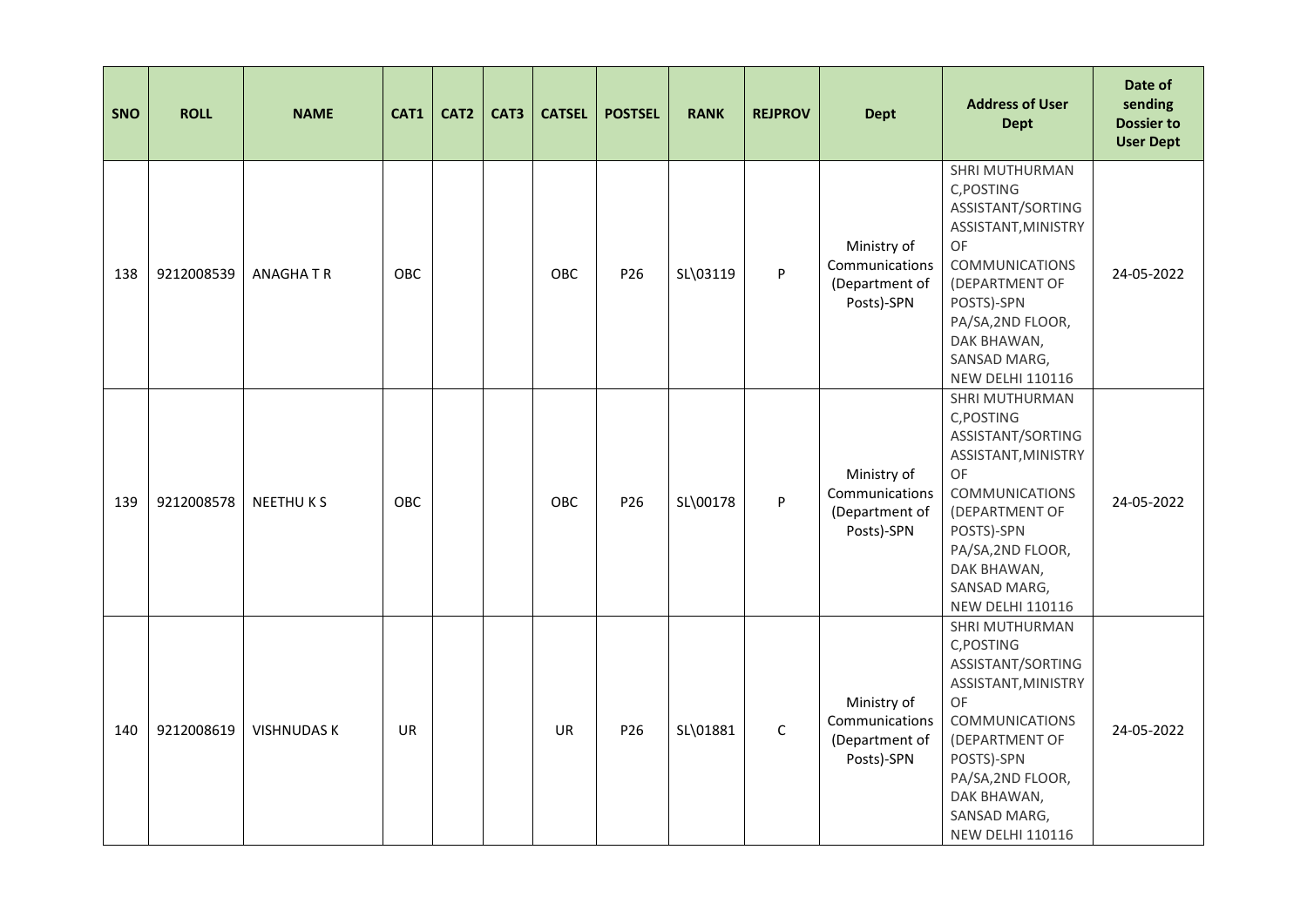| <b>SNO</b> | <b>ROLL</b> | <b>NAME</b>            | CAT1      | CAT <sub>2</sub> | CAT3 | <b>CATSEL</b> | <b>POSTSEL</b> | <b>RANK</b> | <b>REJPROV</b> | <b>Dept</b>                                                   | <b>Address of User</b><br><b>Dept</b>                                                                                                                                                                                         | Date of<br>sending<br><b>Dossier to</b><br><b>User Dept</b> |
|------------|-------------|------------------------|-----------|------------------|------|---------------|----------------|-------------|----------------|---------------------------------------------------------------|-------------------------------------------------------------------------------------------------------------------------------------------------------------------------------------------------------------------------------|-------------------------------------------------------------|
| 141        | 9212009430  | <b>KJ ARJUN</b>        | OBC       |                  |      | <b>OBC</b>    | P26            | SL\02872    | P              | Ministry of<br>Communications<br>(Department of<br>Posts)-SPN | SHRI MUTHURMAN<br>C, POSTING<br>ASSISTANT/SORTING<br>ASSISTANT, MINISTRY<br><b>OF</b><br><b>COMMUNICATIONS</b><br>(DEPARTMENT OF<br>POSTS)-SPN<br>PA/SA, 2ND FLOOR,<br>DAK BHAWAN,<br>SANSAD MARG,<br><b>NEW DELHI 110116</b> | 24-05-2022                                                  |
| 142        | 9212010811  | <b>AKSHAY SIVANAND</b> | <b>SC</b> |                  |      | <b>SC</b>     | P26            | SL\03801    | $\mathsf{C}$   | Ministry of<br>Communications<br>(Department of<br>Posts)-SPN | SHRI MUTHURMAN<br>C, POSTING<br>ASSISTANT/SORTING<br>ASSISTANT, MINISTRY<br>OF<br><b>COMMUNICATIONS</b><br>(DEPARTMENT OF<br>POSTS)-SPN<br>PA/SA, 2ND FLOOR,<br>DAK BHAWAN,<br>SANSAD MARG,<br><b>NEW DELHI 110116</b>        | 24-05-2022                                                  |
| 143        | 9212012795  | <b>RAJENDRAN A</b>     | OBC       | <b>EXS</b>       |      | EXS           | P26            | SL\04304    | P              | Ministry of<br>Communications<br>(Department of<br>Posts)-SPN | SHRI MUTHURMAN<br>C, POSTING<br>ASSISTANT/SORTING<br>ASSISTANT, MINISTRY<br><b>OF</b><br><b>COMMUNICATIONS</b><br>(DEPARTMENT OF<br>POSTS)-SPN<br>PA/SA, 2ND FLOOR,<br>DAK BHAWAN,<br>SANSAD MARG,<br><b>NEW DELHI 110116</b> | 24-05-2022                                                  |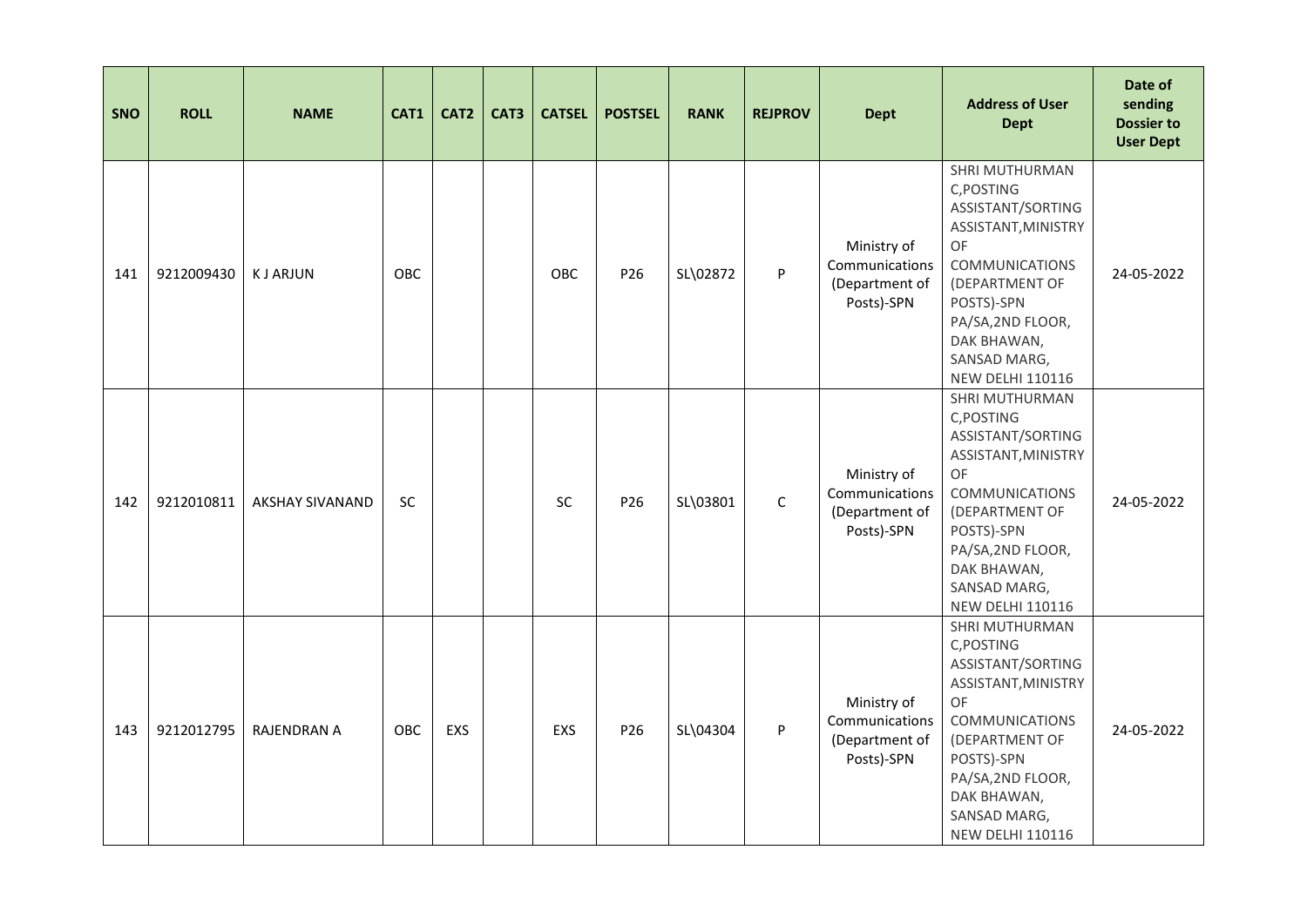| <b>SNO</b> | <b>ROLL</b> | <b>NAME</b>          | CAT1       | CAT <sub>2</sub> | CAT3 | <b>CATSEL</b> | <b>POSTSEL</b>  | <b>RANK</b> | <b>REJPROV</b> | <b>Dept</b>                                                   | <b>Address of User</b><br><b>Dept</b>                                                                                                                                                                                         | Date of<br>sending<br><b>Dossier to</b><br><b>User Dept</b> |
|------------|-------------|----------------------|------------|------------------|------|---------------|-----------------|-------------|----------------|---------------------------------------------------------------|-------------------------------------------------------------------------------------------------------------------------------------------------------------------------------------------------------------------------------|-------------------------------------------------------------|
| 144        | 9212015551  | <b>RINTO JOSE</b>    | <b>UR</b>  |                  |      | <b>UR</b>     | P26             | SL\01459    | $\mathsf C$    | Ministry of<br>Communications<br>(Department of<br>Posts)-SPN | SHRI MUTHURMAN<br>C, POSTING<br>ASSISTANT/SORTING<br>ASSISTANT, MINISTRY<br><b>OF</b><br><b>COMMUNICATIONS</b><br>(DEPARTMENT OF<br>POSTS)-SPN<br>PA/SA, 2ND FLOOR,<br>DAK BHAWAN,<br>SANSAD MARG,<br><b>NEW DELHI 110116</b> | 24-05-2022                                                  |
| 145        | 9212016133  | <b>BALU DINESH P</b> | <b>OBC</b> |                  |      | <b>OBC</b>    | P <sub>26</sub> | SL\01128    | P              | Ministry of<br>Communications<br>(Department of<br>Posts)-SPN | SHRI MUTHURMAN<br>C, POSTING<br>ASSISTANT/SORTING<br>ASSISTANT, MINISTRY<br>OF<br><b>COMMUNICATIONS</b><br>(DEPARTMENT OF<br>POSTS)-SPN<br>PA/SA, 2ND FLOOR,<br>DAK BHAWAN,<br>SANSAD MARG,<br><b>NEW DELHI 110116</b>        | 24-05-2022                                                  |
| 146        | 9212017784  | SABARINATH P S       | OBC        |                  |      | OBC           | P26             | SL\01316    | P              | Ministry of<br>Communications<br>(Department of<br>Posts)-SPN | SHRI MUTHURMAN<br>C, POSTING<br>ASSISTANT/SORTING<br>ASSISTANT, MINISTRY<br>OF<br><b>COMMUNICATIONS</b><br>(DEPARTMENT OF<br>POSTS)-SPN<br>PA/SA, 2ND FLOOR,<br>DAK BHAWAN,<br>SANSAD MARG,<br><b>NEW DELHI 110116</b>        | 24-05-2022                                                  |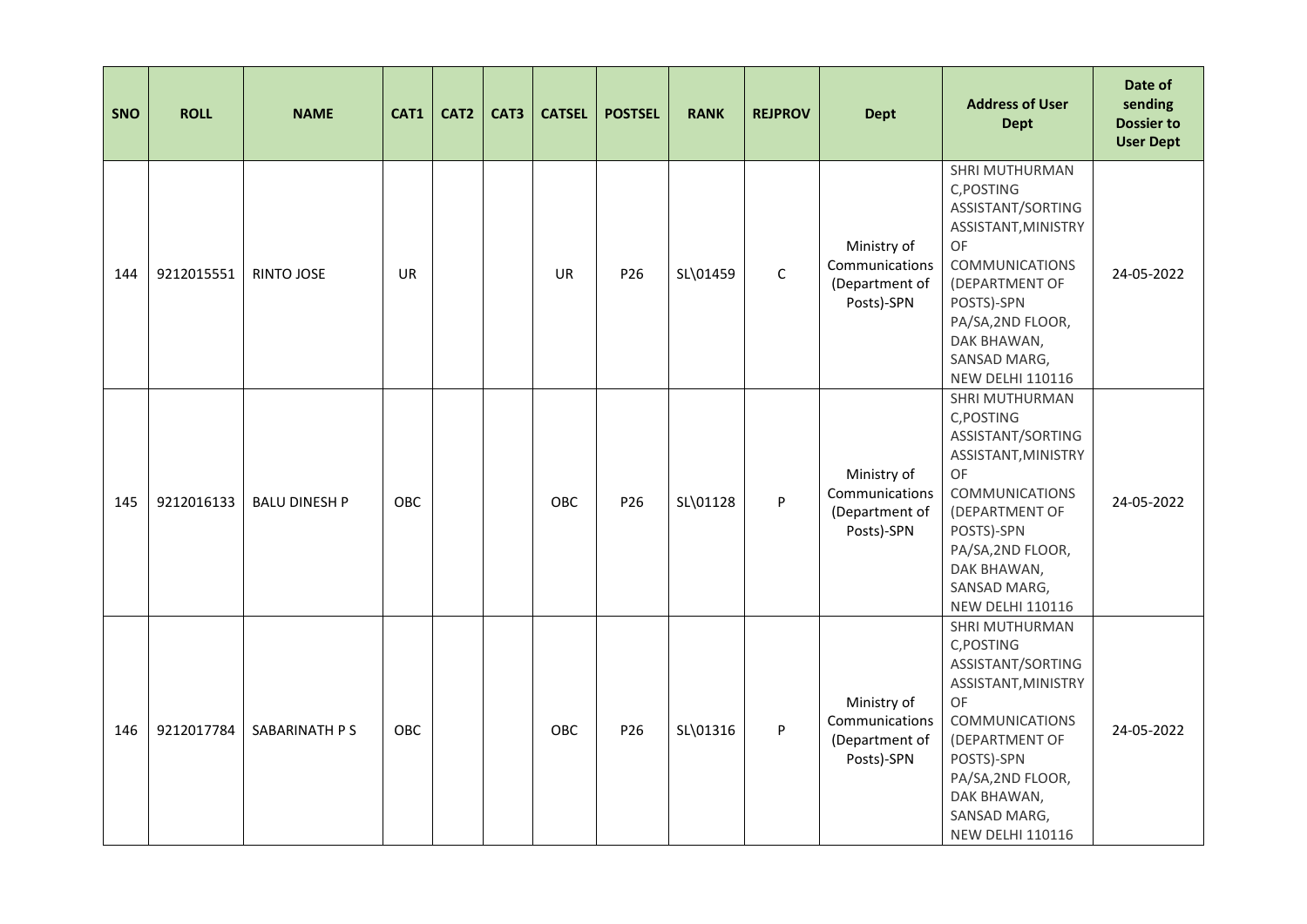| <b>SNO</b> | <b>ROLL</b> | <b>NAME</b>      | CAT1       | CAT <sub>2</sub> | CAT3 | <b>CATSEL</b> | <b>POSTSEL</b>  | <b>RANK</b> | <b>REJPROV</b> | <b>Dept</b>                                                   | <b>Address of User</b><br><b>Dept</b>                                                                                                                                                                                         | Date of<br>sending<br><b>Dossier to</b><br><b>User Dept</b> |
|------------|-------------|------------------|------------|------------------|------|---------------|-----------------|-------------|----------------|---------------------------------------------------------------|-------------------------------------------------------------------------------------------------------------------------------------------------------------------------------------------------------------------------------|-------------------------------------------------------------|
| 147        | 9212017865  | <b>JUBINKP</b>   | <b>UR</b>  |                  |      | <b>UR</b>     | P26             | SL\01352    | $\mathsf C$    | Ministry of<br>Communications<br>(Department of<br>Posts)-SPN | SHRI MUTHURMAN<br>C, POSTING<br>ASSISTANT/SORTING<br>ASSISTANT, MINISTRY<br><b>OF</b><br><b>COMMUNICATIONS</b><br>(DEPARTMENT OF<br>POSTS)-SPN<br>PA/SA, 2ND FLOOR,<br>DAK BHAWAN,<br>SANSAD MARG,<br><b>NEW DELHI 110116</b> | 24-05-2022                                                  |
| 148        | 9212018107  | <b>SURESH PV</b> | <b>OBC</b> | EXS              |      | <b>EXS</b>    | P <sub>26</sub> | SL\04298    | P              | Ministry of<br>Communications<br>(Department of<br>Posts)-SPN | SHRI MUTHURMAN<br>C, POSTING<br>ASSISTANT/SORTING<br>ASSISTANT, MINISTRY<br>OF<br><b>COMMUNICATIONS</b><br>(DEPARTMENT OF<br>POSTS)-SPN<br>PA/SA, 2ND FLOOR,<br>DAK BHAWAN,<br>SANSAD MARG,<br><b>NEW DELHI 110116</b>        | 24-05-2022                                                  |
| 149        | 9212018310  | <b>ANJALICR</b>  | <b>OBC</b> |                  |      | OBC           | P26             | SL\02892    | P              | Ministry of<br>Communications<br>(Department of<br>Posts)-SPN | SHRI MUTHURMAN<br>C, POSTING<br>ASSISTANT/SORTING<br>ASSISTANT, MINISTRY<br><b>OF</b><br><b>COMMUNICATIONS</b><br>(DEPARTMENT OF<br>POSTS)-SPN<br>PA/SA, 2ND FLOOR,<br>DAK BHAWAN,<br>SANSAD MARG,<br><b>NEW DELHI 110116</b> | 24-05-2022                                                  |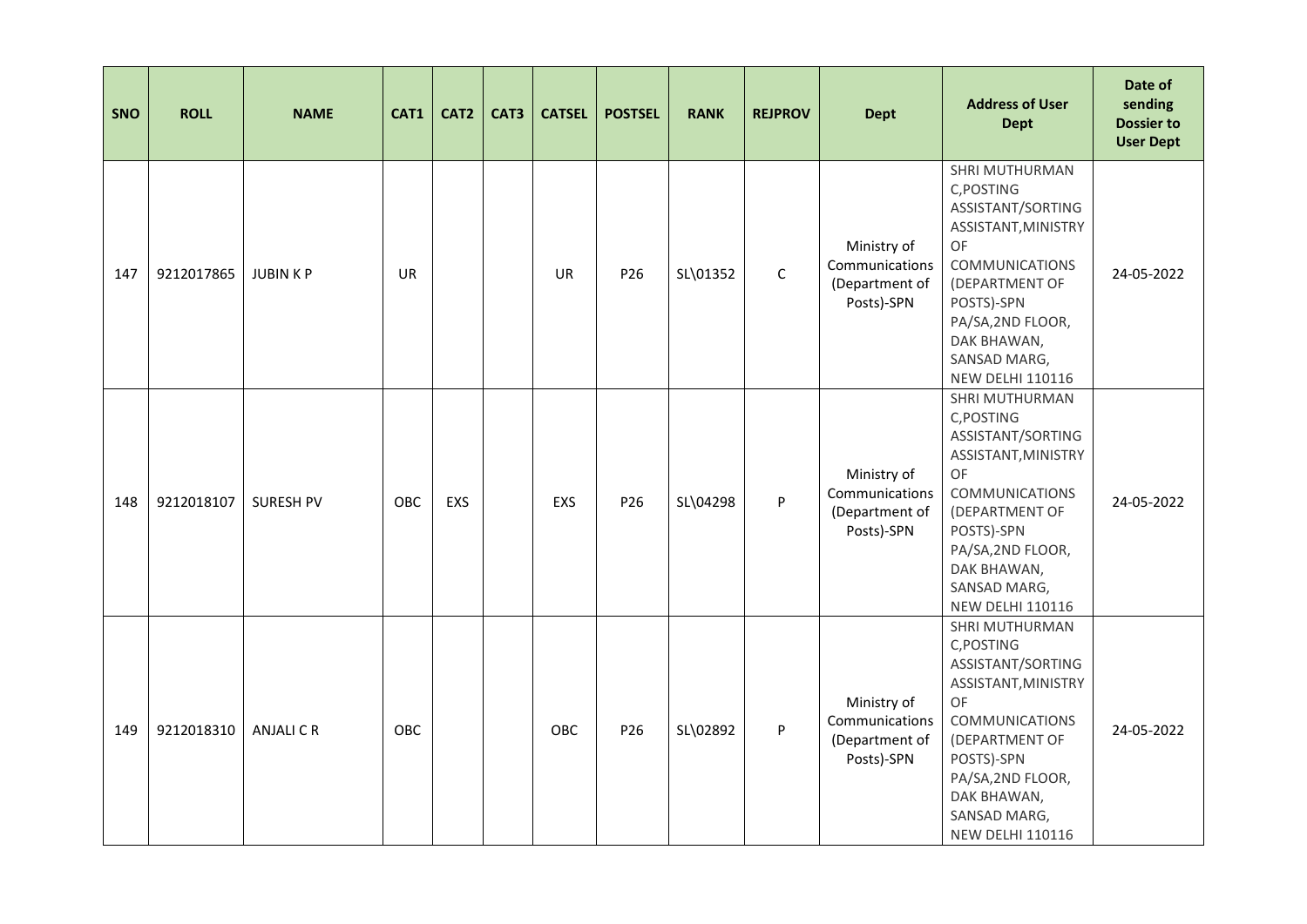| <b>SNO</b> | <b>ROLL</b> | <b>NAME</b>            | CAT1      | CAT <sub>2</sub> | CAT3 | <b>CATSEL</b> | <b>POSTSEL</b> | <b>RANK</b> | <b>REJPROV</b> | <b>Dept</b>                                                   | <b>Address of User</b><br><b>Dept</b>                                                                                                                                                                                         | Date of<br>sending<br><b>Dossier to</b><br><b>User Dept</b> |
|------------|-------------|------------------------|-----------|------------------|------|---------------|----------------|-------------|----------------|---------------------------------------------------------------|-------------------------------------------------------------------------------------------------------------------------------------------------------------------------------------------------------------------------------|-------------------------------------------------------------|
| 150        | 9212020164  | <b>ANJAY KRISHNA B</b> | <b>UR</b> |                  |      | <b>UR</b>     | P26            | SL\01723    | $\mathsf{C}$   | Ministry of<br>Communications<br>(Department of<br>Posts)-SPN | SHRI MUTHURMAN<br>C, POSTING<br>ASSISTANT/SORTING<br>ASSISTANT, MINISTRY<br><b>OF</b><br><b>COMMUNICATIONS</b><br>(DEPARTMENT OF<br>POSTS)-SPN<br>PA/SA, 2ND FLOOR,<br>DAK BHAWAN,<br>SANSAD MARG,<br><b>NEW DELHI 110116</b> | 24-05-2022                                                  |
| 151        | 9212020291  | <b>ABILASH N S</b>     | OBC       |                  |      | OBC           | P26            | SL\02672    | P              | Ministry of<br>Communications<br>(Department of<br>Posts)-SPN | SHRI MUTHURMAN<br>C, POSTING<br>ASSISTANT/SORTING<br>ASSISTANT, MINISTRY<br>OF<br><b>COMMUNICATIONS</b><br>(DEPARTMENT OF<br>POSTS)-SPN<br>PA/SA, 2ND FLOOR,<br>DAK BHAWAN,<br>SANSAD MARG,<br><b>NEW DELHI 110116</b>        | 24-05-2022                                                  |
| 152        | 9212022032  | <b>MANOJ C</b>         | <b>UR</b> | <b>EXS</b>       |      | EXS           | P26            | SL\04409    | $\mathsf{C}$   | Ministry of<br>Communications<br>(Department of<br>Posts)-SPN | SHRI MUTHURMAN<br>C, POSTING<br>ASSISTANT/SORTING<br>ASSISTANT, MINISTRY<br>OF<br><b>COMMUNICATIONS</b><br>(DEPARTMENT OF<br>POSTS)-SPN<br>PA/SA, 2ND FLOOR,<br>DAK BHAWAN,<br>SANSAD MARG,<br><b>NEW DELHI 110116</b>        | 24-05-2022                                                  |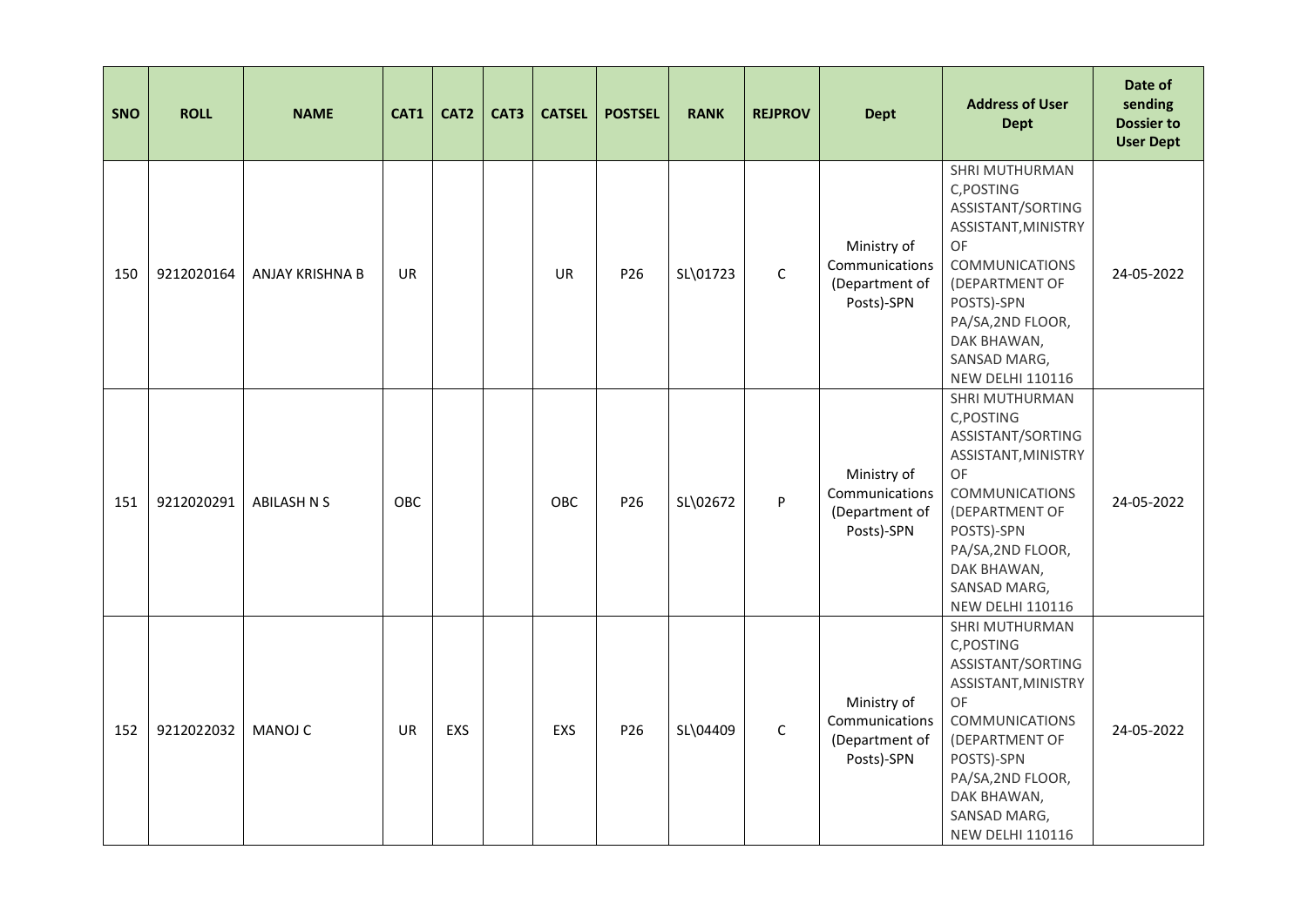| <b>SNO</b> | <b>ROLL</b> | <b>NAME</b>           | CAT1      | CAT <sub>2</sub> | CAT3 | <b>CATSEL</b> | <b>POSTSEL</b>  | <b>RANK</b> | <b>REJPROV</b> | <b>Dept</b>                                                   | <b>Address of User</b><br><b>Dept</b>                                                                                                                                                                                  | Date of<br>sending<br><b>Dossier to</b><br><b>User Dept</b> |
|------------|-------------|-----------------------|-----------|------------------|------|---------------|-----------------|-------------|----------------|---------------------------------------------------------------|------------------------------------------------------------------------------------------------------------------------------------------------------------------------------------------------------------------------|-------------------------------------------------------------|
| 153        | 9213000318  | <b>NAMITHA JIMMI</b>  | <b>UR</b> |                  |      | <b>UR</b>     | P26             | SL\00955    | $\mathsf{C}$   | Ministry of<br>Communications<br>(Department of<br>Posts)-SPN | SHRI MUTHURMAN<br>C, POSTING<br>ASSISTANT/SORTING<br>ASSISTANT, MINISTRY<br>OF<br><b>COMMUNICATIONS</b><br>(DEPARTMENT OF<br>POSTS)-SPN<br>PA/SA, 2ND FLOOR,<br>DAK BHAWAN,<br>SANSAD MARG,<br><b>NEW DELHI 110116</b> | 24-05-2022                                                  |
| 154        | 9213002241  | SHYLESH B             | OBC       | <b>EXS</b>       |      | EXS           | P <sub>26</sub> | SL\04092    | P              | Ministry of<br>Communications<br>(Department of<br>Posts)-SPN | SHRI MUTHURMAN<br>C, POSTING<br>ASSISTANT/SORTING<br>ASSISTANT, MINISTRY<br>OF<br><b>COMMUNICATIONS</b><br>(DEPARTMENT OF<br>POSTS)-SPN<br>PA/SA, 2ND FLOOR,<br>DAK BHAWAN,<br>SANSAD MARG,<br><b>NEW DELHI 110116</b> | 24-05-2022                                                  |
| 155        | 9213003234  | <b>KIRAN KUMAR PC</b> | <b>UR</b> | EXS              |      | EXS           | P26             | SL\04486    | $\mathsf{C}$   | Ministry of<br>Communications<br>(Department of<br>Posts)-SPN | SHRI MUTHURMAN<br>C, POSTING<br>ASSISTANT/SORTING<br>ASSISTANT, MINISTRY<br>OF<br><b>COMMUNICATIONS</b><br>(DEPARTMENT OF<br>POSTS)-SPN<br>PA/SA, 2ND FLOOR,<br>DAK BHAWAN,<br>SANSAD MARG,<br><b>NEW DELHI 110116</b> | 24-05-2022                                                  |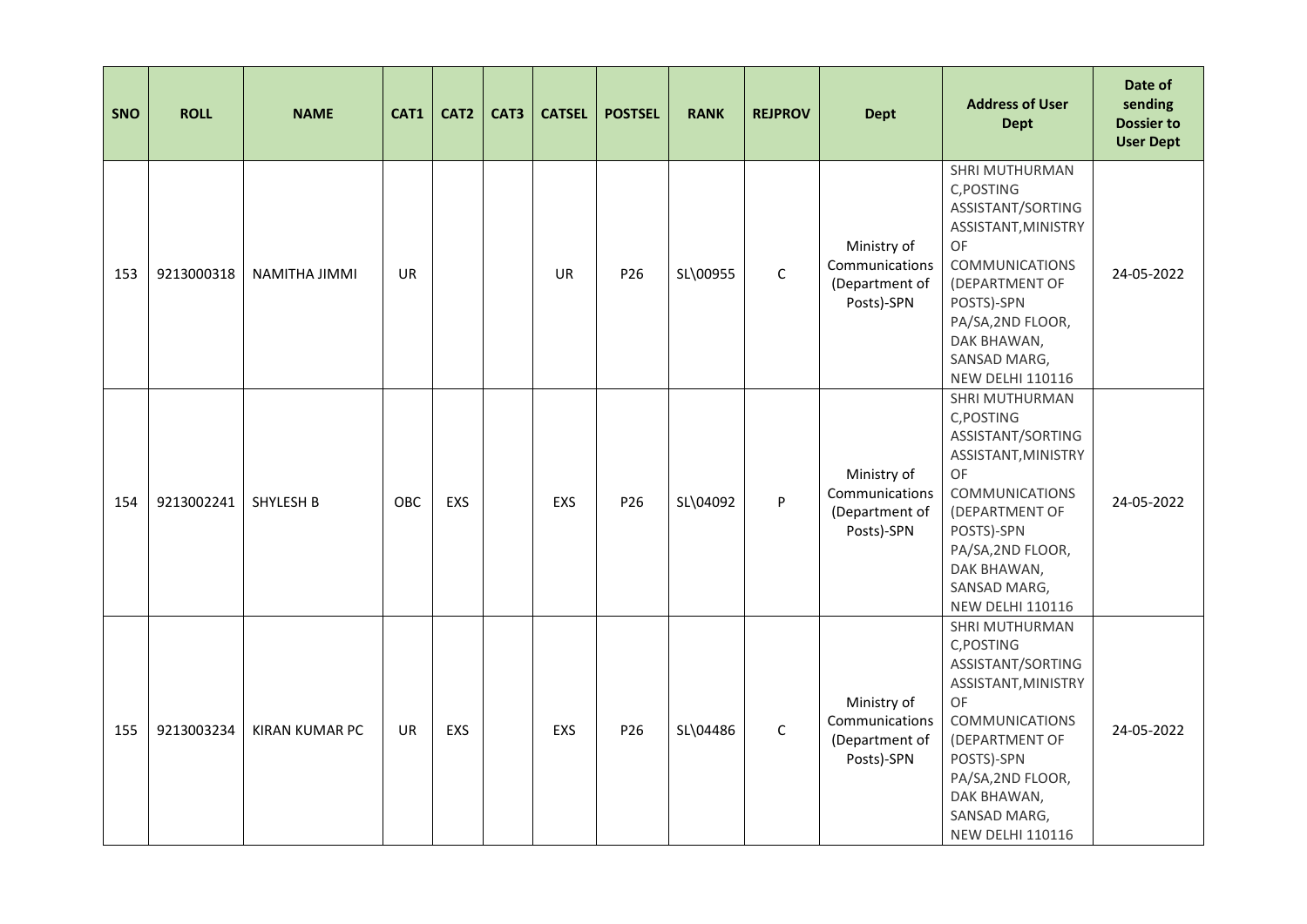| SNO | <b>ROLL</b> | <b>NAME</b>     | CAT1      | CAT <sub>2</sub> | CAT3 | <b>CATSEL</b> | <b>POSTSEL</b>  | <b>RANK</b> | <b>REJPROV</b> | <b>Dept</b>                                                   | <b>Address of User</b><br><b>Dept</b>                                                                                                                                                                                  | Date of<br>sending<br><b>Dossier to</b><br><b>User Dept</b> |
|-----|-------------|-----------------|-----------|------------------|------|---------------|-----------------|-------------|----------------|---------------------------------------------------------------|------------------------------------------------------------------------------------------------------------------------------------------------------------------------------------------------------------------------|-------------------------------------------------------------|
| 156 | 9213003705  | <b>RAJESH R</b> | <b>UR</b> | <b>EXS</b>       |      | <b>EXS</b>    | P26             | SL\04614    | $\mathsf C$    | Ministry of<br>Communications<br>(Department of<br>Posts)-SPN | SHRI MUTHURMAN<br>C, POSTING<br>ASSISTANT/SORTING<br>ASSISTANT, MINISTRY<br>OF<br><b>COMMUNICATIONS</b><br>(DEPARTMENT OF<br>POSTS)-SPN<br>PA/SA, 2ND FLOOR,<br>DAK BHAWAN,<br>SANSAD MARG,<br><b>NEW DELHI 110116</b> | 24-05-2022                                                  |
| 157 | 9213005631  | MD NASHIR KHAN  | OBC       | <b>EXS</b>       |      | <b>EXS</b>    | P <sub>26</sub> | SL\04315    | P              | Ministry of<br>Communications<br>(Department of<br>Posts)-SPN | SHRI MUTHURMAN<br>C, POSTING<br>ASSISTANT/SORTING<br>ASSISTANT, MINISTRY<br>OF<br><b>COMMUNICATIONS</b><br>(DEPARTMENT OF<br>POSTS)-SPN<br>PA/SA, 2ND FLOOR,<br>DAK BHAWAN,<br>SANSAD MARG,<br><b>NEW DELHI 110116</b> | 24-05-2022                                                  |
| 158 | 9213007322  | DEEPU S         | OBC       |                  |      | OBC           | P26             | SL\02466    | P              | Ministry of<br>Communications<br>(Department of<br>Posts)-SPN | SHRI MUTHURMAN<br>C, POSTING<br>ASSISTANT/SORTING<br>ASSISTANT, MINISTRY<br>OF<br><b>COMMUNICATIONS</b><br>(DEPARTMENT OF<br>POSTS)-SPN<br>PA/SA, 2ND FLOOR,<br>DAK BHAWAN,<br>SANSAD MARG,<br><b>NEW DELHI 110116</b> | 24-05-2022                                                  |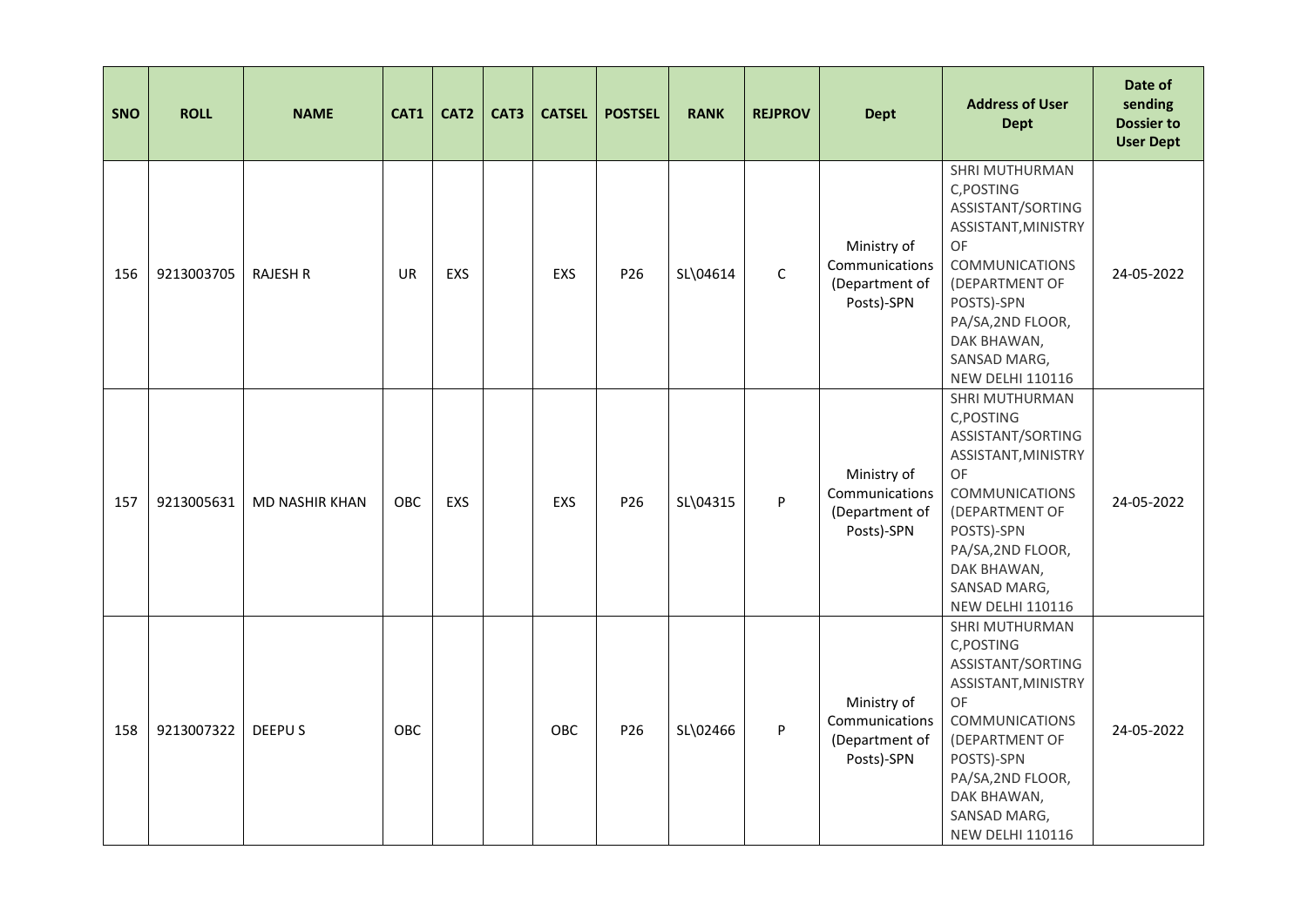| <b>SNO</b> | <b>ROLL</b> | <b>NAME</b>                  | CAT1      | CAT <sub>2</sub> | CAT3 | <b>CATSEL</b> | <b>POSTSEL</b>  | <b>RANK</b> | <b>REJPROV</b> | <b>Dept</b>                                                   | <b>Address of User</b><br><b>Dept</b>                                                                                                                                                                                         | Date of<br>sending<br><b>Dossier to</b><br><b>User Dept</b> |
|------------|-------------|------------------------------|-----------|------------------|------|---------------|-----------------|-------------|----------------|---------------------------------------------------------------|-------------------------------------------------------------------------------------------------------------------------------------------------------------------------------------------------------------------------------|-------------------------------------------------------------|
| 159        | 9213007797  | <b>SITHUN</b><br>PRAKASH.P.K | OBC       |                  |      | OBC           | P26             | SL\02676    | P              | Ministry of<br>Communications<br>(Department of<br>Posts)-SPN | SHRI MUTHURMAN<br>C, POSTING<br>ASSISTANT/SORTING<br>ASSISTANT, MINISTRY<br><b>OF</b><br><b>COMMUNICATIONS</b><br>(DEPARTMENT OF<br>POSTS)-SPN<br>PA/SA, 2ND FLOOR,<br>DAK BHAWAN,<br>SANSAD MARG,<br><b>NEW DELHI 110116</b> | 24-05-2022                                                  |
| 160        | 9213007821  | <b>SURAJ C SEKHAR</b>        | <b>UR</b> | <b>EXS</b>       |      | <b>EXS</b>    | P <sub>26</sub> | SL\04393    | $\mathsf{C}$   | Ministry of<br>Communications<br>(Department of<br>Posts)-SPN | SHRI MUTHURMAN<br>C, POSTING<br>ASSISTANT/SORTING<br>ASSISTANT, MINISTRY<br>OF<br><b>COMMUNICATIONS</b><br>(DEPARTMENT OF<br>POSTS)-SPN<br>PA/SA, 2ND FLOOR,<br>DAK BHAWAN,<br>SANSAD MARG,<br><b>NEW DELHI 110116</b>        | 24-05-2022                                                  |
| 161        | 9213008011  | <b>HARIKRISHNAN K</b>        | SC        |                  |      | SC            | P26             | SL\03469    | $\mathsf{C}$   | Ministry of<br>Communications<br>(Department of<br>Posts)-SPN | SHRI MUTHURMAN<br>C, POSTING<br>ASSISTANT/SORTING<br>ASSISTANT, MINISTRY<br>OF<br><b>COMMUNICATIONS</b><br>(DEPARTMENT OF<br>POSTS)-SPN<br>PA/SA, 2ND FLOOR,<br>DAK BHAWAN,<br>SANSAD MARG,<br><b>NEW DELHI 110116</b>        | 24-05-2022                                                  |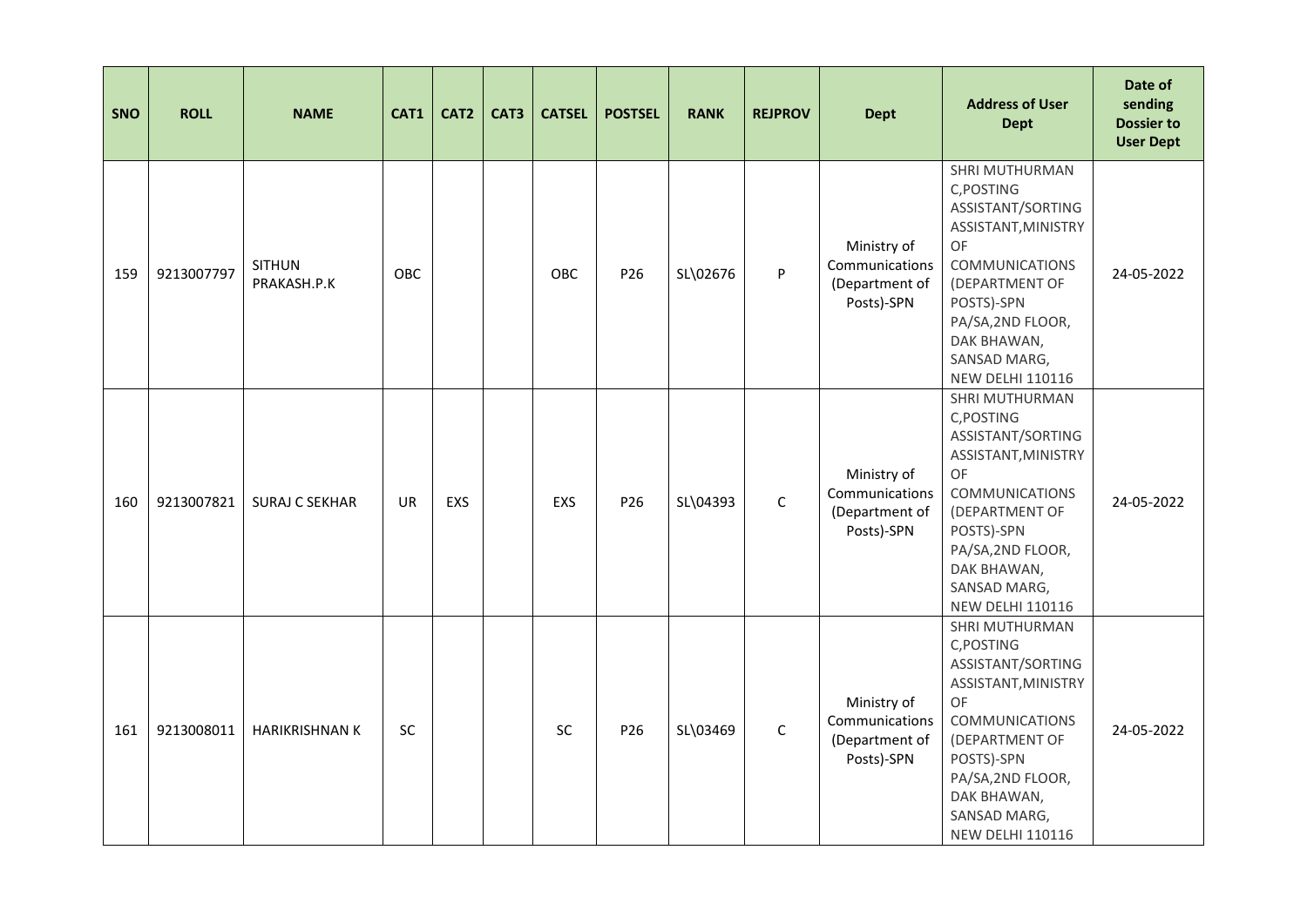| <b>SNO</b> | <b>ROLL</b> | <b>NAME</b>       | CAT1       | CAT <sub>2</sub> | CAT3 | <b>CATSEL</b> | <b>POSTSEL</b>  | <b>RANK</b> | <b>REJPROV</b> | <b>Dept</b>                                                   | <b>Address of User</b><br><b>Dept</b>                                                                                                                                                                                  | Date of<br>sending<br><b>Dossier to</b><br><b>User Dept</b> |
|------------|-------------|-------------------|------------|------------------|------|---------------|-----------------|-------------|----------------|---------------------------------------------------------------|------------------------------------------------------------------------------------------------------------------------------------------------------------------------------------------------------------------------|-------------------------------------------------------------|
| 162        | 9213008804  | <b>BAIJUNG</b>    | OBC        | <b>EXS</b>       |      | EXS           | P26             | SL\04491    | P              | Ministry of<br>Communications<br>(Department of<br>Posts)-SPN | SHRI MUTHURMAN<br>C, POSTING<br>ASSISTANT/SORTING<br>ASSISTANT, MINISTRY<br>OF<br><b>COMMUNICATIONS</b><br>(DEPARTMENT OF<br>POSTS)-SPN<br>PA/SA, 2ND FLOOR,<br>DAK BHAWAN,<br>SANSAD MARG,<br><b>NEW DELHI 110116</b> | 24-05-2022                                                  |
| 163        | 9213009819  | AMAL ARAVIND      | <b>OBC</b> |                  |      | <b>OBC</b>    | P <sub>26</sub> | SL\02611    | P              | Ministry of<br>Communications<br>(Department of<br>Posts)-SPN | SHRI MUTHURMAN<br>C, POSTING<br>ASSISTANT/SORTING<br>ASSISTANT, MINISTRY<br>OF<br><b>COMMUNICATIONS</b><br>(DEPARTMENT OF<br>POSTS)-SPN<br>PA/SA, 2ND FLOOR,<br>DAK BHAWAN,<br>SANSAD MARG,<br><b>NEW DELHI 110116</b> | 24-05-2022                                                  |
| 164        | 9213010746  | <b>MAHESH N R</b> | SC         |                  |      | SC            | P26             | SL\03974    | $\mathsf{C}$   | Ministry of<br>Communications<br>(Department of<br>Posts)-SPN | SHRI MUTHURMAN<br>C, POSTING<br>ASSISTANT/SORTING<br>ASSISTANT, MINISTRY<br>OF<br><b>COMMUNICATIONS</b><br>(DEPARTMENT OF<br>POSTS)-SPN<br>PA/SA, 2ND FLOOR,<br>DAK BHAWAN,<br>SANSAD MARG,<br><b>NEW DELHI 110116</b> | 24-05-2022                                                  |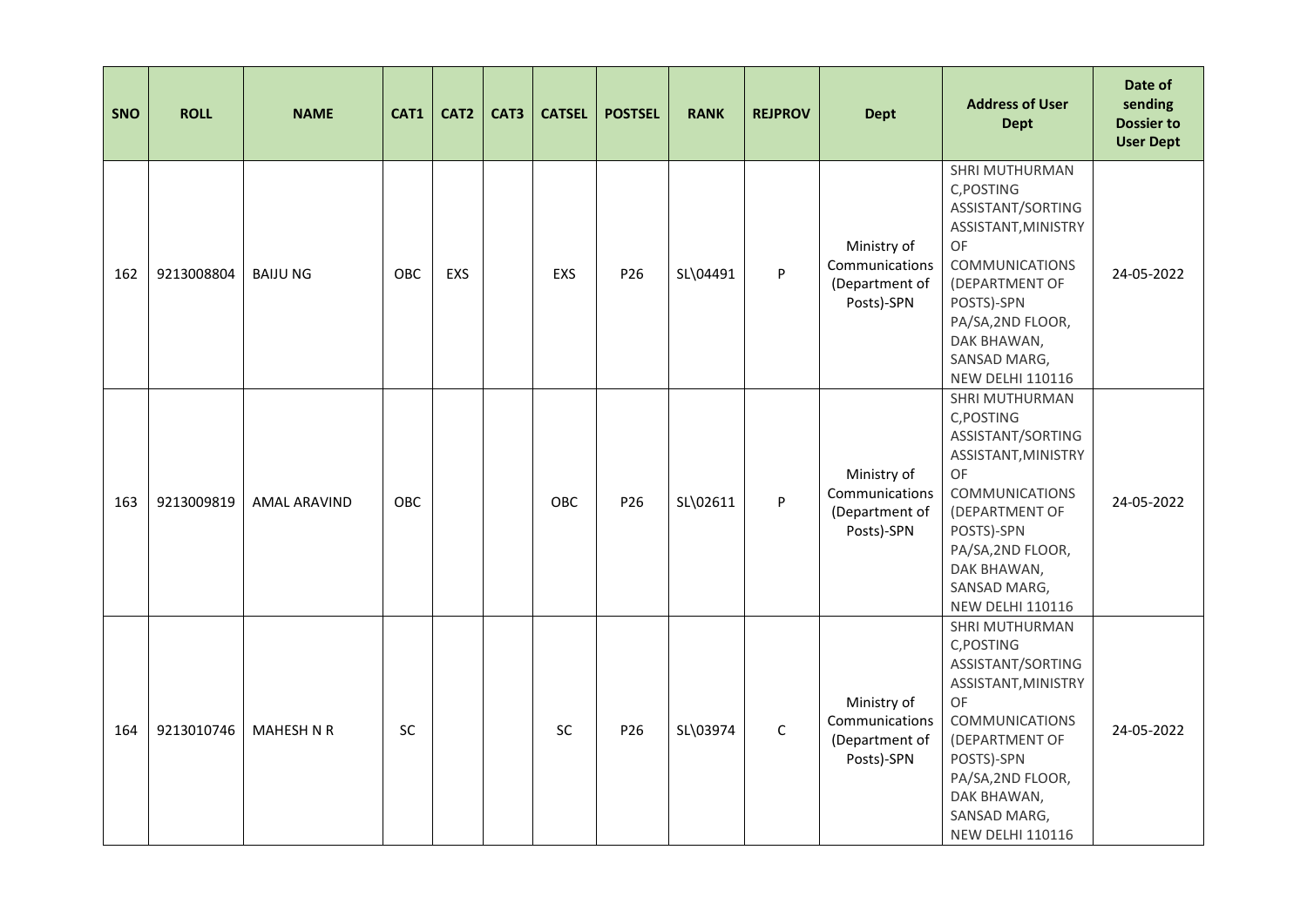| <b>SNO</b> | <b>ROLL</b> | <b>NAME</b>                 | CAT1      | CAT <sub>2</sub> | CAT3 | <b>CATSEL</b> | <b>POSTSEL</b> | <b>RANK</b> | <b>REJPROV</b> | <b>Dept</b>                                                   | <b>Address of User</b><br><b>Dept</b>                                                                                                                                                                                  | Date of<br>sending<br><b>Dossier to</b><br><b>User Dept</b> |
|------------|-------------|-----------------------------|-----------|------------------|------|---------------|----------------|-------------|----------------|---------------------------------------------------------------|------------------------------------------------------------------------------------------------------------------------------------------------------------------------------------------------------------------------|-------------------------------------------------------------|
| 165        | 9213010854  | <b>NIHARIKA P</b><br>PRAMOD | OBC       |                  | HH   | <b>HH</b>     | P26            | SL\04516    | P              | Ministry of<br>Communications<br>(Department of<br>Posts)-SPN | SHRI MUTHURMAN<br>C, POSTING<br>ASSISTANT/SORTING<br>ASSISTANT, MINISTRY<br><b>OF</b><br>COMMUNICATIONS<br>(DEPARTMENT OF<br>POSTS)-SPN<br>PA/SA, 2ND FLOOR,<br>DAK BHAWAN,<br>SANSAD MARG,<br><b>NEW DELHI 110116</b> | 24-05-2022                                                  |
| 166        | 9213010892  | <b>JITHIN RAJ</b>           | <b>UR</b> |                  |      | <b>UR</b>     | P26            | SL\01728    | $\mathsf{C}$   | Ministry of<br>Communications<br>(Department of<br>Posts)-SPN | SHRI MUTHURMAN<br>C, POSTING<br>ASSISTANT/SORTING<br>ASSISTANT, MINISTRY<br>OF<br><b>COMMUNICATIONS</b><br>(DEPARTMENT OF<br>POSTS)-SPN<br>PA/SA, 2ND FLOOR,<br>DAK BHAWAN,<br>SANSAD MARG,<br><b>NEW DELHI 110116</b> | 24-05-2022                                                  |
| 167        | 9213011215  | ANISH V R                   | OBC       | <b>EXS</b>       |      | EXS           | P26            | SL\04615    | P              | Ministry of<br>Communications<br>(Department of<br>Posts)-SPN | SHRI MUTHURMAN<br>C, POSTING<br>ASSISTANT/SORTING<br>ASSISTANT, MINISTRY<br>OF<br><b>COMMUNICATIONS</b><br>(DEPARTMENT OF<br>POSTS)-SPN<br>PA/SA, 2ND FLOOR,<br>DAK BHAWAN,<br>SANSAD MARG,<br><b>NEW DELHI 110116</b> | 24-05-2022                                                  |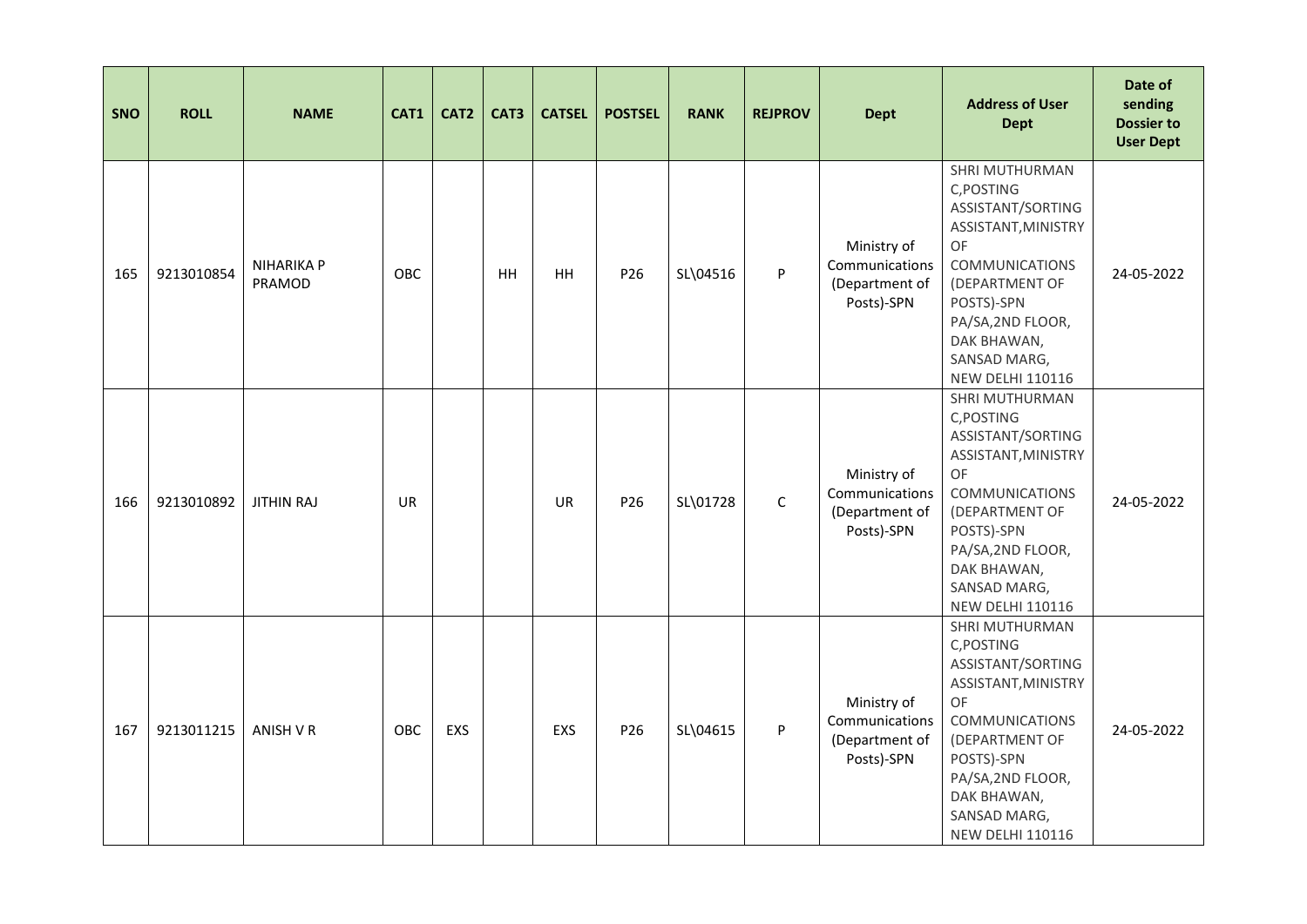| <b>SNO</b> | <b>ROLL</b> | <b>NAME</b>            | CAT1      | CAT <sub>2</sub> | CAT3 | <b>CATSEL</b> | <b>POSTSEL</b>  | <b>RANK</b> | <b>REJPROV</b> | <b>Dept</b>                                                   | <b>Address of User</b><br><b>Dept</b>                                                                                                                                                                                         | Date of<br>sending<br><b>Dossier to</b><br><b>User Dept</b> |
|------------|-------------|------------------------|-----------|------------------|------|---------------|-----------------|-------------|----------------|---------------------------------------------------------------|-------------------------------------------------------------------------------------------------------------------------------------------------------------------------------------------------------------------------------|-------------------------------------------------------------|
| 168        | 9213016161  | SIVAPRAKASH M          | OBC       |                  |      | OBC           | P26             | SL\02973    | P              | Ministry of<br>Communications<br>(Department of<br>Posts)-SPN | SHRI MUTHURMAN<br>C, POSTING<br>ASSISTANT/SORTING<br>ASSISTANT, MINISTRY<br><b>OF</b><br><b>COMMUNICATIONS</b><br>(DEPARTMENT OF<br>POSTS)-SPN<br>PA/SA, 2ND FLOOR,<br>DAK BHAWAN,<br>SANSAD MARG,<br><b>NEW DELHI 110116</b> | 24-05-2022                                                  |
| 169        | 9213016255  | <b>KRISHNA RAJ P R</b> | <b>UR</b> | <b>EXS</b>       |      | <b>EXS</b>    | P <sub>26</sub> | SL\04618    | $\mathsf{C}$   | Ministry of<br>Communications<br>(Department of<br>Posts)-SPN | SHRI MUTHURMAN<br>C, POSTING<br>ASSISTANT/SORTING<br>ASSISTANT, MINISTRY<br>OF<br><b>COMMUNICATIONS</b><br>(DEPARTMENT OF<br>POSTS)-SPN<br>PA/SA, 2ND FLOOR,<br>DAK BHAWAN,<br>SANSAD MARG,<br><b>NEW DELHI 110116</b>        | 24-05-2022                                                  |
| 170        | 9213017051  | <b>GINU EMMANUEL</b>   | <b>UR</b> |                  |      | <b>UR</b>     | P26             | SL\02532    | $\mathsf{C}$   | Ministry of<br>Communications<br>(Department of<br>Posts)-SPN | SHRI MUTHURMAN<br>C, POSTING<br>ASSISTANT/SORTING<br>ASSISTANT, MINISTRY<br>OF<br><b>COMMUNICATIONS</b><br>(DEPARTMENT OF<br>POSTS)-SPN<br>PA/SA, 2ND FLOOR,<br>DAK BHAWAN,<br>SANSAD MARG,<br><b>NEW DELHI 110116</b>        | 24-05-2022                                                  |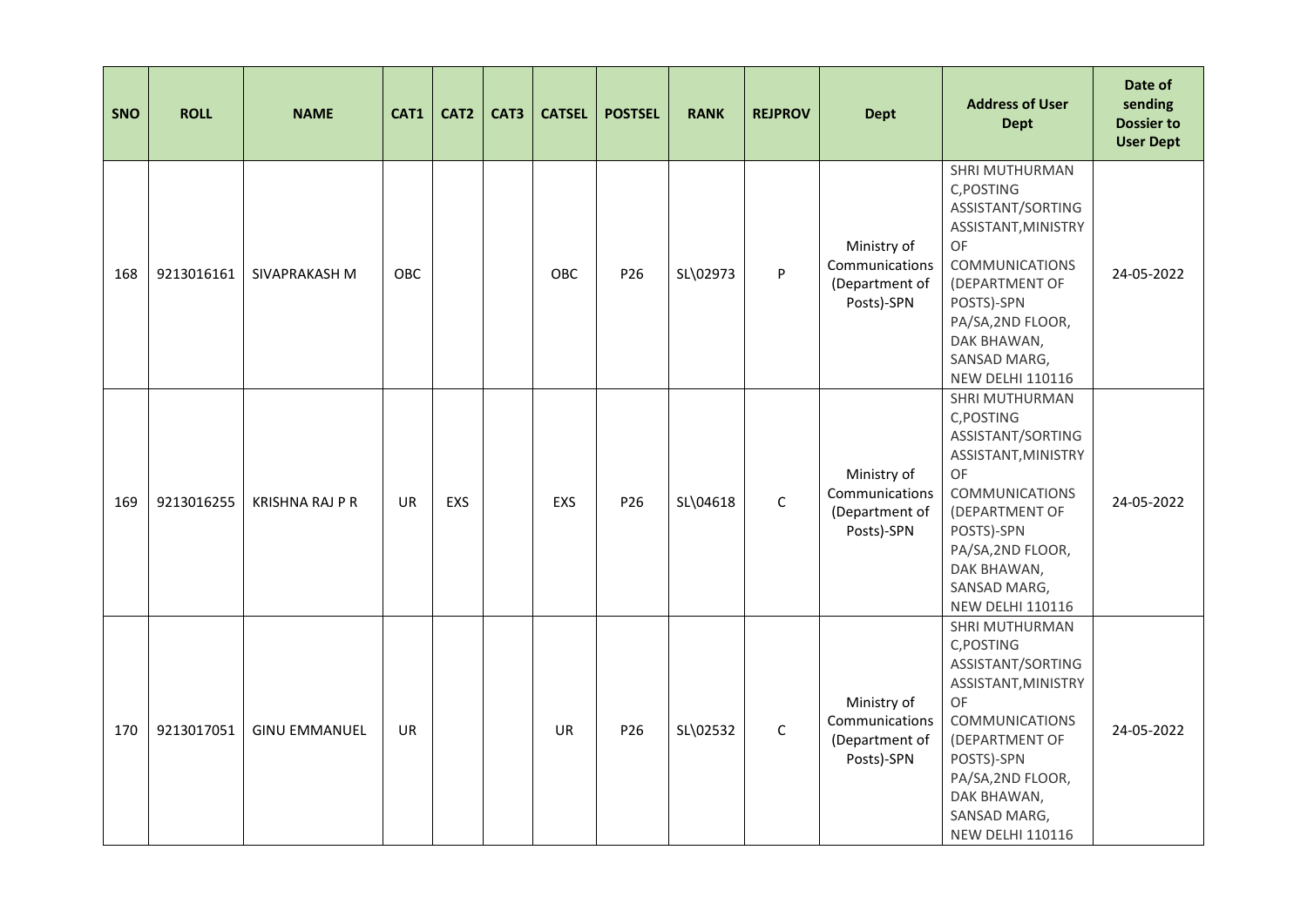| <b>SNO</b> | <b>ROLL</b> | <b>NAME</b>                             | CAT1       | CAT <sub>2</sub> | CAT3 | <b>CATSEL</b> | <b>POSTSEL</b>  | <b>RANK</b> | <b>REJPROV</b> | <b>Dept</b>                                                   | <b>Address of User</b><br><b>Dept</b>                                                                                                                                                                                         | Date of<br>sending<br><b>Dossier to</b><br><b>User Dept</b> |
|------------|-------------|-----------------------------------------|------------|------------------|------|---------------|-----------------|-------------|----------------|---------------------------------------------------------------|-------------------------------------------------------------------------------------------------------------------------------------------------------------------------------------------------------------------------------|-------------------------------------------------------------|
| 171        | 9213017139  | <b>ROHINIC</b>                          | OBC        |                  |      | <b>UR</b>     | P26             | SL\02415    | P              | Ministry of<br>Communications<br>(Department of<br>Posts)-SPN | SHRI MUTHURMAN<br>C, POSTING<br>ASSISTANT/SORTING<br>ASSISTANT, MINISTRY<br><b>OF</b><br><b>COMMUNICATIONS</b><br>(DEPARTMENT OF<br>POSTS)-SPN<br>PA/SA, 2ND FLOOR,<br>DAK BHAWAN,<br>SANSAD MARG,<br><b>NEW DELHI 110116</b> | 24-05-2022                                                  |
| 172        | 9213017158  | <b>RINU GEORGE</b>                      | <b>OBC</b> |                  |      | <b>OBC</b>    | P <sub>26</sub> | SL\02615    | P              | Ministry of<br>Communications<br>(Department of<br>Posts)-SPN | SHRI MUTHURMAN<br>C, POSTING<br>ASSISTANT/SORTING<br>ASSISTANT, MINISTRY<br>OF<br><b>COMMUNICATIONS</b><br>(DEPARTMENT OF<br>POSTS)-SPN<br>PA/SA, 2ND FLOOR,<br>DAK BHAWAN,<br>SANSAD MARG,<br><b>NEW DELHI 110116</b>        | 24-05-2022                                                  |
| 173        | 9213018489  | <b>CATHERINE MARIA</b><br><b>THOMAS</b> | <b>UR</b>  |                  |      | <b>UR</b>     | P26             | SL\01724    | P              | Ministry of<br>Communications<br>(Department of<br>Posts)-SPN | SHRI MUTHURMAN<br>C, POSTING<br>ASSISTANT/SORTING<br>ASSISTANT, MINISTRY<br>OF<br><b>COMMUNICATIONS</b><br>(DEPARTMENT OF<br>POSTS)-SPN<br>PA/SA, 2ND FLOOR,<br>DAK BHAWAN,<br>SANSAD MARG,<br><b>NEW DELHI 110116</b>        | 24-05-2022                                                  |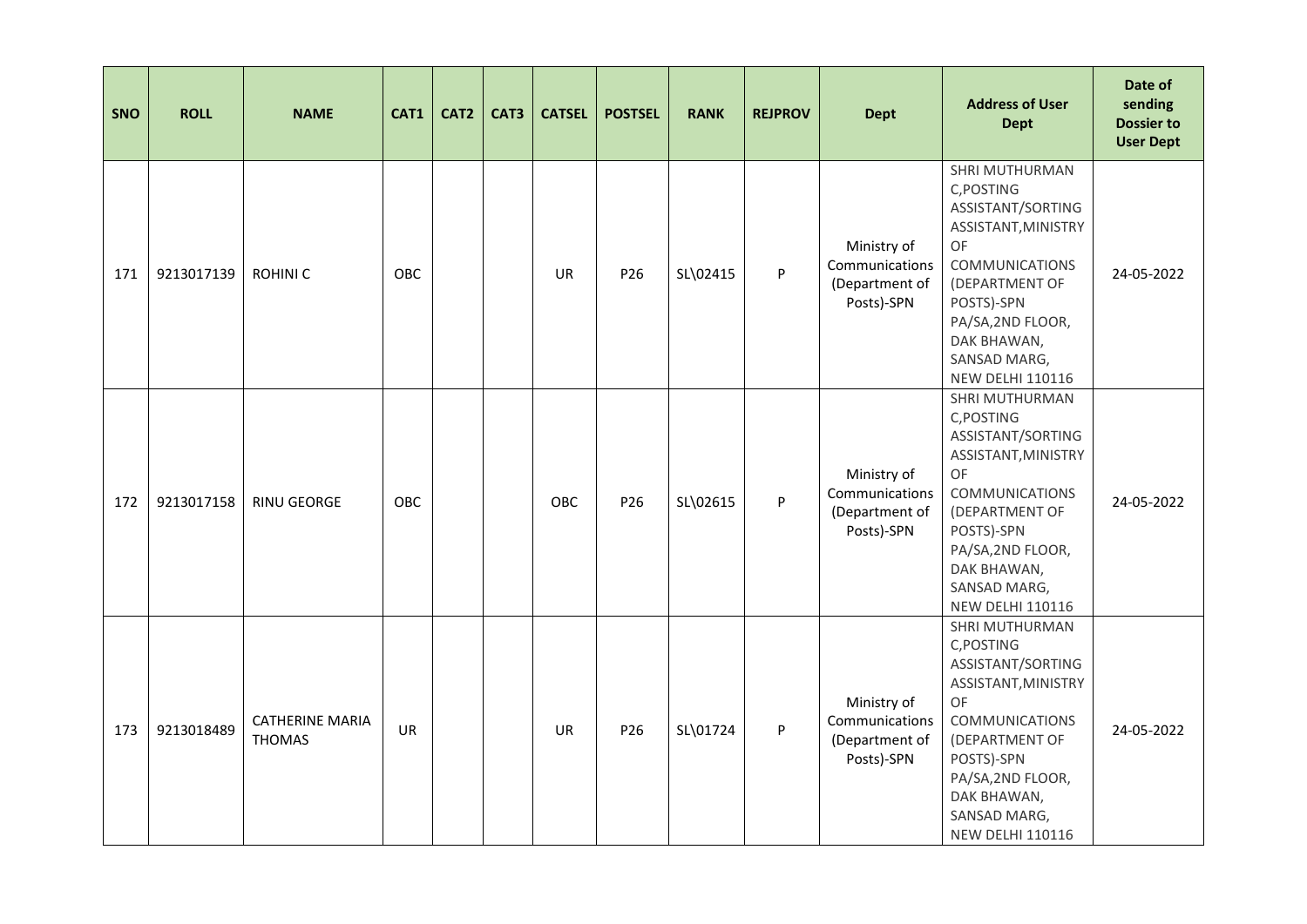| <b>SNO</b> | <b>ROLL</b> | <b>NAME</b>           | CAT1       | CAT <sub>2</sub> | CAT <sub>3</sub> | <b>CATSEL</b> | <b>POSTSEL</b>  | <b>RANK</b> | <b>REJPROV</b> | <b>Dept</b>                                                   | <b>Address of User</b><br><b>Dept</b>                                                                                                                                                                                  | Date of<br>sending<br><b>Dossier to</b><br><b>User Dept</b> |
|------------|-------------|-----------------------|------------|------------------|------------------|---------------|-----------------|-------------|----------------|---------------------------------------------------------------|------------------------------------------------------------------------------------------------------------------------------------------------------------------------------------------------------------------------|-------------------------------------------------------------|
| 174        | 9213020146  | J SAI KEERTHANA       | <b>SC</b>  |                  |                  | SC            | P26             | SL\03976    | $\mathsf C$    | Ministry of<br>Communications<br>(Department of<br>Posts)-SPN | SHRI MUTHURMAN<br>C, POSTING<br>ASSISTANT/SORTING<br>ASSISTANT, MINISTRY<br>OF<br><b>COMMUNICATIONS</b><br>(DEPARTMENT OF<br>POSTS)-SPN<br>PA/SA, 2ND FLOOR,<br>DAK BHAWAN,<br>SANSAD MARG,<br><b>NEW DELHI 110116</b> | 24-05-2022                                                  |
| 175        | 9213020358  | ARAVIND<br>SREEDHARAN | UR         |                  |                  | <b>UR</b>     | P <sub>26</sub> | SL\01399    | $\mathsf C$    | Ministry of<br>Communications<br>(Department of<br>Posts)-SPN | SHRI MUTHURMAN<br>C,POSTING<br>ASSISTANT/SORTING<br>ASSISTANT, MINISTRY<br>OF<br><b>COMMUNICATIONS</b><br>(DEPARTMENT OF<br>POSTS)-SPN<br>PA/SA, 2ND FLOOR,<br>DAK BHAWAN,<br>SANSAD MARG,<br><b>NEW DELHI 110116</b>  | 24-05-2022                                                  |
| 176        | 9213021780  | <b>VISRUTH KV</b>     | <b>OBC</b> |                  |                  | OBC           | P26             | SL\02988    | P              | Ministry of<br>Communications<br>(Department of<br>Posts)-SPN | SHRI MUTHURMAN<br>C, POSTING<br>ASSISTANT/SORTING<br>ASSISTANT, MINISTRY<br>OF<br><b>COMMUNICATIONS</b><br>(DEPARTMENT OF<br>POSTS)-SPN<br>PA/SA, 2ND FLOOR,<br>DAK BHAWAN,<br>SANSAD MARG,<br><b>NEW DELHI 110116</b> | 24-05-2022                                                  |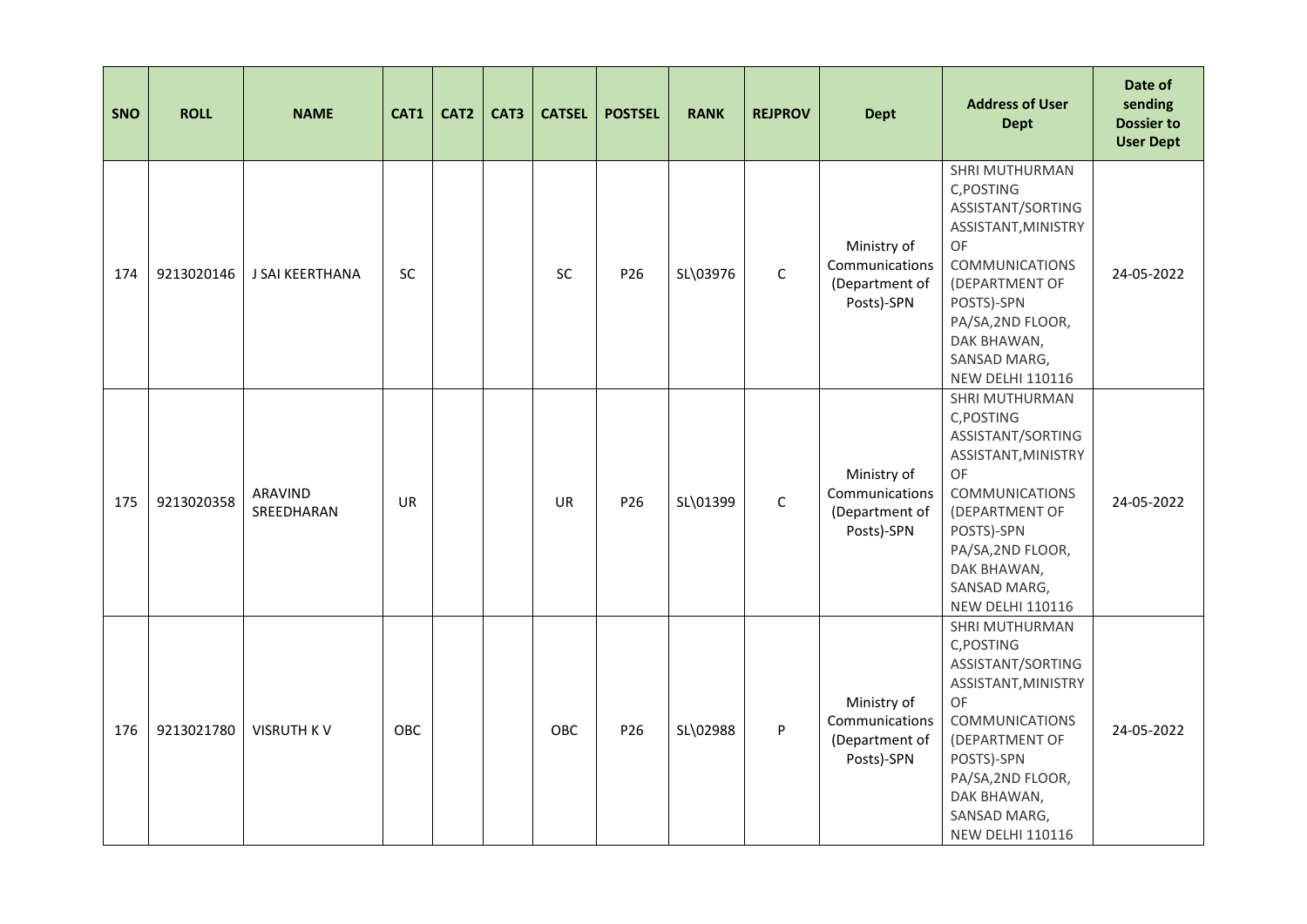| <b>SNO</b> | <b>ROLL</b> | <b>NAME</b>               | CAT1       | CAT <sub>2</sub> | CAT3 | <b>CATSEL</b> | <b>POSTSEL</b>  | <b>RANK</b> | <b>REJPROV</b> | <b>Dept</b>                                                   | <b>Address of User</b><br><b>Dept</b>                                                                                                                                                                                  | Date of<br>sending<br><b>Dossier to</b><br><b>User Dept</b> |
|------------|-------------|---------------------------|------------|------------------|------|---------------|-----------------|-------------|----------------|---------------------------------------------------------------|------------------------------------------------------------------------------------------------------------------------------------------------------------------------------------------------------------------------|-------------------------------------------------------------|
| 177        | 9213021813  | <b>ANUPAM SURESH</b><br>T | OBC        |                  |      | OBC           | P <sub>26</sub> | SL\02606    | P              | Ministry of<br>Communications<br>(Department of<br>Posts)-SPN | SHRI MUTHURMAN<br>C, POSTING<br>ASSISTANT/SORTING<br>ASSISTANT, MINISTRY<br>OF<br><b>COMMUNICATIONS</b><br>(DEPARTMENT OF<br>POSTS)-SPN<br>PA/SA, 2ND FLOOR,<br>DAK BHAWAN,<br>SANSAD MARG,<br><b>NEW DELHI 110116</b> | 24-05-2022                                                  |
| 178        | 9213021834  | LABEEB MC                 | <b>OBC</b> |                  |      | <b>UR</b>     | P <sub>26</sub> | SL\01063    | P              | Ministry of<br>Communications<br>(Department of<br>Posts)-SPN | SHRI MUTHURMAN<br>C, POSTING<br>ASSISTANT/SORTING<br>ASSISTANT, MINISTRY<br>OF<br><b>COMMUNICATIONS</b><br>(DEPARTMENT OF<br>POSTS)-SPN<br>PA/SA, 2ND FLOOR,<br>DAK BHAWAN,<br>SANSAD MARG,<br><b>NEW DELHI 110116</b> | 24-05-2022                                                  |
| 179        | 9213021858  | <b>ILYAS HASSAN P P</b>   | OBC        |                  |      | <b>UR</b>     | P26             | SL\02011    | P              | Ministry of<br>Communications<br>(Department of<br>Posts)-SPN | SHRI MUTHURMAN<br>C, POSTING<br>ASSISTANT/SORTING<br>ASSISTANT, MINISTRY<br>OF<br><b>COMMUNICATIONS</b><br>(DEPARTMENT OF<br>POSTS)-SPN<br>PA/SA, 2ND FLOOR,<br>DAK BHAWAN,<br>SANSAD MARG,<br><b>NEW DELHI 110116</b> | 24-05-2022                                                  |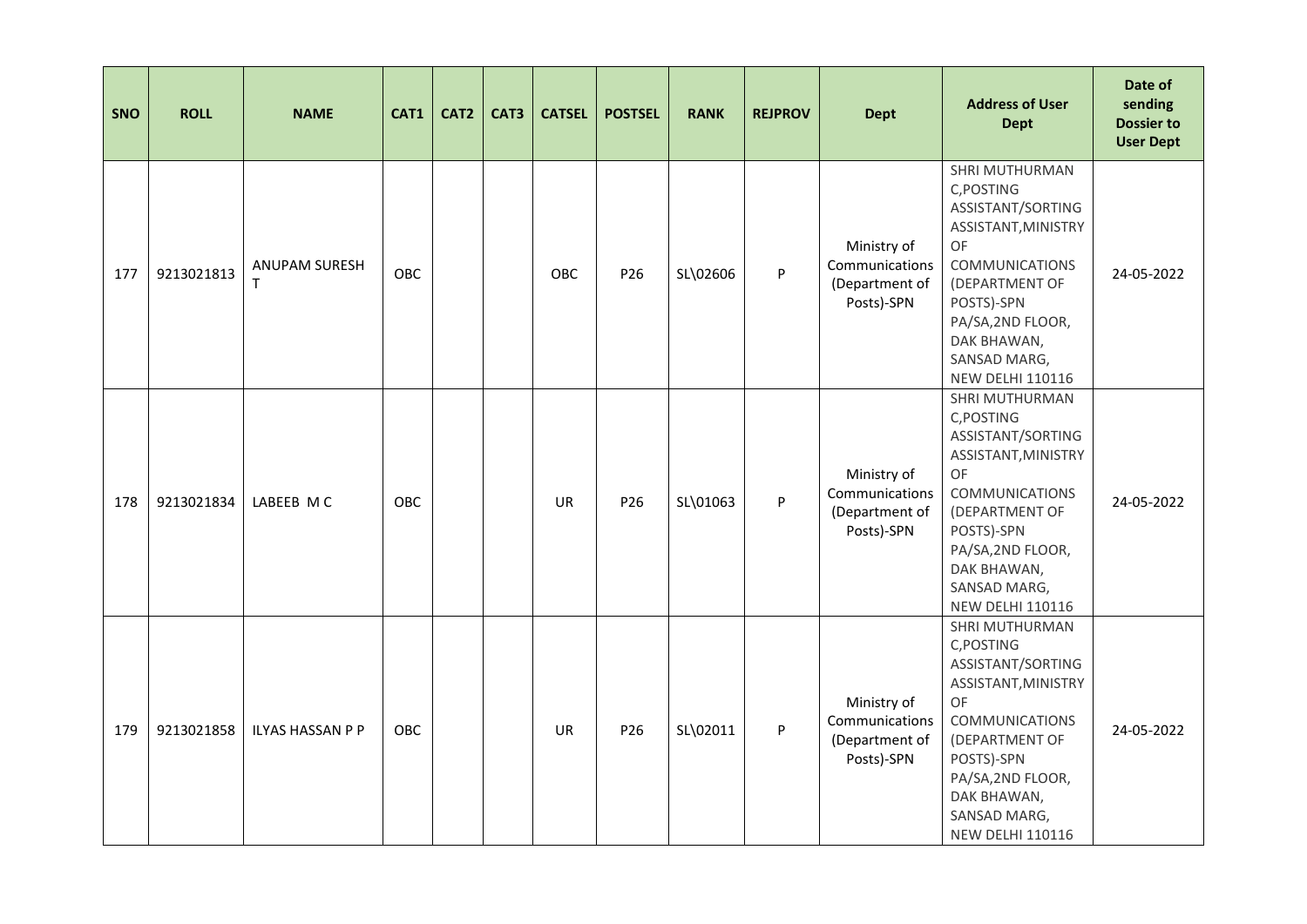| <b>SNO</b> | <b>ROLL</b> | <b>NAME</b>                      | CAT1      | CAT <sub>2</sub> | CAT3 | <b>CATSEL</b> | <b>POSTSEL</b>  | <b>RANK</b> | <b>REJPROV</b> | <b>Dept</b>                                                   | <b>Address of User</b><br><b>Dept</b>                                                                                                                                                                                         | Date of<br>sending<br><b>Dossier to</b><br><b>User Dept</b> |
|------------|-------------|----------------------------------|-----------|------------------|------|---------------|-----------------|-------------|----------------|---------------------------------------------------------------|-------------------------------------------------------------------------------------------------------------------------------------------------------------------------------------------------------------------------------|-------------------------------------------------------------|
| 180        | 9213021963  | NISHANTH KUMAR<br>K <sub>P</sub> | <b>UR</b> | <b>EXS</b>       |      | <b>EXS</b>    | P26             | SL\04655    | $\mathsf C$    | Ministry of<br>Communications<br>(Department of<br>Posts)-SPN | SHRI MUTHURMAN<br>C, POSTING<br>ASSISTANT/SORTING<br>ASSISTANT, MINISTRY<br><b>OF</b><br><b>COMMUNICATIONS</b><br>(DEPARTMENT OF<br>POSTS)-SPN<br>PA/SA, 2ND FLOOR,<br>DAK BHAWAN,<br>SANSAD MARG,<br><b>NEW DELHI 110116</b> | 24-05-2022                                                  |
| 181        | 9213022861  | <b>HARISH MOHAN</b>              | <b>UR</b> |                  |      | <b>UR</b>     | P <sub>26</sub> | SL\00506    | $\mathsf C$    | Ministry of<br>Communications<br>(Department of<br>Posts)-SPN | SHRI MUTHURMAN<br>C, POSTING<br>ASSISTANT/SORTING<br>ASSISTANT, MINISTRY<br>OF<br><b>COMMUNICATIONS</b><br>(DEPARTMENT OF<br>POSTS)-SPN<br>PA/SA, 2ND FLOOR,<br>DAK BHAWAN,<br>SANSAD MARG,<br><b>NEW DELHI 110116</b>        | 24-05-2022                                                  |
| 182        | 9213022979  | SARISH C                         | OBC       | <b>EXS</b>       |      | EXS           | P26             | SL\04606    | P              | Ministry of<br>Communications<br>(Department of<br>Posts)-SPN | SHRI MUTHURMAN<br>C, POSTING<br>ASSISTANT/SORTING<br>ASSISTANT, MINISTRY<br><b>OF</b><br><b>COMMUNICATIONS</b><br>(DEPARTMENT OF<br>POSTS)-SPN<br>PA/SA, 2ND FLOOR,<br>DAK BHAWAN,<br>SANSAD MARG,<br><b>NEW DELHI 110116</b> | 24-05-2022                                                  |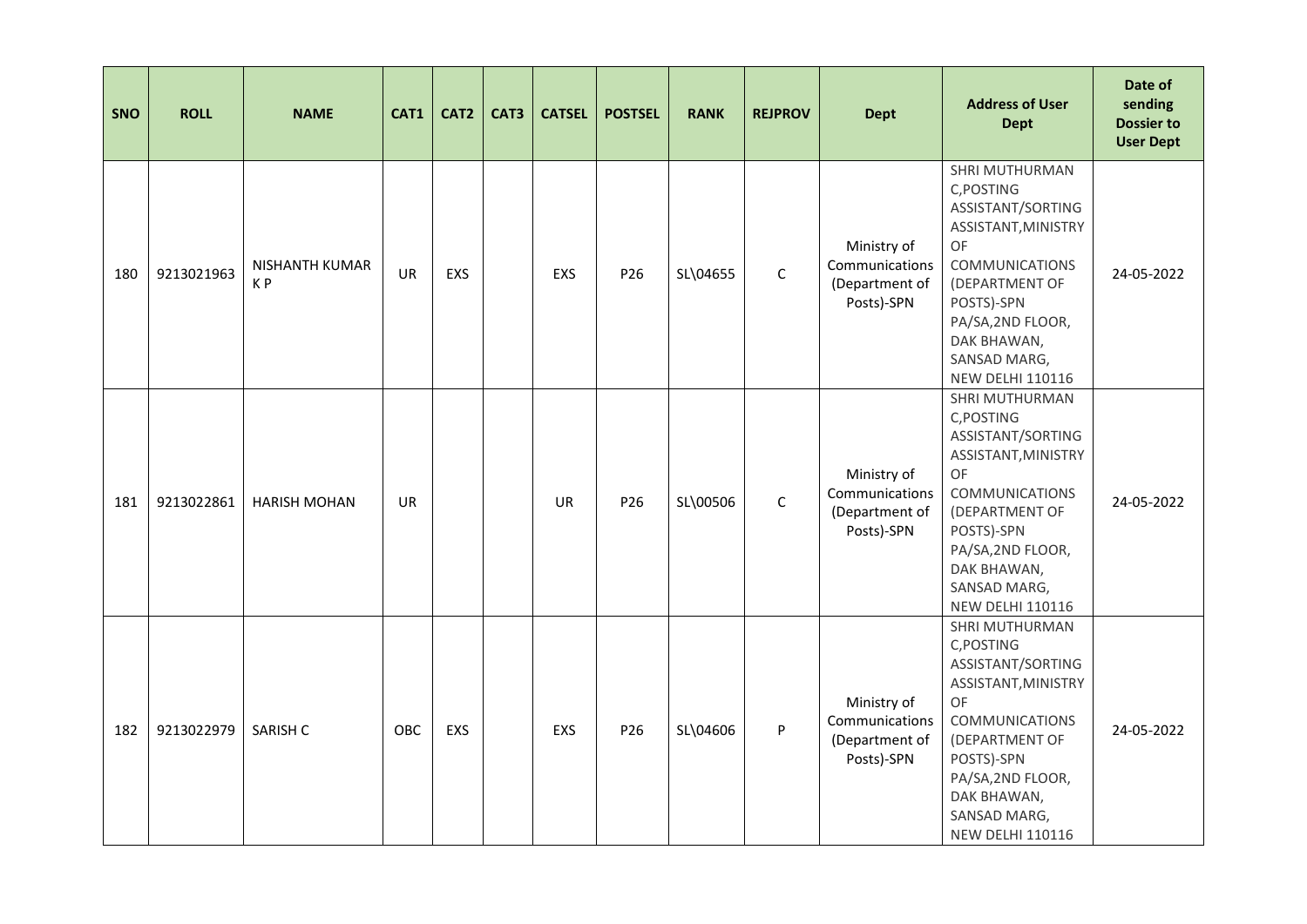| <b>SNO</b> | <b>ROLL</b> | <b>NAME</b>           | CAT1       | CAT <sub>2</sub> | CAT3 | <b>CATSEL</b> | <b>POSTSEL</b>  | <b>RANK</b> | <b>REJPROV</b> | <b>Dept</b>                                                   | <b>Address of User</b><br><b>Dept</b>                                                                                                                                                                                  | Date of<br>sending<br><b>Dossier to</b><br><b>User Dept</b> |
|------------|-------------|-----------------------|------------|------------------|------|---------------|-----------------|-------------|----------------|---------------------------------------------------------------|------------------------------------------------------------------------------------------------------------------------------------------------------------------------------------------------------------------------|-------------------------------------------------------------|
| 183        | 9213023595  | <b>SARANG KRISHNA</b> | OBC        |                  |      | <b>UR</b>     | P26             | SL\01637    | P              | Ministry of<br>Communications<br>(Department of<br>Posts)-SPN | SHRI MUTHURMAN<br>C, POSTING<br>ASSISTANT/SORTING<br>ASSISTANT, MINISTRY<br>OF<br><b>COMMUNICATIONS</b><br>(DEPARTMENT OF<br>POSTS)-SPN<br>PA/SA, 2ND FLOOR,<br>DAK BHAWAN,<br>SANSAD MARG,<br><b>NEW DELHI 110116</b> | 24-05-2022                                                  |
| 184        | 9213023633  | ANIRUDH V S           | <b>OBC</b> |                  |      | <b>UR</b>     | P <sub>26</sub> | SL\02505    | P              | Ministry of<br>Communications<br>(Department of<br>Posts)-SPN | SHRI MUTHURMAN<br>C, POSTING<br>ASSISTANT/SORTING<br>ASSISTANT, MINISTRY<br>OF<br><b>COMMUNICATIONS</b><br>(DEPARTMENT OF<br>POSTS)-SPN<br>PA/SA, 2ND FLOOR,<br>DAK BHAWAN,<br>SANSAD MARG,<br><b>NEW DELHI 110116</b> | 24-05-2022                                                  |
| 185        | 9213024406  | <b>NAVEEN P</b>       | OBC        |                  |      | OBC           | P26             | SL\03071    | P              | Ministry of<br>Communications<br>(Department of<br>Posts)-SPN | SHRI MUTHURMAN<br>C, POSTING<br>ASSISTANT/SORTING<br>ASSISTANT, MINISTRY<br>OF<br><b>COMMUNICATIONS</b><br>(DEPARTMENT OF<br>POSTS)-SPN<br>PA/SA, 2ND FLOOR,<br>DAK BHAWAN,<br>SANSAD MARG,<br><b>NEW DELHI 110116</b> | 24-05-2022                                                  |